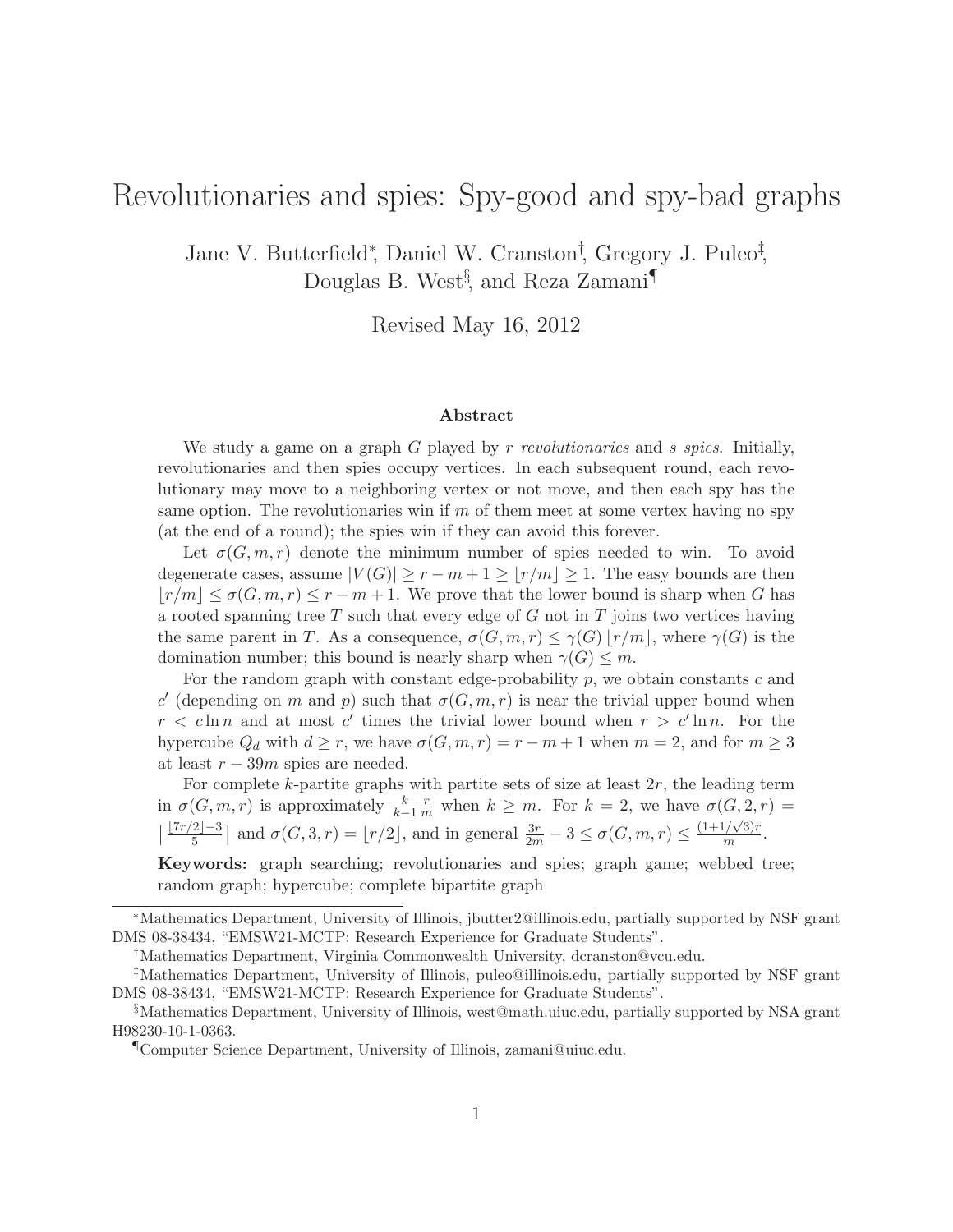### 1 Introduction

We study a pursuit game involving two teams on a graph. The first team consists of  $r$ *revolutionaries*; the second consists of s *spies*. The revolutionaries want to arrange a onetime meeting of m revolutionaries free of oversight by spies. Initially, the revolutionaries take positions at vertices, and then the spies do the same. In each subsequent round, each revolutionary may move to a neighboring vertex or not move, and then each spy has the same option. All positions are known by all players at all times.

The revolutionaries win if at the end of a round there is an *unguarded meeting*, where a *meeting* is a set of (at least) m revolutionaries on one vertex, and a meeting is *unguarded* if there is no spy at that vertex. The spies win if they can prevent this forever. Let  $RS(G, m, r, s)$  denote this game played on the graph G by s spies and r revolutionaries seeking an unguarded meeting of size m.

The spies trivially win if  $s \geq |V(G)|$  or  $r < m$ . If  $|r/m| < |V(G)|$ , then the revolutionaries can form  $|r/m|$  meetings initially, and hence at least  $|r/m|$  spies are needed to avoid losing immediately. On the other hand, the spies win if  $s \geq r - m + 1$ ; they follow  $r - m + 1$ distinct revolutionaries, and the other  $m-1$  revolutionaries cannot form a meeting. To avoid degenerate or trivial games, henceforth in this paper we always assume

$$
|V(G)| \ge r - m + 1 \ge \lfloor r/m \rfloor \ge 1.
$$

Let  $\sigma(G, m, r)$  denote the minimum s such that the spies win the game  $RS(G, m, r, s)$ .

The game of Revolutionaries and Spies was invented by Jozef Beck in the mid-1990s (unpublished). Smyth promptly showed that  $\sigma(G,m,r) = |r/m|$  when G is a tree, achieving the trivial lower bound (a later proof appears in [2]). Howard and Smyth [4] studied the game when G is the infinite 2-dimensional integer grid with one-step horizontal, vertical, and diagonal edges. They observed that the spy wins  $RS(G, m, 2m - 1, 1)$  (the spy stays at the median position), and hence  $\sigma(G, m, r) \leq r - 2m + 2$  when  $r \geq 2m - 1$  (note that always  $\sigma(G,m,r) \leq \sigma(G,m,r-1)+1$ ). For  $m=2$ , they proved that  $6|r/8| \leq \sigma(G,2,r) \leq r-2$ when  $r \geq 3$ ; they conjectured that the upper bound is the correct answer.

Cranston, Smyth, and West [2] showed that  $\sigma(G,m,r) \leq [r/m]$  when G has at most one cycle. Furthermore, let G be a unicyclic graph consisting of a cycle of length  $\ell$  and t vertices not on the cycle. They showed that if  $m \nmid r$  (and as usual  $|V(G)| > r/m$  to avoid degeneracies), then  $\sigma(G,m,r) = |r/m|$  if and only if  $\ell \leq \max\{|r/m| - t + 2, 3\}.$ 

Our objective in this paper is to advance the systematic study of this game. We show that the trivial lower and upper bounds on  $\sigma(G,m,r)$  each may be sharp on various classes of graphs. Furthermore, we obtain classes where neither bound is asymptotically sharp and yet still  $\sigma(G,m,r)$  can be determined or closely approximated.

Say that G is *spy-good* if  $\sigma(G, m, r)$  equals the trivial lower bound  $\lfloor r/m \rfloor$  for all m and r such that  $r/m < |V(G)|$ . In Section 2, we prove that every webbed tree is spy-good, where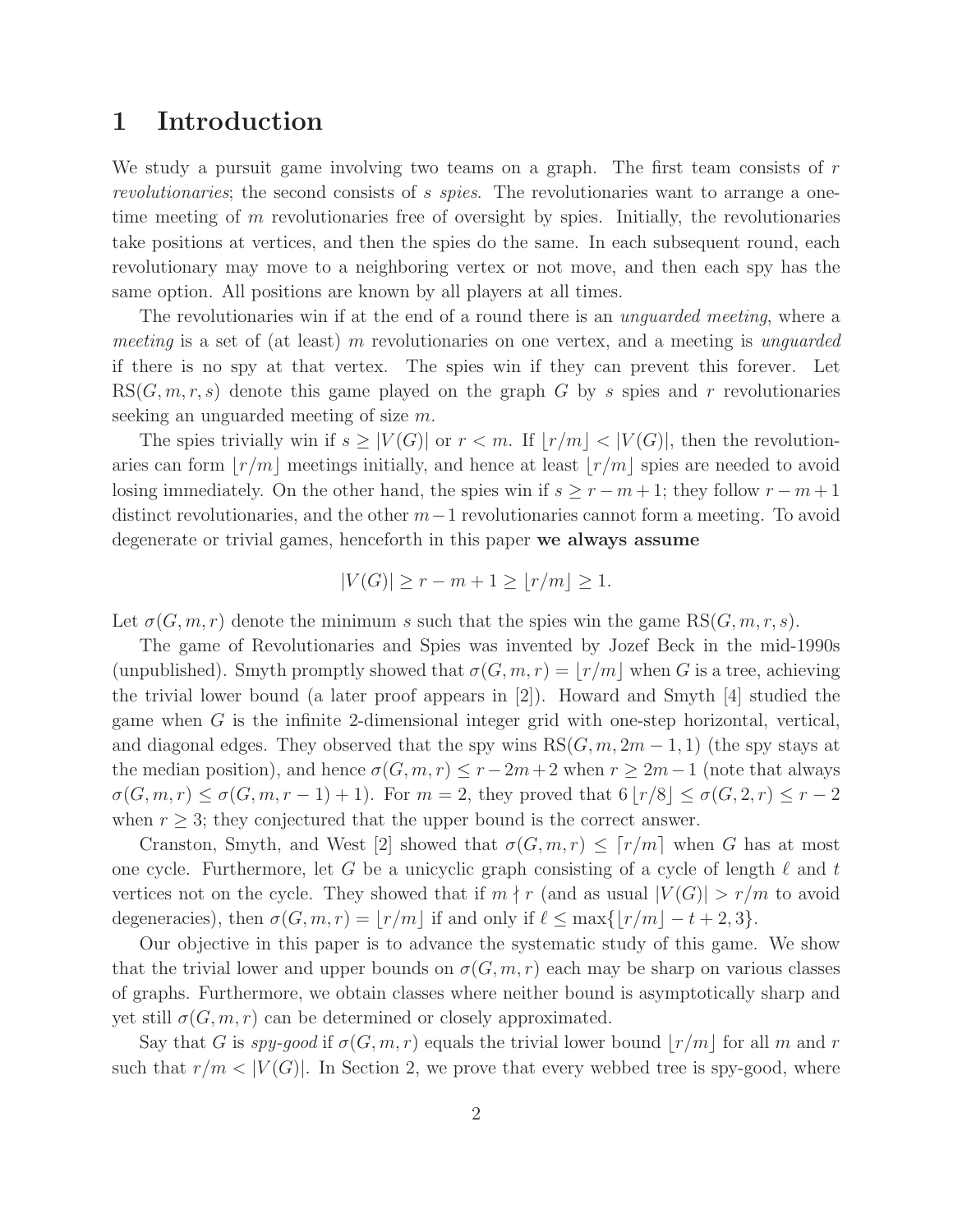a *webbed tree* is a graph G containing a rooted spanning tree T such that every edge of G not in  $T$  joins vertices having the same parent in  $T$ . For example, every graph having a dominating vertex  $u$  is a webbed tree (rooted at  $u$ ).

Section 3 considers general bounds. Always  $\sigma(G,m,r) \leq \gamma(G) |r/m|$ , where  $\gamma(G)$  is the domination number of  $G$  (the minimum size of a set  $S$  such that every vertex outside  $S$  has a neighbor in S). Since always  $|r/m| \ge (r-m+1)/m$ , this upper bound is nontrivial only when  $\gamma(G) < m$ . In that case, it is nearly sharp: for  $t, m, r \in \mathbb{N}$  with  $t < m$ , we construct a graph with domination number t such that  $\sigma(G,m,r) > t(r/m - 1)$ .

In contrast to spy-good graphs, a graph G is *spy-bad for* r *revolutionaries and meeting size* m if  $\sigma(G, m, r)$  equals the trivial upper bound  $r - m + 1$ . Section 3 constructs chordal graphs (and bipartite graphs) that are spy-bad (for given r and  $m$ ).

In Section 4 we study hypercubes, showing first that the d-dimensional hypercube  $Q_d$  is spy-bad when  $d \geq r$  and  $m = 2$ . Also, the winning strategy for the revolutionaries uses only vertices near a fixed vertex. By splitting the revolutionaries into disjoint groups who play this strategy around vertices far apart, it follows that when  $d < r \leq 2^d/d^8$ , the revolutionaries win against  $(d-1) \lfloor r/d \rfloor$  spies on  $Q_d$  (for  $m = 2$ ). For general m, we show that hypercubes are nearly spy-bad by proving  $\sigma(Q_d,m,r) \geq r - 39m$  for  $d \geq r \geq m$ . (For small m, the bound  $\sigma(Q_d, m, r) \ge r - \frac{3}{4}m^2$  when  $d \ge r \ge m$  is better.)

In these examples of spy-bad graphs, there are few revolutionaries compared to the number of vertices. Similar behavior holds for the random graph with constant edge-probability (Section 5); the threshold for spies to win depends on the relationship between  $r$  and the number of vertices, n. Via fairly simple arguments, we obtain constants c and  $c'$  (depending on m) such that almost always  $r - m + 1$  spies are needed when  $r < c \ln n$ , while a multiple of  $r/m$  spies are enough when  $r > c' \ln n$ . Using more intricate structural characteristics of the random graph and a more complex strategy for the spies, Mitsche and Pra $\text{data}$  [5] independently proved that  $\sigma(G,m,r) = (1+o(1))r/m$  spies suffice when r grows faster than  $(\log n)/p$  (here also p may depend on n).

A complete k-partite graph is r*-large* if each part has at least 2r vertices, which is as many vertices as the players might want to use. In Section 6, we prove  $\sigma(G, m, r) \geq \frac{k}{k-r}$  $k-1$  $\frac{r}{m}+k.$ Also  $\sigma(G, m, r) \geq \frac{k}{k-r}$  $k-1$  $\frac{r}{m+c} - k$  when  $k \geq m$  and  $c = \frac{1}{k-c}$  $\frac{1}{k-1}$ .

Section 7 focuses on complete bipartite graphs and contains our most delicate results. When G is an r-large complete bipartite graph, we obtain  $\sigma(G, 2, r) = \lceil \frac{\lfloor 7r/2 \rfloor - 3}{5} \rceil$  and  $\sigma(G, 3, r) = |r/2|$ . For larger m we do not have the complete answer; we prove

$$
\left(\frac{3}{2} - o(1)\right) \frac{r}{m} - 2 \le \sigma(G, m, r) \le \left(1 + \frac{1}{\sqrt{3}}\right) \frac{r}{m} < 1.58 \frac{r}{m},
$$

where the upper bound requires  $\frac{r}{m} \geq \frac{1}{1-1}$  $\frac{1}{1-1/\sqrt{3}}$ . We conjecture that  $\sigma(G,m,r)$  is approximately  $\frac{3r}{2m}$  when 3 divides m, but in other cases the revolutionaries do a bit better. That advantage should fade as m grows, with  $\sigma(G, m, r) \sim \frac{3r}{2m}$  $\frac{3r}{2m}$ .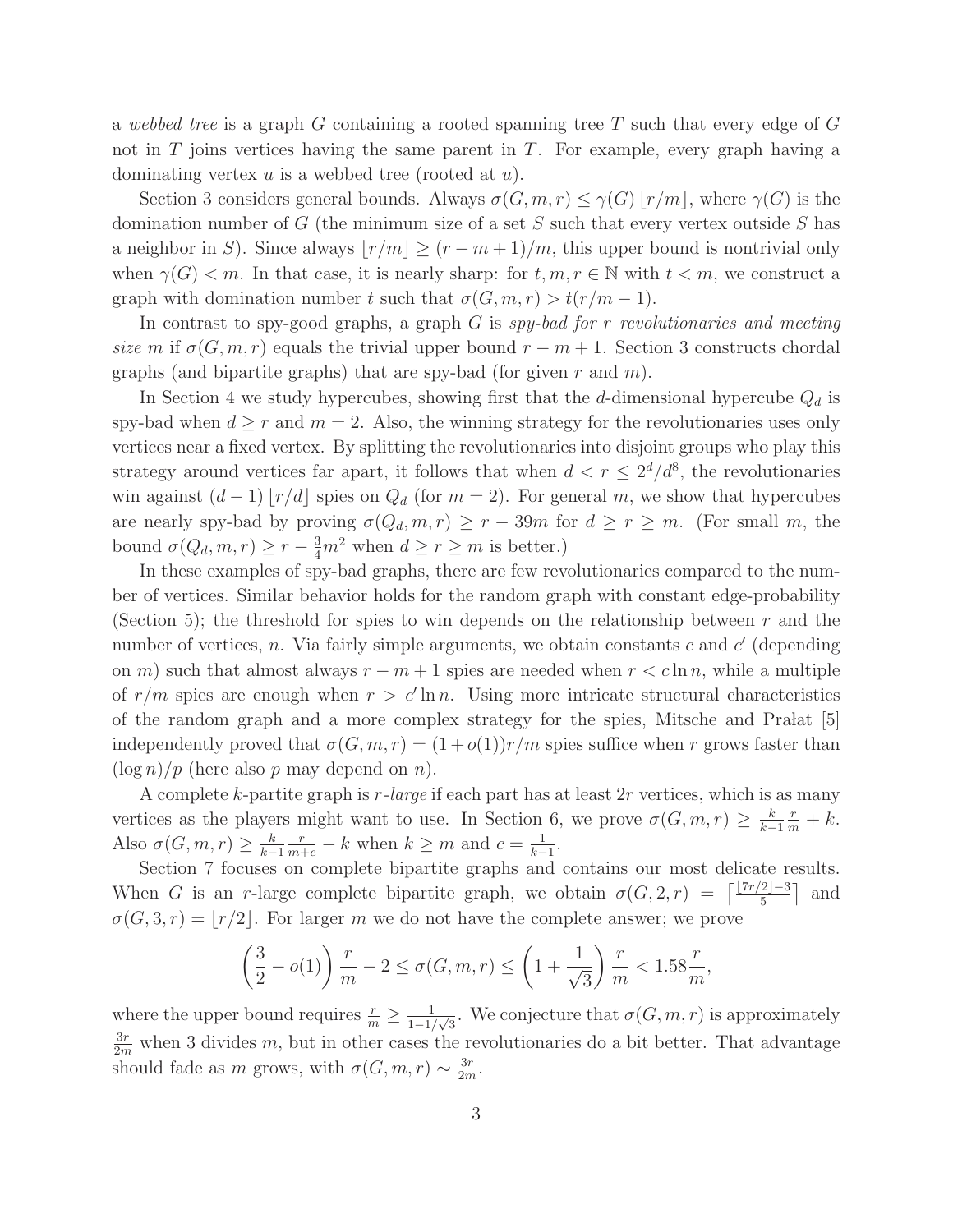Upper bounds for  $\sigma(G, m, r)$  are proved using strategies for the spies. We define a notion of *stable position* in the game. Proving that a particular number of spies can win involves showing that in a stable position all meetings are guarded and that for any move by the revolutionaries from a stable position, the spies can reestablish stability. This technique is used for graphs with dominating vertices and for webbed trees in Section 2, for random graphs in Section 5, and for complete multipartite and complete bipartite graphs in Sections 6 and 7. Each setting uses its own definition of stability tailored to the graphs under study.

Lower bounds are proved by strategies for the revolutionaries, which usually are much simpler. Most of our winning strategies for revolutionaries take at most two rounds, but on hypercubes they take  $m-1$  rounds. In [2], strategies for revolutionaries proving that  $\sigma(C_n, m, r) = \lceil r/m \rceil$  (when  $r/m < n$ ) may take many rounds.

Many questions remain open, such as a characterization of spy-good graphs. In all known spy-good graphs, the spies can ensure that at the end of each round the number of spies at any vertex v is at least  $|r(v)/m|$ , where  $r(v)$  is the number of revolutionaries at v. Existence of such a strategy is preserved when vertices expand into a complete subgraph. Also, Howard and Smyth [4] observed that  $\sigma(G, m, r)$  is preserved by taking the distance power of a graph. Hence every graph obtained from some webbed tree via some sequence of distance powers or vertex expansions is spy-good, but these are not the only spy-good graphs.

It would also be interesting to bound  $\sigma(G,m,r)$  in terms of other graph parameters, such as treewidth. Generalizations of the game are also possible, such as by allowing players to travel farther in a move or by requiring more spies to guard a meeting. One can also consider analogous games on directed graphs.

### 2 Dominating Vertices and Webbed Trees

We begin with graphs having a *dominating vertex* (a vertex adjacent to all others); we then apply this result to webbed trees. Let  $N(v)$  denote the neighborhood of a vertex v. Also  $N[v] = N(v) \cup \{v\}, \text{ and } N(S) = \bigcup_{v \in S} N(v).$ 

**Definition 2.1.** For a graph G having a dominating vertex  $u$ , a position in the game  $RS(G, m, r, s)$  is *stable* if, for each vertex v other than u, the number of spies at v is exactly  $|r(v)/m|$ , where  $r(v)$  is the number of revolutionaries at v. The other spies, if any, are at u.

**Theorem 2.2.** *If a graph* G *has a dominating vertex, then*  $\sigma(G, m, r) = |r/m|$ *.* 

*Proof.* Let u be a dominating vertex in G, and let  $s = |r/m|$ . Since  $s = |r/m|$ , a stable position will have a spy at  $u$  if there is a meeting at  $u$ . Hence a stable position has no unguarded meeting. When  $s = |r/m|$ , there are enough spies to establish a stable position after the initial round. We show that the spies can reestablish a stable position at the end of each round.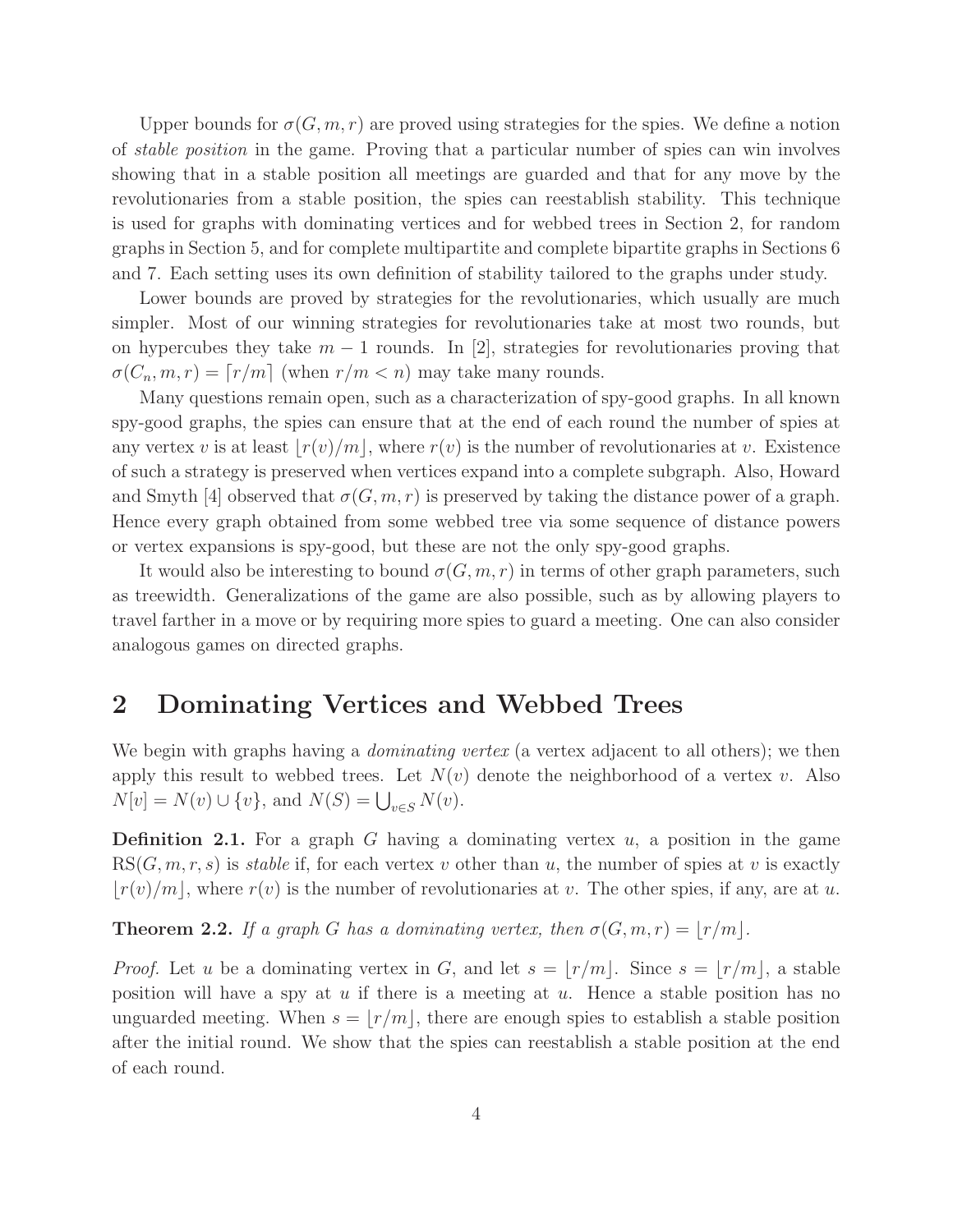Consider a stable position at the start of round t. Let  $X$  be a maximal family of disjoint sets of m revolutionaries such that each set is located at one vertex other than  $u$ . Let Y be such a maximal family after the revolutionaries move in round  $t$ . In  $X$  or  $Y$ , more than one set may be located at a single vertex in G. For example, a vertex v having  $pm + q$ revolutionaries at the start of round t (where  $0 \leq q < m$ ) corresponds to p elements of X, and there are  $p$  spies at  $v$  at that time.

Let  $X = \{x_1, ..., x_k\}$  and  $Y = \{y_1, ..., y_{k'}\}$ . Let  $X' = \{x_{k+1}, ..., x_s\}$ , representing the excess spies waiting at  $u$  after round  $t$ . Define an auxiliary bipartite graph  $H$  with partite sets  $X \cup X'$  and Y. For  $x_i \in X$  and  $y_j \in Y$ , put  $x_i y_j \in E(H)$  if some revolutionary from meeting  $x_i$  is in meeting  $y_j$  (note that  $x_i$  and  $y_j$  may be the same set). Also make all of  $X'$ adjacent to all of Y. If some matching in  $H$  covers Y, then the spies can move so that every vertex other than u having  $p'm + q'$  revolutionaries at the end of round t (where  $0 \le q' < m$ ) has exactly  $p'$  spies on it (and the remaining spies are at  $u$ ).

The existence of such a matching follows from Hall's Theorem. For  $S \subseteq Y$ , always  $X' \subseteq N(S)$ , so  $|N(S)| = |X'| + |N(S) \cap X|$ . Consider the  $m|S|$  revolutionaries in the meetings corresponding to S. Such revolutionaries came from meetings in  $|N(S) \cap X|$  or were not in any of the k meetings indexed by X. Hence  $m|S| \le m|N(S) \cap X| + (r - km)$ . Since  $|X'| = s - k$  and  $s = \lfloor r/m \rfloor$ ,

$$
|N(S)| \ge |X'| + |S| - (|r/m| - k) = s - k + |S| - (|r/m| - k) = |S|,
$$

so Hall's Condition holds.

Corollary 2.3. *Fix*  $n, m, r$  *with*  $n \ge r/m$ *. For*  $0 \le k \le \binom{n}{2}$  $\binom{n}{2}$ , there is an *n*-vertex graph G *with* k *edges such that*  $\sigma(G, m, r) = |r/m|$ *.* 

*Proof.* For  $k \geq n$ , form G by adding the desired number of edges joining leaves of an nvertex star; Theorem 2.2 applies. For  $k \leq n-1$ , let G be a star plus isolated vertices; use Theorem 2.2 and  $|a| + |b| \leq |a+b|$ .  $\Box$ 

**Definition 2.4.** For any vertex v in a rooted tree, the *parent* of a non-root vertex v (written  $(v<sup>+</sup>)$  is the first vertex after v on the path from v to the root. The set of *children* of v (written  $C(v)$ ) is the set of neighbors of v other than its parent, and the set of *descendants* of v (written  $D(v)$ ) is the set of vertices whose path to the root contains v. A webbed tree is a graph G having a rooted spanning tree T such that every edge of G outside T joins two vertices having the same parent (called *siblings*). Figure 1 shows a webbed tree, with the rooted spanning tree T in bold.

Trivially, every tree is a webbed tree, as is every graph having a dominating vertex. In fact, a 2-connected graph is a webbed tree if and only if it has a dominating vertex. Every webbed tree is a graph whose blocks have dominating vertices, but the converse does not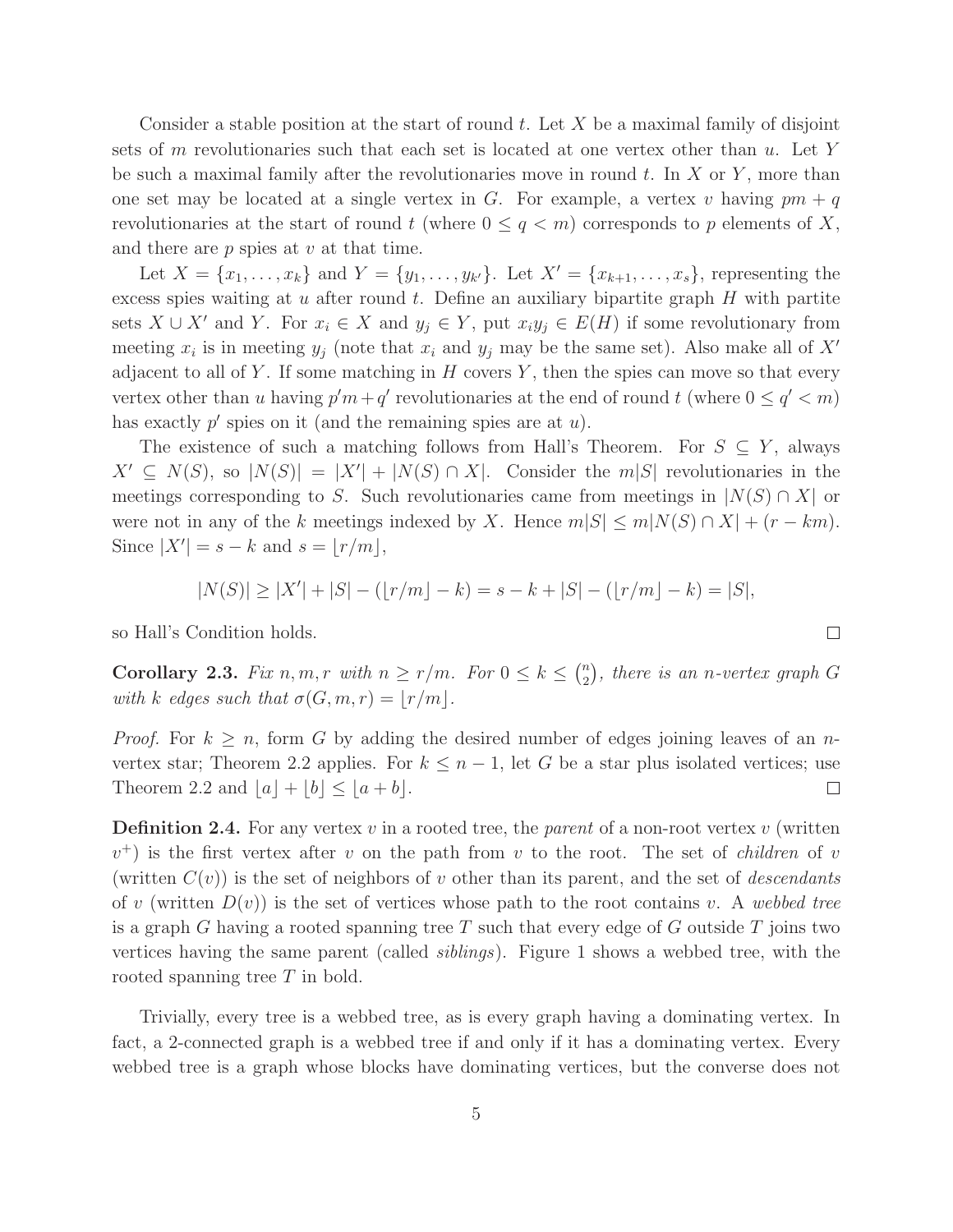hold. Consider the graph obtained from two 4-cycles with a common vertex by adding chords of the 4-cycles to create four vertices of degree 3; every block has a dominating vertex, but the graph is not a webbed tree.

Our main result in this section is that all webbed trees are spy-good. This conclusion is proved for trees in [2]. In that paper, an invariant defined in terms of the positions of the revolutionaries specifies how many spies should be placed on each vertex. The invariant guarantees that all meetings are covered, and a direct proof is given to show that the spies can restore the invariant after each round.

Here we use the same invariant to generalize the tree result to the class of webbed trees. Our method of proving that the invariant has the desired properties is different from that in [2]. Here we decompose the spies' response into independent responses in imagined games on subgraphs having a dominating vertex. After the revolutionaries move, the spies restore the invariant by applying the strategy in Theorem 2.2 independently to each graph induced by a vertex and its children in the spanning tree. Because we will apply Theorem 2.2, we don't use "stable" for positions satisfying the invariant in a webbed tree; instead, we reserve that term for positions in the auxiliary local games, whose graphs have dominating vertices.

In [2], the result on trees is extended in a different direction to determine the winner in  $RS(G, m, r, s)$  whenever G has at most one cycle. A similar extension is possible here for graphs obtained by adding a cycle through the roots of disjoint webbed trees, but the resulting family is not as natural as the family of unicyclic graphs.

#### **Theorem 2.5.** *If* G *is a webbed tree, then*  $\sigma(G, m, r) = |r/m|$ *.*

*Proof.* Let T be a rooted spanning tree in G such that every edge of G not in T joins sibling vertices in T. Let z be the root of T, and let  $s = |r/m|$ . The notation for children and descendants is as in Definition 2.4 with respect to T.

For each vertex v, let  $r(v)$  and  $s(v)$  denote the number of revolutionaries and spies on v at the current time, respectively, and let  $w(v) = \sum_{u \in D(v)} r(u)$ . The spies maintain the following invariant specifying the number of spies on each vertex at the end of any round:

$$
s(v) = \left\lfloor \frac{w(v)}{m} \right\rfloor - \sum_{x \in C(v)} \left\lfloor \frac{w(x)}{m} \right\rfloor \quad \text{for } v \in V(G). \tag{1}
$$

Since  $\sum_{x \in C(v)} w(x) = w(v) - r(v)$ , the formula is always nonnegative. Also, if  $r(v) \geq m$ , then  $s(v) \geq \left\lfloor \frac{w(v)}{m} \right\rfloor$  $\frac{v(v)}{m}$ −  $\left|\frac{w(v)-r(v)}{m}\right| \geq 1$ . Hence (1) guarantees that every meeting is guarded.

To show that the spies can establish (1) after the first round, it suffices that all the formulas sum to  $|r/m|$ . More generally, summing over the descendants of any vertex v,

$$
\sum_{u \in D(v)} s(u) = \left\lfloor \frac{w(v)}{m} \right\rfloor, \tag{2}
$$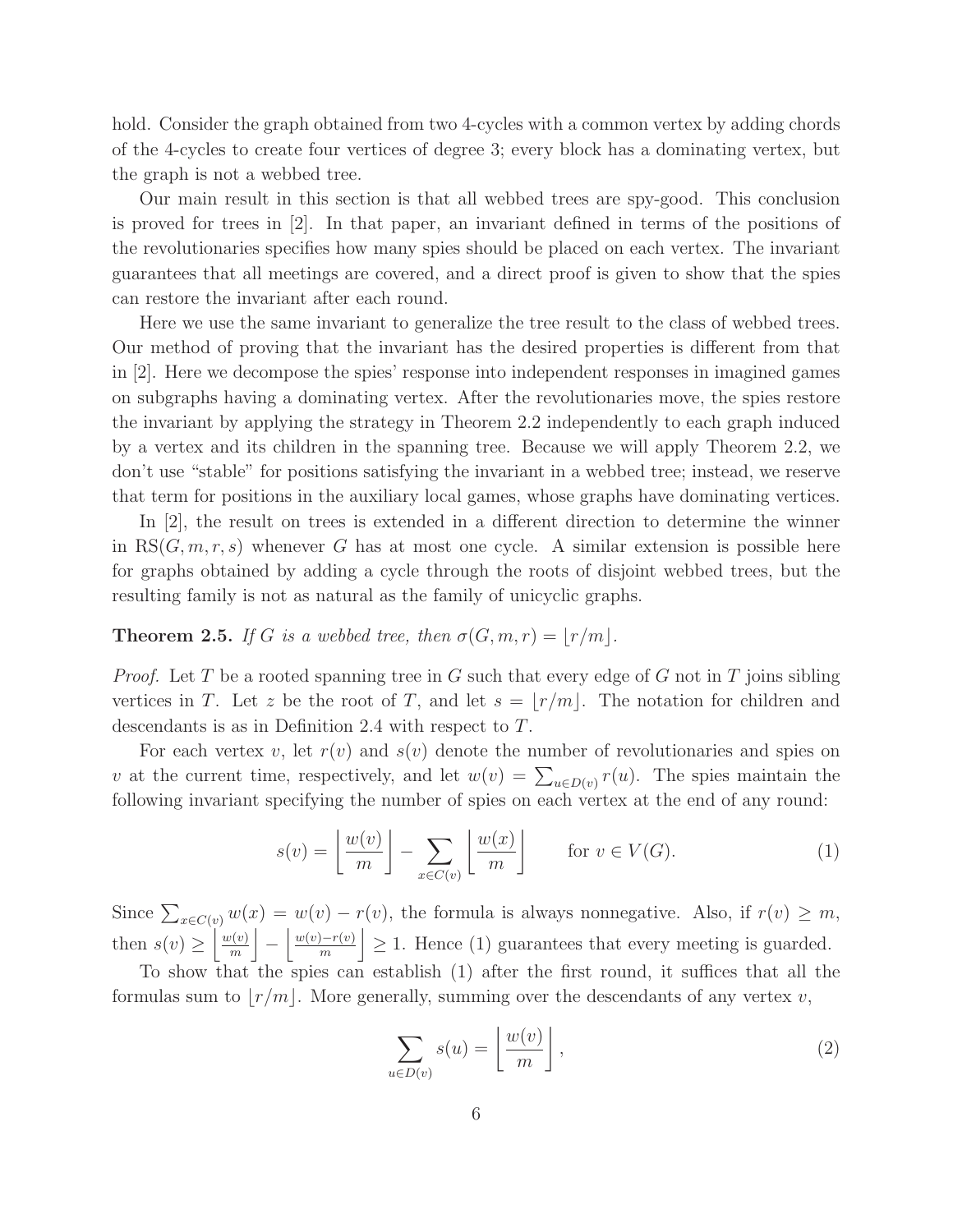since  $\lfloor w(u)/m \rfloor$  occurs positively in the term for u and negatively in the term for  $u^+$ , except that  $|w(v)/m|$  occurs only positively. When  $v = z$ , the total is  $|r/m|$ , since  $w(z) = r$ .

To show that the spies can maintain (1), let  $r(v)$  and  $s(v)$  refer to the start of round t, let  $r'(v)$  denote the number of revolutionaries at v after the revolutionaries move in round t, and let  $w'(v) = \sum_{u \in D(v)} r'(v)$ . The spies will move in round t to achieve the new values required by (1). To determine these moves, we will use Theorem 2.2 to obtain a stable position in each subgraph induced by a vertex and its children, independently. Let  $G(v)$  denote the subgraph induced by  $C(v) \cup \{v\}$ ; note that v is a dominating vertex in  $G(v)$ . We will play a round in an imagined "local" game on  $G(v)$  for each vertex v.



Figure 1: Decomposition of a webbed tree

To set up the local games, we partition the  $s(v)$  spies at each vertex v into a set of  $\check{s}(v)$ spies to be used in the local game on  $G(v)$  and a set of  $\hat{s}(v)$  spies to be used in the local game on  $G(v^+)$ , where  $\check{s}(v)$  and  $\hat{s}(v)$  sum to  $s(v)$  (when the tree is drawn with the root z at the top, the accent indicates the direction of the relevant subgraph).

Let  $D^*(v) = D(v) - \{v\}$ . Let  $w^*(v)$  be the number of revolutionaries that are in  $D^*(v)$  at the start of round t or are there after the revolutionaries move in round t. Every revolutionary counted by  $w^*(v)$  is also counted by  $w(v)$ , and every revolutionary counted by  $\sum_{x \in C(v)} w(x)$ is also counted by  $w^*(v)$ . These statements also hold with  $w'$  in place of w. Hence

$$
w(v) \ge w^*(v) \qquad \text{and} \qquad w^*(v) \ge \sum_{x \in C(v)} w(x). \tag{3}
$$

By (3),  $\hat{s}(v)$  and  $\check{s}(v)$  are nonnegative when we define

$$
\hat{s}(v) = \left\lfloor \frac{w(v)}{m} \right\rfloor - \left\lfloor \frac{w^*(v)}{m} \right\rfloor \quad \text{and} \quad \check{s}(v) = \left\lfloor \frac{w^*(v)}{m} \right\rfloor - \sum_{x \in C(v)} \left\lfloor \frac{w(x)}{m} \right\rfloor. \tag{4}
$$

By (1),  $\hat{s}(v) + \check{s}(v) = s(v)$ . Note also that if v is a leaf of T, then  $\check{s}(v) = 0$  and  $\hat{s}(v) = s(v)$ .

For each non-leaf vertex  $v$ , the spies first imagine positions of revolutionaries in a game on the graph  $G(v)$  that together with (4) for the spies form a stable position. After viewing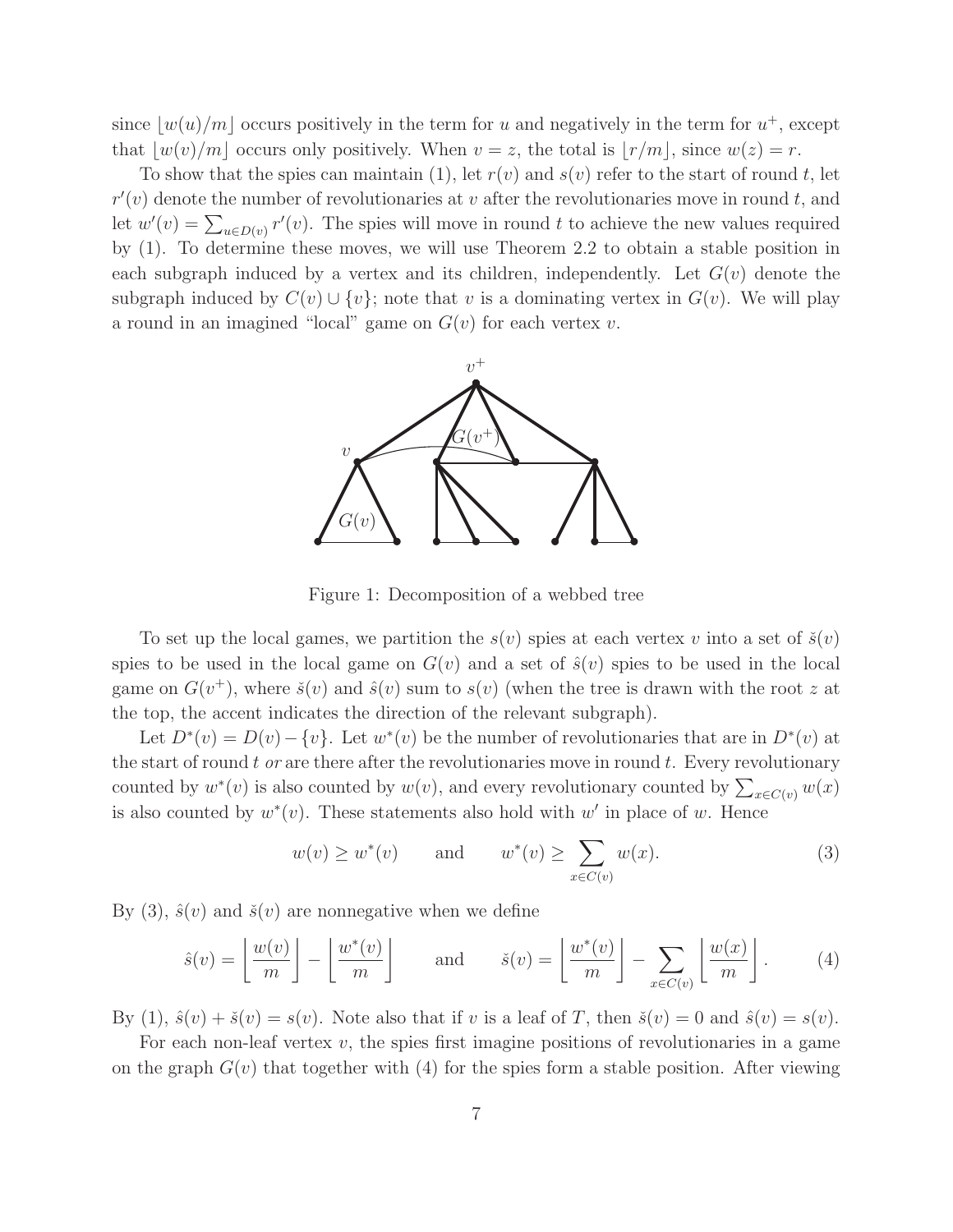the actual moves by revolutionaries within  $G(v)$  as moves in this game, the spies reestablish stability as in Theorem 2.2. We will show that the resulting positions satisfy the global invariant. The spies imagine  $\hat{r}(v)$  spies at v in  $G(v^+)$  and  $\check{r}(v)$  spies at v in  $G(v)$ , where

$$
\hat{r}(v) = w(v) - m\left\lfloor \frac{w^*(v)}{m} \right\rfloor \quad \text{and} \quad \check{r}(v) = w^*(v) - \sum_{x \in C(v)} w(x). \tag{5}
$$

By (3), the values of  $\tilde{r}(v)$  and  $\hat{r}(v)$  are nonnegative. Furthermore, we claim that if (4) and  $(5)$  hold at each vertex v, then the position on each subgraph induced by one parent and its children is stable. In  $G(v)$  we use  $\check{s}(v)$  and  $\check{r}(v)$ , and we use  $\hat{s}(x)$  and  $\hat{r}(x)$  for  $x \in C(v)$ . By definition,  $\hat{s}(x) = |\hat{r}(x)/m|$ . It remains only to check the sum. We compute the total number of revolutionaries in the local game:

$$
\tilde{r}(v) + \sum_{x \in C(v)} \hat{r}(x) = w^*(v) - \sum_{x \in C(v)} w(x) + \sum_{x \in C(v)} w(x) - m \sum_{x \in C(v)} \left[ \frac{w^*(x)}{m} \right]
$$

Dividing by m yields  $\frac{w^*(v)}{m} - \sum_{x \in C(v)}$  $w^*(x)$  $\left[\frac{f(x)}{m}\right]$ , whose floor is  $\check{s}(v) + \sum_{x \in C(v)} \hat{s}(x)$ , as desired.

The spies next view the actual moves by revolutionaries in the global game as moves by the revolutionaries in the imagined local games. Each such move occurs within the subgraph  $G(v)$  for one vertex v. The local game can model these moves if the relevant value of  $\hat{r}$  or  $\check{r}$  is at least the number of real revolutionaries leaving this vertex and staying within this subgraph. The revolutionaries leaving v by edges in  $G(v<sup>+</sup>)$  are those that were in  $D(v)$  and now are not; there are at most  $w(v) - w^*(v)$  of them. By (5),  $\hat{r}(v)$  is at least this large. Similarly, revolutionaries leaving v via  $G(v)$  wind up in  $D^*(v)$  but were not there previously, so the number of them is at most  $w^*(v) - \sum_{x \in C(v)} w(x)$ , which equals  $\check{r}(v)$ .

The net change in the actual number of revolutionaries at v is  $r'(v) - r(v)$ . Some of this change is due to moves in  $G(v)$  and the rest to moves in  $G(v<sup>+</sup>)$ . Moves in  $G(v<sup>+</sup>)$  enter or leave  $D(v)$ . Hence the net change in the number of revolutionaries at v due to such moves is  $w'(v) - w(v)$ . The remaining net change, due to moves between v and its children (in  $G(v)$ , is  $(r'(v) - r(v)) - (w'(v) - w(v))$ . Therefore, after executing the actual moves in the imagined local games, the new imagined distributions for the revolutionaries are given by

$$
\hat{r}'(v) = \hat{r}(v) + w'(v) - w(v) \quad \text{and} \quad \check{r}'(v) = \check{r}(v) + (r'(v) - r(v)) - (w'(v) - w(v)). \tag{6}
$$

The specification of  $\hat{r}(v)$  in (5) and the change from  $\hat{r}(v)$  to  $\hat{r}'(v)$  in (6) immediately yield the formula for  $\hat{r}'(v)$  in (7). To obtain  $\check{r}'(v)$ , start with the formula for  $\check{r}'(v)$  in (5) and adjust by the definitions of  $r(v) - r(v)$  and  $w'(v) - r'(v)$ , as indicated in (6). We compute

$$
\check{r}'(v) = \check{r}(v) + (w(v) - r(v)) - (w'(v) - r'(v))
$$
  
=  $w^*(v) - \sum_{x \in C(v)} w(x) + \sum_{x \in C(v)} w(x) - \sum_{x \in C(v)} w'(x) = w^*(v) - \sum_{x \in C(v)} w'(x).$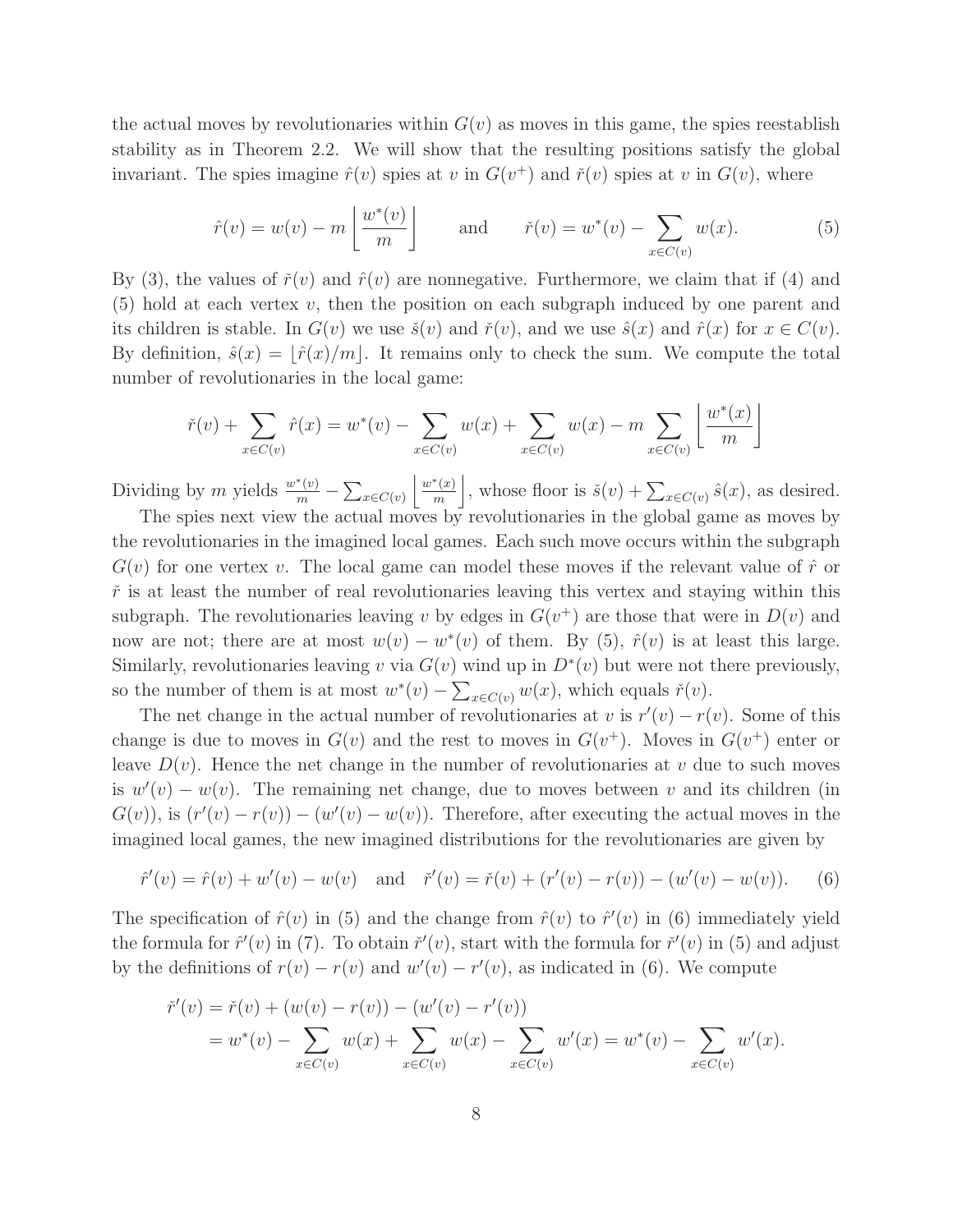Thus

$$
\hat{r}'(v) = w'(v) - m\left\lfloor \frac{w^*(v)}{m} \right\rfloor \quad \text{and} \quad \check{r}'(v) = w^*(v) - \sum_{x \in C(v)} w'(x). \tag{7}
$$

The spies now respond in the local games. By Theorem 2.2, these positions are stable, so  $\hat{s}'(x) = \lfloor \hat{r}'(x)/m \rfloor$  for  $x \in C(v)$ , and  $\check{s}'(v)$  is the leftover amount for v in the local game on  $G(v)$ . By the same computation that earlier showed  $\check{s}(v)$  was the correct needed amount of spies left for v in  $G(v)$ , also  $\check{s}'(v) = \frac{w^*(v)}{m}$  $\frac{\binom{m}{k}}{m}$  $-\sum_{x\in C(v)}$  $\frac{w'(x)}{w(x)}$  $\frac{n'(x)}{m}$ .

Because each spy participated in exactly one local game, playing the local games independently ensures automatically that each spy moves at most once in round  $t$ . Hence the spy moves we have described are feasible. It remains only to show that (1) holds for the resulting distribution of spies; that is

$$
\hat{s}'(v) + \check{s}'(v) = \left\lfloor \frac{w'(v)}{m} \right\rfloor - \sum_{x \in C(v)} \left\lfloor \frac{w'(x)}{m} \right\rfloor \quad \text{for } v \in V(G).
$$

Since the terms involving  $w^*$  again cancel, we use (7) to show that  $\hat{s}'(v) + \check{s}'(v)$  equals the desired value  $s'(v)$  in the same way we used (5) to show that the invented values  $\hat{s}(v)$  and  $\check{s}(v)$  sum to  $s(v)$ .  $\Box$ 

### 3 Spy-good vs. Spy-bad

It is not true that all spy-good graphs are webbed trees. Given  $G$ , let  $G^k$  denote the graph defined by  $V(G^k) = V(G)$  and  $E(G^k) = \{uv : d_G(u, v) \leq k\}$ . The spies can simulate one round of the game on  $G^k$  by playing k rounds on G. Thus  $\sigma(G^k, m, r) \leq \sigma(G, m, r)$ , as noted by Howard and Smyth [4]. This makes the square of a webbed tree spy-good, even though it is not generally a webbed tree (consider  $G = P_n$ , for example).

Say that a spy strategy is *conformal* if at the end of each round the number of spies at each vertex v is at least  $|r(v)/m|$ , where  $r(v)$  is the number of revolutionaries there. For any conformal spy strategy on  $G$ , the strategy described above for  $G<sup>k</sup>$  is also conformal. Another graph operation also preserves the existence of conformal strategies.

Proposition 3.1. *Obtain* G′ *from a graph* G *by expanding a vertex of* G *into a clique. If*  $\lfloor r/m \rfloor$  *spies win*  $\text{RS}(G, m, r, s)$  *by a conformal strategy, then the same holds for*  $G'$ *.* 

*Proof.* Let  $Q$  be the clique into which vertex  $v$  of  $G$  is expanded to form  $G'$ . The spies play on  $G'$  by imagining a game on  $G$ . At each round, the revolutionaries on  $Q$  in  $G'$  are collected onto v in G, with  $r(v)$  there after the previous round and  $r'(v)$  after the revolutionaries move. For other vertices, the amounts before and after are as in the real game on  $G'$ .

Since  $\sum a_i \leq \sum a_i$ , the spies on v at the end of the round in G suffice to cover the  $r'(v)$  revolutionaries on  $Q$  in  $G$  and can move there, since all vertices of  $Q$  have the same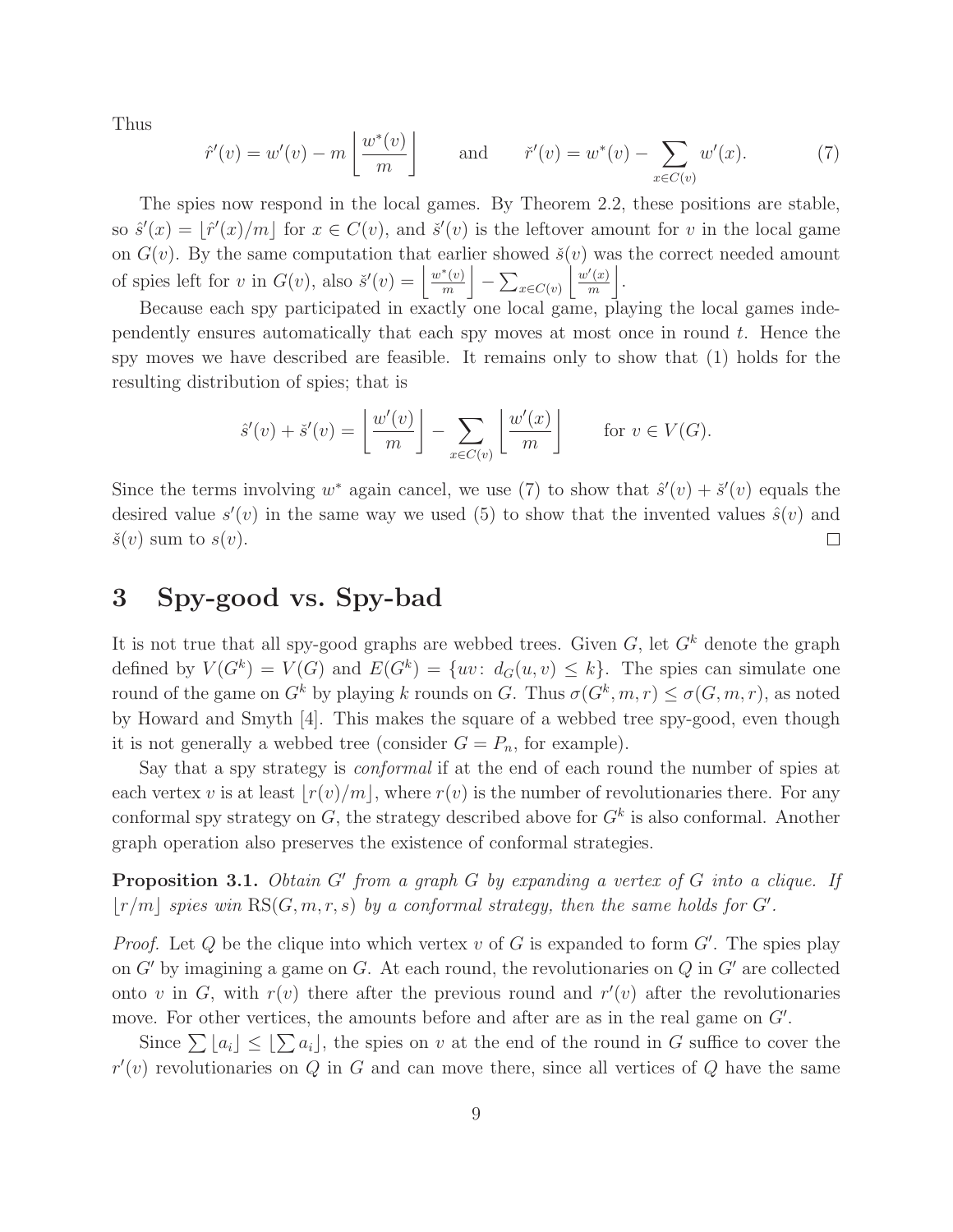neighbors outside  $Q$  that  $v$  has in  $G$ . Extra spies move to any vertex of  $Q$ . Movements of spies from  $v$  in  $G$  can also be matched by moves in the game on  $G'$ . Other movements are the same in  $G$  and  $G'$ . This produces a conformal strategy on  $G'$ .  $\Box$ 

#### Proposition 3.2. *On a webbed tree* G*, the winning strategy in Theorem 2.5 is conformal.*

*Proof.* Let T be a rooted spanning tree such that edges outside T join siblings in T. After each round, the number of spies on vertex  $v$  is given by

$$
\left\lfloor \frac{r(v) + \sum_{x \in C(v)} w(x)}{m} \right\rfloor - \sum_{x \in C(v)} \left\lfloor \frac{w(x)}{m} \right\rfloor.
$$

Since  $\sum |a_i| \leq \lfloor \sum a_i \rfloor$ , the strategy is conformal.

These results imply that graphs obtained from webbed trees by vertex expansions and distance powers are spy-good. For example, the square of a path is spy-good. This graph is not a webbed tree, since it is 2-connected but has no dominating vertex (when it has at least six vertices). On the other hand, it is an interval graph, where an *interval graph* is a graph representable by assigning each vertex  $v$  an interval on the real line so that vertices are adjacent if and only if their intervals intersect. An interval graph that is not a distance power and has no two vertices with the same closed neighborhood is obtained from the square of an 8-vertex path by adding an edge joining the third and sixth vertices.

#### Question 3.3. *Which graphs are spy-good?*

We believe that all interval graphs are spy-good, even though the class is not contained in the spy-good classes obtained above.

Although not all graphs are spy-good, Theorem 2.2 yields good upper bounds on  $\sigma(G, m, r)$  for graphs with small dominating sets. A *dominating set* in a graph G is a set  $S \subseteq V(G)$  such that every vertex outside S has a neighbor in S; the *domination number*  $\gamma(G)$  is the minimum size of a dominating set in G.

#### Corollary 3.4.  $\sigma(G, m, r) \leq \gamma(G) |r/m|$  *for any graph G*.

*Proof.* Let S be a smallest dominating set. With each vertex  $u \in S$ , associate  $|r/m|$  spies. Let  $G_u$  be the subgraph of G induced by  $N[u]$ ; it has u as a dominating vertex. The spies associated with u stay in  $G_u$ , following the strategy of Theorem 2.2 on  $G_u$ . When there are fewer than r revolutionaries in  $G_u$ , the spies imagine that the missing ones are at u. When a real revolutionary comes to vertex v in  $G_u$  from outside  $G_u$ , a revolutionary in the imagined game moves from u to v to perform its moves. When the real revolutionary leaves  $G_u$ , the revolutionary tracking it in the game on  $G_u$  returns to u. These moves are possible, since u is a dominating vertex in  $G_u$ . Since the spies win each imagined game, the revolutionaries in the real game never make an unguarded meeting at the end of a round.  $\Box$ 

 $\Box$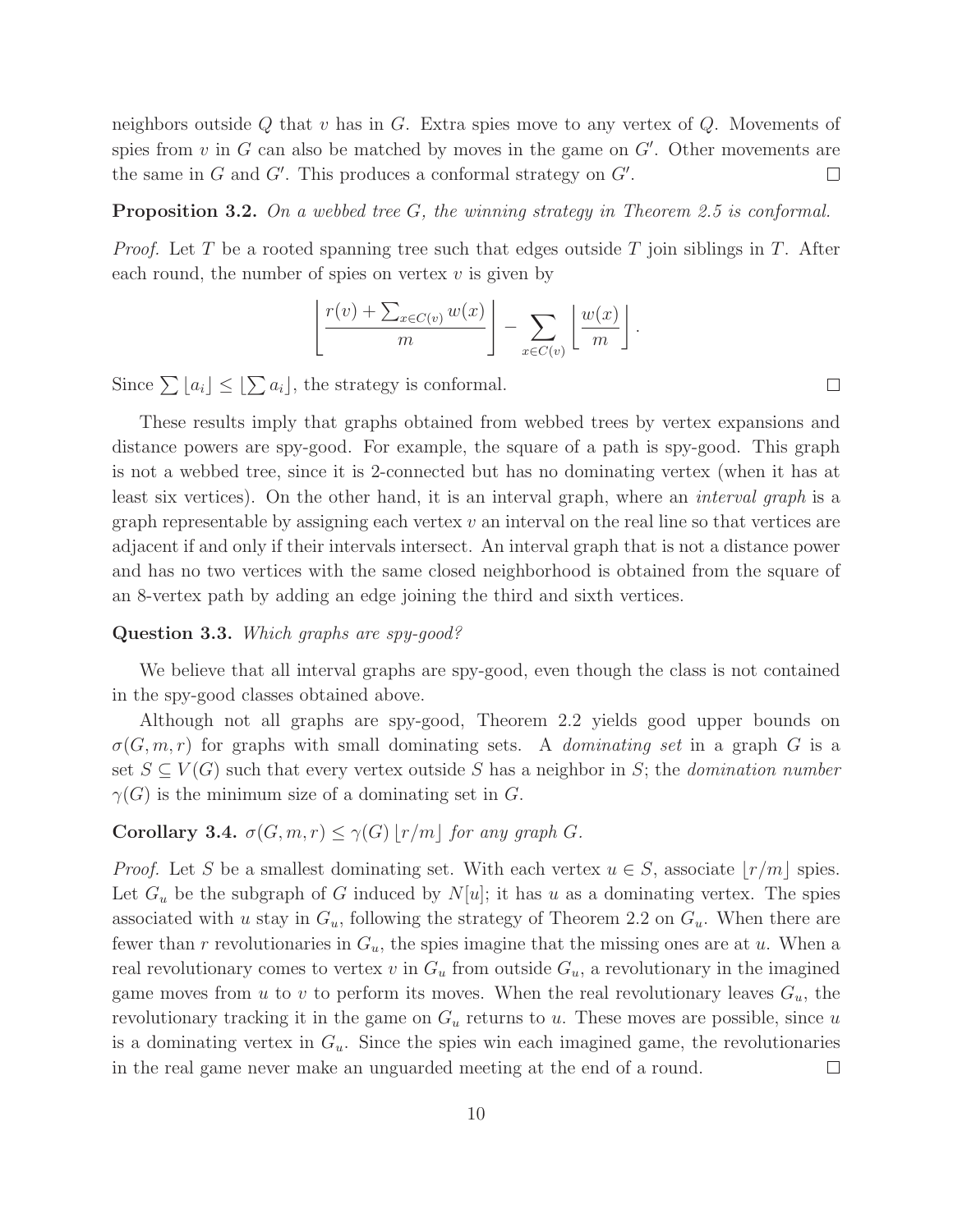As remarked in the introduction, Corollary 3.4 is of interest only when  $\gamma(G) \leq m$ , because otherwise the trivial upper bound  $r - m + 1$  is stronger. When  $\gamma(G) \leq m$ , the bound in Corollary 3.4 cannot be improved. To motivate the proof, we first present a simple construction of spy-bad graphs.

A *split graph* is a graph whose vertices can be partitioned into a clique and an independent set. A *chordal graph* is a graph in which every cycle of length at least 4 has a chord; split graphs clearly have this property. Recall that for fixed  $r$  and  $m$  a graph is spy-bad if the revolutionaries can beat  $r - m$  spies  $(r - m + 1)$  spies trivially win).

Proposition 3.5. *Given* r,m ∈ N*, there is a chordal graph* G *(in fact a split graph) such that*  $\sigma(G, m, r) = r - m + 1$ *.* 

*Proof.* Let  $G_{m,r}$  be the split graph consisting of a clique Q of size r and an independent set S of size  $\binom{r}{r}$  $\binom{r}{m}$ , with the neighborhoods of the vertices in S being distinct m-sets in Q. We show that  $r - m$  spies cannot win.

The revolutionaries initially occupy each vertex of  $Q$ . Let  $s'$  be the number of vertices of Q initially occupied by spies. The number of threatened meetings that spies on Q are not adjacent to is  $\binom{r-s'}{m}$ suce to is  $\binom{r-s'}{m}$ . Protecting against such threats requires putting spies initially on the  $\binom{r-s'}{m}$  vertices of S corresponding to these m-sets, but only  $r-m-s'$  remaining spies are  $\chi^{m}$  available, and  $\binom{r-s'}{m}$  $\binom{-s'}{m}$  >  $r - m - s'$  when  $r - s' \ge m$ .  $\Box$ 

Note that  $\frac{r-m+1}{r/m}$  can be made arbitrarily large. When  $r = 2m$ , the ratio exceeds  $m/2$ . Letting m also grow, we observe that  $\sigma(G,m,r)$  cannot be bounded by a constant multiple of  $r/m$ , even on split graphs. Furthermore, the strategy for revolutionaries in Proposition 3.5 does not use any edges within the clique, so the statement remains true also for the bipartite graph obtained by deleting those edges.

When m grows, the degrees of all vertices in  $G_{m,r}$  also grow. If the degrees in the independent set are bounded, then the spies can do better. We state the next result without proof, because the proof is a bit technical and the class of graphs is somewhat specialized. The technique is as usual for upper bounds: defining stable positions and showing that the spies can reestablish a stable position after each round. The proof will appear in the thesis of the third author.

Theorem 3.6. *Let* G *be a split graph with clique* Q *and independent set* S *in which each vertex of* S has degree at most d. If m is a multiple of d, then  $\sigma(G, m, r) \leq d \lceil r/m \rceil$ .

A construction like that of Proposition 3.5 enables us to show that Corollary 3.4 is nearly sharp. When  $t = m$ , the upper and lower bounds in this result are equal; when  $m \mid r$ , the difference between them is  $t-1$ .

**Theorem 3.7.** *Given*  $t, m, r \in \mathbb{N}$  *such that*  $t \leq m \leq r - m$ *, there is a graph* G *with domination number* t *such that*  $\sigma(G, m, r) > t(r/m - 1)$ *.*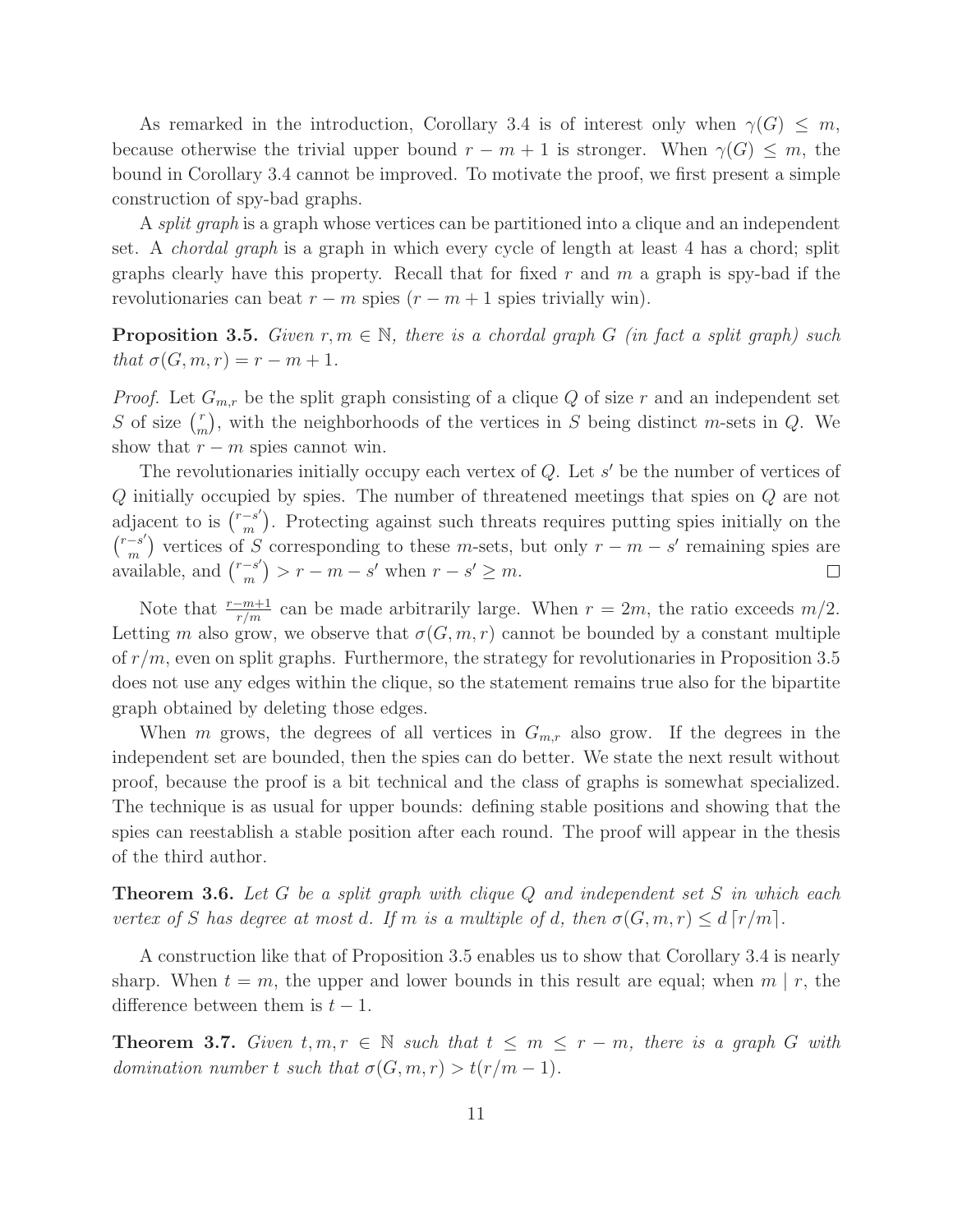*Proof.* First we construct a graph G. Begin with a copy of  $K_{t,r}$  having partite sets T of size t and R of size r. Add an independent set U of size  $t\binom{r}{r}$  $\binom{r}{m}$ , grouped into sets of size t. With each *m*-set A in R, associate one t-set A' in U. Make all of A adjacent to all of A', and add a matching joining  $A'$  to  $T$  (see Figure 2). Note that  $T$  is a dominating set.



Figure 2: Sharpness of the domination bound

To show that  $\gamma(G) = t$ , let S be a smallest dominating set. For each m-set A in R, the t vertices in A' are adjacent only to A in R. Thus if  $|S \cap R| < t \leq r - m$ , then some t-set A' in U is undominated by  $S \cap R$ . Outside of R, the closed neighborhoods of the vertices in A' are pairwise disjoint, so S needs t additional vertices to dominate them. Hence  $|S| \geq t$ .

Now, we give a strategy for the revolutionaries to win against  $t(r/m-1)$  spies on G. Let  $s = |t(r/m - 1)|$ . The revolutionaries initially occupy R, one on each vertex. A spy on a vertex u of U can protect all the same threats (and more) by locating at the neighbor of  $u$ in T instead. Hence we may assume (at least for the purpose of trying to survive the next round) that no spies locate initially in U.

Let v be a vertex of T having the fewest initial spies, and let  $s(v)$  be the number of spies there. The revolutionaries will win by attacking the neighbors of  $v$ . Let  $s'$  be the number of spies initially in  $R$ , so  $s(v) \leq (s - s')/t$ .

The revolutionaries want to form meetings at  $s(v) + 1$  neighbors of v that are neighbors of no other vertices with spies. Let  $R'$  be the set of vertices in  $R$  that do not have spies; note that  $|R'| \ge r - s'$ . If  $|R'| \ge m(s(v) + 1)$ , then the revolutionaries win as follows. First, group vertices in  $R'$  into  $s(v) + 1$  sets of size m. For each such set A, the revolutionaries on A move to the unique vertex  $u_{A,v}$  in the associated subset A' of U that is adjacent to v in T. For each such vertex, the only neighbor having a spy is  $v$ , so the meetings cannot all be guarded and the revolutionaries win.

It thus suffices to show that  $r - s' \geq m(s(v) + 1)$ . Since v has the fewest spies among vertices of T, we have  $ts(v) \leq s - s' \leq t(r/m - 1) - s'$ . Multiplying by  $m/t$  and adding m yields  $m(s(v) + 1) \le r - s'(m/t) \le r - s'$ , as desired, using  $t \le m$  at the end.  $\Box$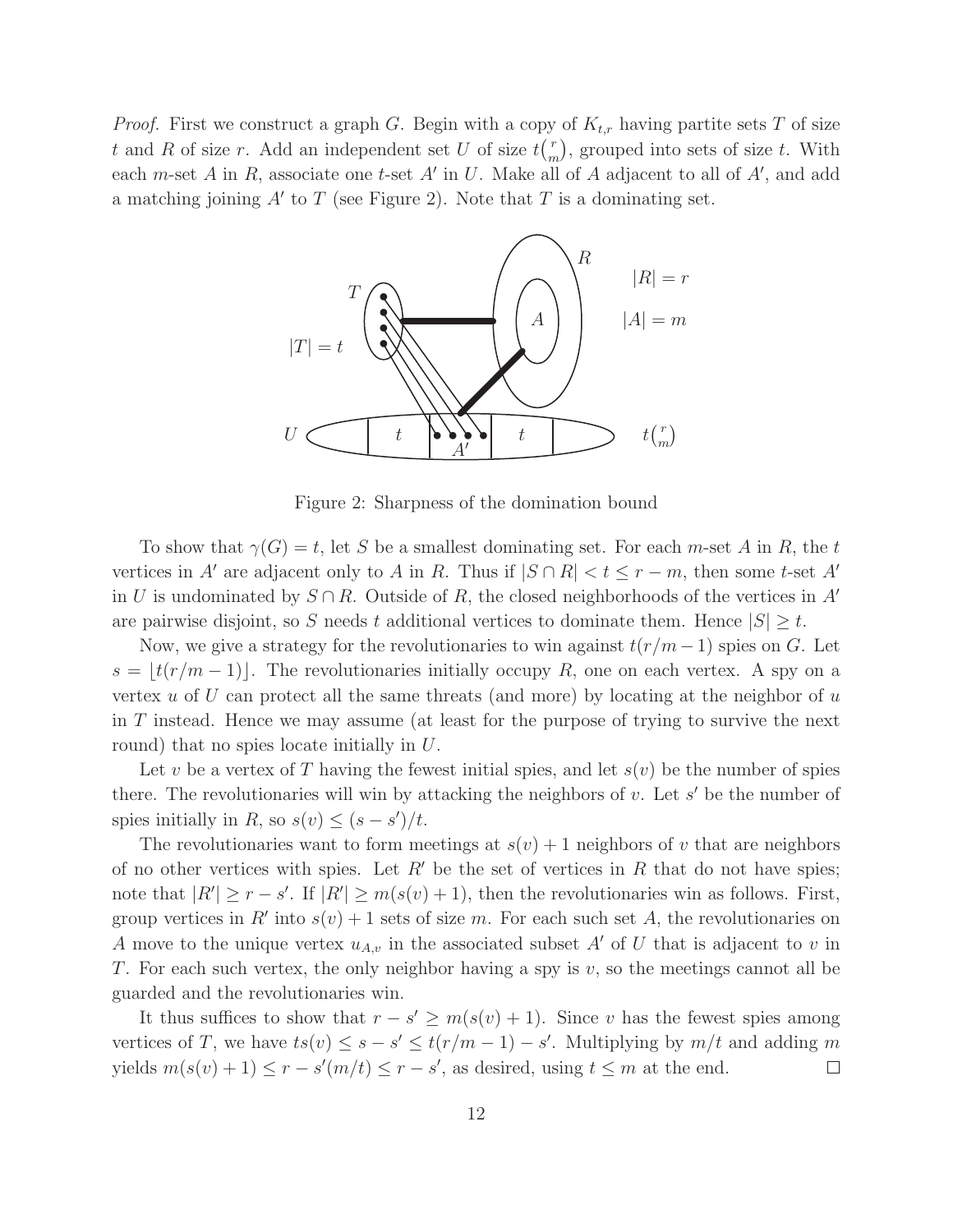Although the construction in Theorem 3.7 depends heavily on  $m$ , it does not depend much on r. Indeed, the construction works equally well whenever the number of revolutionaries is at most  $r$ , because the revolutionaries can use the strategy for a smaller number of revolutionaries on the appropriate subgraph of the graph constructed for r revolutionaries. The same comment applies to Proposition 3.5.

### 4 Hypercubes and Retracts

For  $d \in \mathbb{N}$ , let  $[d] = \{1, \ldots, d\}$ . The *d*-dimensional hypercube  $Q_d$  is the graph with vertex set  $\{v_S: S \subseteq [d]\}\$  such that  $v_S$  and  $v_T$  are adjacent when the symmetric difference of S and T has size 1. The *weight* of the vertex  $v<sub>S</sub>$  is  $|S|$ . For vertices of small weight, we write the subscripts without set brackets. We show first that  $Q_d$  is spy-bad for  $m = 2$  when  $d \geq r$ . For larger m, we will later obtain a lower bound on  $\sigma(Q_d, m, r)$  using the same basic idea.

**Theorem 4.1.** *If*  $G = Q_d$  *and*  $d \geq r$ *, then*  $\sigma(G, 2, r) = r - 1$ *.* 

*Proof.* The upper bound is trivial; we show that  $r - 2$  spies cannot win. The revolutionaries begin by occupying  $v_1, \ldots, v_r$ , threatening meetings of size 2 at  $\varnothing$  and at  $\binom{r}{2}$  $\binom{r}{2}$  vertices of weight 2. Let t be the number of revolutionaries left uncovered by the initial placement of the spies. Threats at  $\binom{t}{2}$  $_{2}^{t}$ ) vertices must be watched by spies not on vertices of weight 1. A spy at a vertex of weight 2 can watch one such threat; spies at vertices of weight 3 can watch three of them. Hence  $s \ge (r-t) + \frac{1}{3} {t \choose 2}$  $\binom{t}{2}$  if the spies stop the revolutionaries from winning on the first round. This yields  $s \geq r - 1$  if  $t \geq 5$  or  $t \leq 2$ .

If  $t = 4$  and  $s = r-2$ , then the spies need to watch six threats at weight 2 using two spies at vertices of weight 3. A spy at a vertex of weight 3 watches the three pairs in its name. The four uncovered revolutionaries threaten meetings at six vertices of weight 3 corresponding to the edges of the complete graph  $K_4$ . A spy at weight 3 can watch three pairs corresponding to a triangle. Since the edges of  $K_4$  cannot be covered with two triangles,  $r-2$  spies are not enough when  $t = 4$ .

If  $t = 3$ , then the counting bound yields  $s \geq r - 2$  for spies to avoid losing on the first round. If the initial placement of  $r - 2$  spies can watch all immediate threats, then they must cover  $r - 3$  revolutionaries at vertices of weight 1 and occupy one vertex at weight 3. By symmetry, we may assume the spies locate at  $v_{123}$  and  $v_4, \ldots, v_r$ .

In the first round, revolutionaries at  $v_1$  and  $v_2$  move to  $v_{\varnothing}$ ; the others wait where they are. To guard the meeting at  $v_{\varnothing}$ , a spy at some vertex of weight 1 must move there; let  $v_j$ be the vertex from which a spy moves to  $v_{\varnothing}$ .

In the second round, the revolutionaries at  $v_3$  and  $v_j$  move to  $v_{3j}$ , winning. The distance from each spy to  $v_{3j}$  after round 1 is at least 3, except for the spy at  $v_j$ , so no other spy could have moved after round 1 to watch that threat.  $\Box$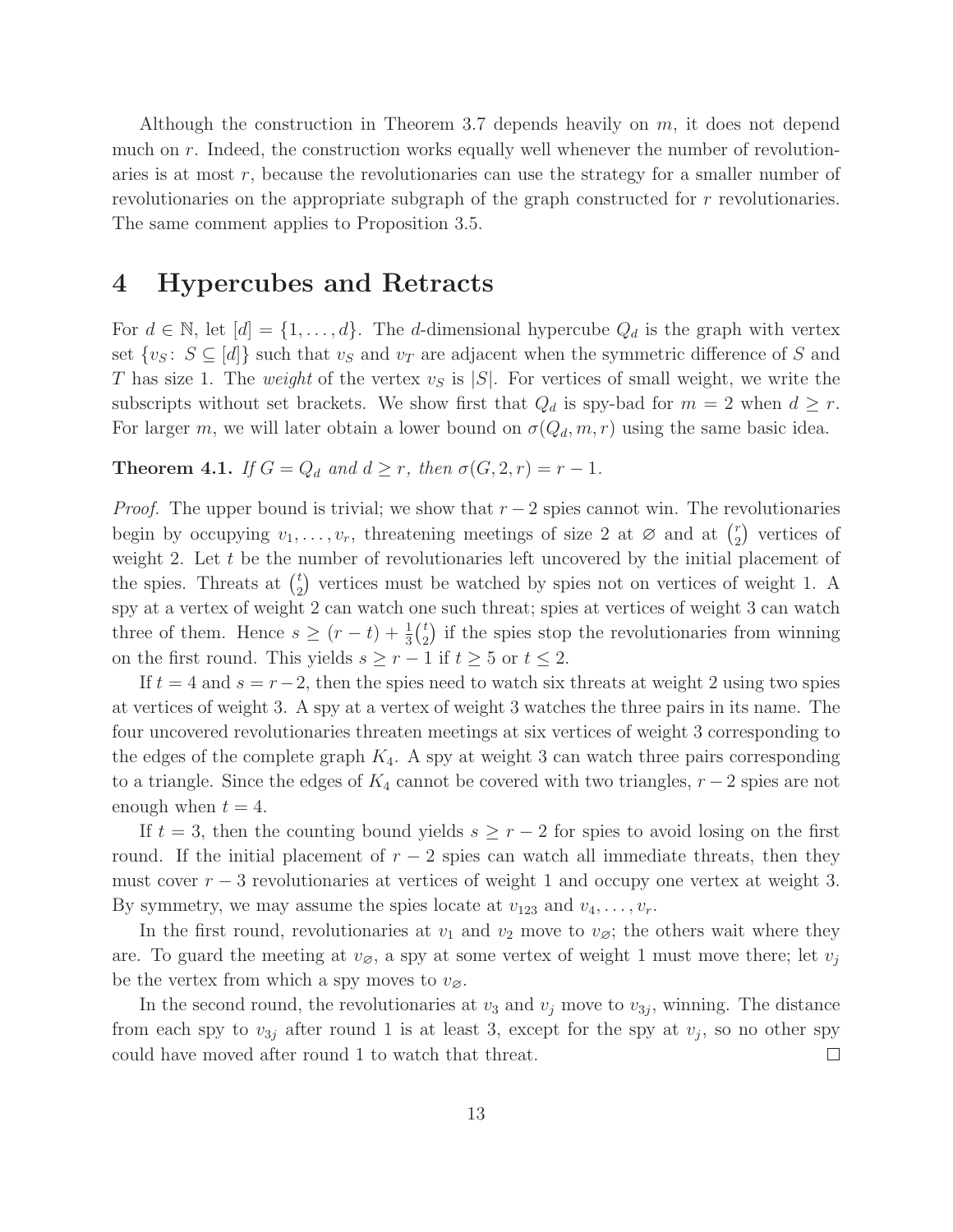Extra spies on vertices of weight at least 5 cannot prevent the revolutionaries from winning with the strategy given in the proof of Theorem 4.1. This enables the revolutionaries to win against somewhat fewer spies when r is larger than the dimension.

A *code* with length d and distance k is a set of vertices in  $Q_d$  such that the distance between any two of them is at least k. Let  $A(d, k)$  denote the maximum size of a code with distance k in  $Q_d$ , and let  $B(d, k)$  be the number of vertices with distance less than k from a fixed vertex in  $Q_d$ . Note that  $B(d, k) = \sum_{i=0}^{k-1} {d \choose i}$  $\binom{d}{i} < d^{k-1}$  when  $k > 2$ . If  $M < 2^d/B(d, k)$ , then any code of size  $M$  having distance  $k$  can be extended by adding some vertex, so  $A(d, k) \geq 2^d/d^{k-1}$  when  $k > 2$ .

# **Corollary 4.2.** *If*  $d < r \leq 2^d/d^7$ , *then*  $\sigma(Q_d, 2, r) \geq (d - 1) \lfloor r/d \rfloor$ *.*

*Proof.* Let X be a code in  $Q_d$  with distance 9 and size at least  $2^d/d^8$ . The revolutionaries devote d revolutionaries to playing the strategy in the proof of Theorem 4.1 at each of  $|r/d|$ vertices of X. If the ball of radius 4 at any such vertex has fewer than  $d-1$  spies in the initial configuration, then the revolutionaries win in that ball in two rounds, since any spy initially outside that ball is too far away to guard a meeting formed at distance 2 from the central point in round 2.

Since the code has distance 9, the balls of radius 4 are disjoint. Hence  $(d-1) |r/d|$  spies are needed to keep the revolutionaries from winning within two rounds.  $\Box$ 

Theorem 4.1 and Corollary 4.2 together imply that at least  $(d-1) |r/d|$  spies are needed to win against r revolutionaries on  $Q_d$  unless  $d < \log_2 r + 7 \log_2 \log_2 r$ . That many spies may not be enough, since three revolutionaries easily defeat one spy on  $Q_2$  by starting initially at distinct vertices. Although four revolutionaries can threaten meetings at all eight vertices of  $Q_3$ , two spies can watch all those meetings and survive the next round. It appears that  $\sigma(Q_3, 2, 4) = 2$ , though we have not worked out a complete strategy for two spies against four revolutionaries. We have no nontrivial general upper bounds on  $\sigma(Q_d, 2, r)$  when  $r > d$ .

Next we consider the game on hypercubes when  $m > 2$ . Again we use the threats made by revolutionaries placed initially at vertices of weight 1. However, for larger  $m$  we use a probabilistic argument instead of explicit counting. The probabilistic arguments are simpler and yield a stronger lower bound on  $\sigma(Q_d,m,r)$  than the counting arguments would, but we no longer completely determine the threshold (and hence we separate this from the case  $m = 2$ ). Again  $V(Q_d) = \{v_s: S \subseteq [d]\}$ , as specified as before Theorem 4.1.

**Lemma 4.3.** *For*  $v \in V(Q_d)$ *, a vertex u of weight m is within distance m* − 1 *of v if and only if*  $|u \cap v| \geq \frac{|v|+1}{2}$ .

*Proof.* The distance between any two vertices is their symmetric difference. Always the size of the symmetric difference is  $|u| + |v| - 2 |u \cap v|$ . When  $|u| = m$ , it follows that  $d_{Q_d}(u,v) \leq m-1$  is equivalent to  $|u \cap v| \geq \frac{|v|+1}{2}$ .  $\Box$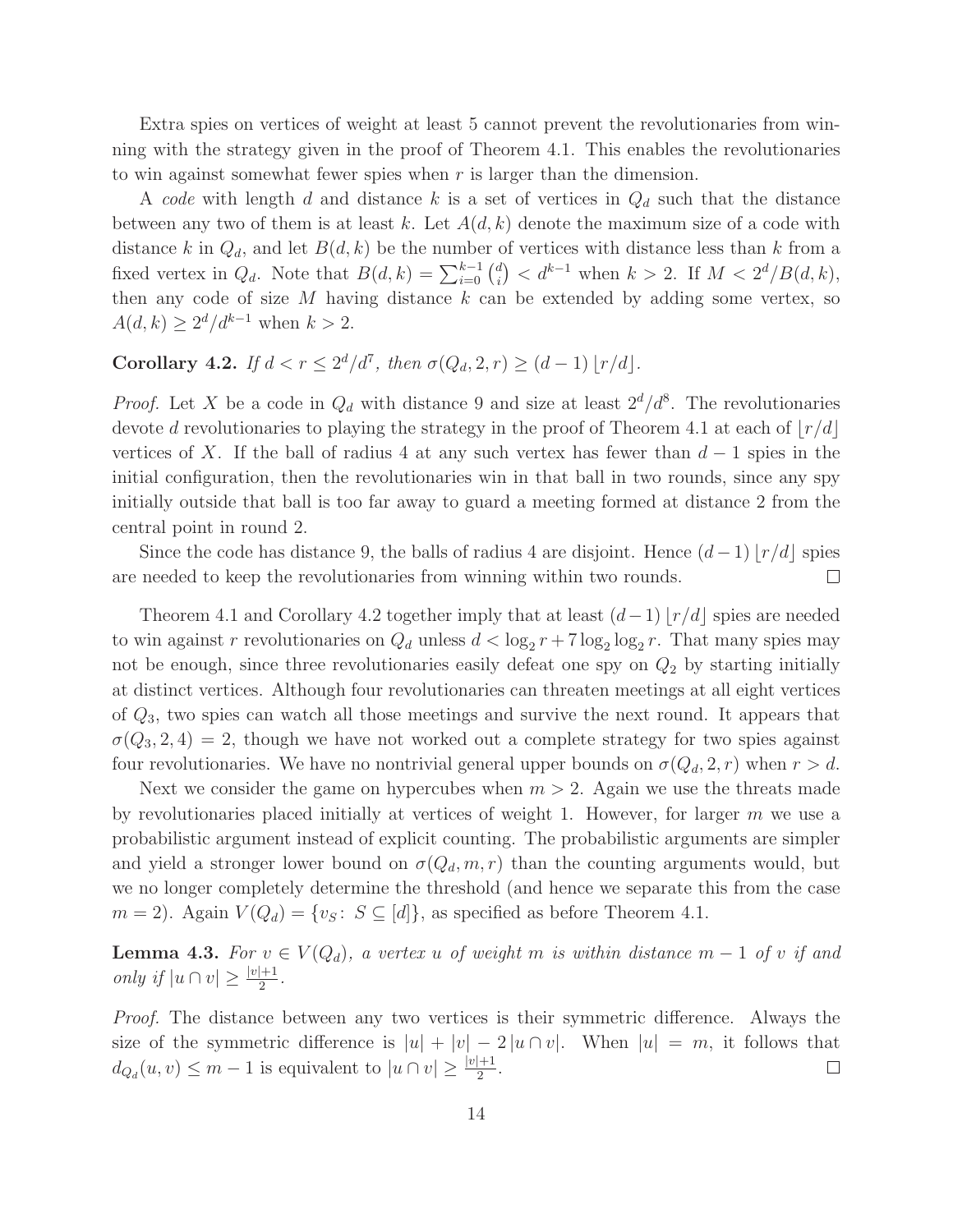Our main tool for the game on  $Q_d$  is a lemma about families of sets.

**Lemma 4.4.** Let S be a set of at most t vertices in  $Q_t$ , all having weight at least 2. If  $t \geq 38.73m$ , then  $Q_t$  has a vertex w of weight m such that  $d_{Q_t}(v, w) \geq m$  for all  $v \in S$ .

*Proof.* Fix  $p \in (0, 1)$ , to be determined later. Construct a random index set  $I \subseteq [t]$  by independently including each element of  $[t]$  with probability p. In light of Lemma 4.3, for  $v \in S$  we say that I avoids v if  $|v \cap I| < \frac{|v|+1}{2}$ . Our goal is to show that with p chosen appropriately, with positive probability  $I$  avoids all of  $S$  and has size at least  $m$ . The desired vertex w can then be any vertex of weight m contained in such a set I. Our first task is to obtain a lower bound on  $\mathbb{P}[A_v]$ , where  $A_v$  is the event that I avoids v.

Let  $\text{Bin}(n, p)$  denote a random variable having the binomial distribution with n trials and success probability p. Let B be the event that  $2k+1$  trials yield k successes in the first  $2k-1$ trials plus two failures at the end. Let B' be the event that  $2k+1$  trials yield  $k-1$  successes in the first  $2k-1$  trials plus two successes at the end. Canceling common factors yields  $\mathbb{P}[B] >$  $\mathbb{P}[B']$  if and only if  $p < 1/2$ . As a consequence,  $\mathbb{P}[\text{Bin}(2k+1, p) < k+1] > \mathbb{P}[\text{Bin}(2k-1, p) < k]$ when  $p < 1/2$ . Note also that  $\mathbb{P}[\text{Bin}(2k-2, p) < k] \geq \mathbb{P}[\text{Bin}(2k-1, p) < k]$ .

Now let  $k = \left\lceil \frac{|v|+1}{2} \right\rceil$ , so  $k \geq 2$  and  $|v| \in \{2k-2, 2k-1\}$ . For the event that I has fewer than  $k$  elements of  $v$ , our observations about the binomial distribution yield

$$
\mathbb{P}[A_v] \ge \mathbb{P}[\text{Bin}(2k - 1, p) < k] \ge \mathbb{P}[\text{Bin}(3, p) < 2] = (1 - p)^2 (1 + 2p).
$$

Let  $q = \min_{v} \mathbb{P}[A_v]$ . Events of the form  $A_v$  are down-sets in the subset lattice. By the FKG inequality (see Theorem 6.2.1 of Alon and Spencer [1]), such events are positively correlated when  $p < 1/2$ , so

$$
\mathbb{P}\left[\bigcap_{v\in S} A_v\right] \ge q^t = e^{t\ln q}.
$$

Now let  $X = |I|$ . For  $m \leq \alpha t p$  with  $\alpha < 1$ , Chernoff's Inequality yields

$$
\mathbb{P}[X < m] = \mathbb{P}[X - tp < m - tp] \le e^{-(m - tp)^2/(2tp)} = e^{-(1 - \alpha)^2tp/2}.
$$

Our goal is to show  $\mathbb{P}\left[\bigcap_{v\in S} A_v\right] > \mathbb{P}[X < m]$ , which follows from

$$
\ln[(1-p)^2(1+2p)] > -(1-\alpha)^2p/2.
$$

With  $\alpha = 0.324722$  and  $p = 0.079532$ , the strict inequality holds, and we obtain  $\alpha p \approx 0.0258259$ . Hence when  $d \geq m/(\alpha p) \geq 38.73m$ , some m-set avoids all vertices in S.  $\Box$ 

Before we apply this lemma to the game on the hypercube, we prove a general result that relates the game on a graph and its retracts. The notion of retract appeared as early as Hell [3], as a homomorphism fixing a subgraph. The variation from [6] that we use becomes the homomorphism version when loops are available at all vertices.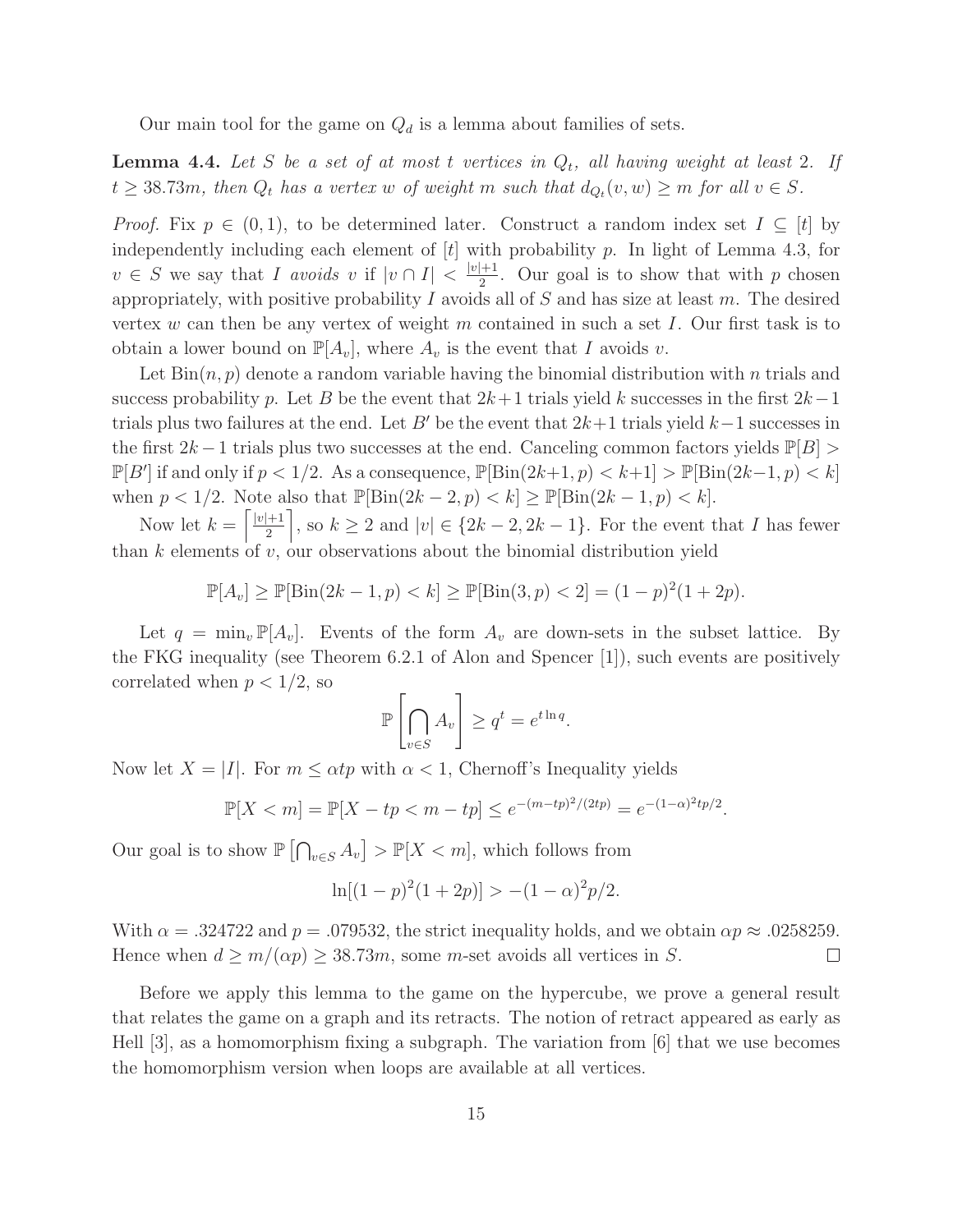Definition 4.5. An induced subgraph H of a graph G is a *retract* of G if there is a map  $f: V(G) \to V(H)$  such that (1)  $f(v) = v$  for  $v \in V(H)$ , and (2)  $uv \in E(G)$  implies that  $f(u)$  and  $f(v)$  are equal or adjacent.

Nowakowski and Winkler [6] proved a theorem for the classical cop-and-robber pursuit game that is analogous to our next result.

**Theorem 4.6.** Let H be a retract of a graph G. If the revolutionaries win  $RS(H, m, r, s)$ , *then the revolutionaries win*  $RS(G, m, r, s)$ *. Equivalently,*  $\sigma(G, m, r) \geq \sigma(H, m, r)$ *.* 

*Proof.* Let  $f: G \to H$  be as guaranteed in Definition 4.5. The revolutionaries play in G by playing exclusively on H, using the map f to play as if the spies in  $V(G) - V(H)$  were actually in  $V(H)$ .

The revolutionaries take initial positions as specified by their winning strategy on  $H$ . They simulate a spy on  $v \in V(G)$  by a spy on  $f(v) \in V(H)$ . Whenever a spy can legally move from  $u$  to  $v$  in  $G$ , the definition of retract guarantees that the simulated spy can move from  $f(u)$  to  $f(v)$  in H. Therefore, the simulated spies always play legal moves in the imagined game. The revolutionaries play their winning strategy against the simulated spies in H and eventually form an uncovered meeting at some vertex w. Since  $f(w) = w$ , the absence of a simulated spy on  $w$  means that there is no real spy on  $w$ , and the revolutionaries have won the "real game" in  $G$ .  $\Box$ 

**Theorem 4.7.** *If*  $s \leq r - 38.73m$  *and*  $d \geq r$ *, then the revolutionaries win* RS( $Q_d, m, r, s$ )*.* 

*Proof.* The revolutionaries initially occupy  $v_1, \ldots, v_r$ . The revolutionaries threaten meetings after  $m-1$  steps at  $\binom{r}{m}$  $\binom{r}{m}$  vertices of weight m. The vertices of weight m protected by a spy at  $v_i$  are precisely those whose corresponding sets contain i. Let t be the number of revolutionaries uncovered after the initial placement of spies. By symmetry, we may assume that the uncovered revolutionaries are at  $v_1, \ldots, v_t$ . Let S be the set of spies initially on vertices having weight at least 2; only such spies can protect vertices in the set of  $\binom{t}{n}$  $\binom{t}{m}$  vertices of weight m above uncovered revolutionaries. Note that  $0 \leq |S| \leq s - (r - t) \leq t - 38.73m$ , and hence  $t \geq 38.73m$ .

Every subcube of  $Q_d$  is a retract of  $Q_d$ , by projection. Hence by Theorem 4.6, we may assume that the spies in S are all in  $Q_t$ . We can therefore apply Lemma 4.4. With  $t \geq 38.73m$ and  $|S| \le t - 38.73m < t$ , some vertex of weight m in  $Q_t$  is too far from S to be reached by any spy within  $m-1$  rounds, and the revolutionaries win.  $\Box$ 

Although  $|S| \leq t - 38.73m$  in Theorem 4.7 while Lemma 4.4 allows  $|S| \leq t$ , generalizing the lemma to vary  $|S|$  in terms of t does not noticeably strengthen the application.

When  $t \geq 2m$ , an explicit counting bound on the number of vertices of weight m in  $Q_t$ that are within distance  $m-1$  of a given vertex of S leads to the following theorem.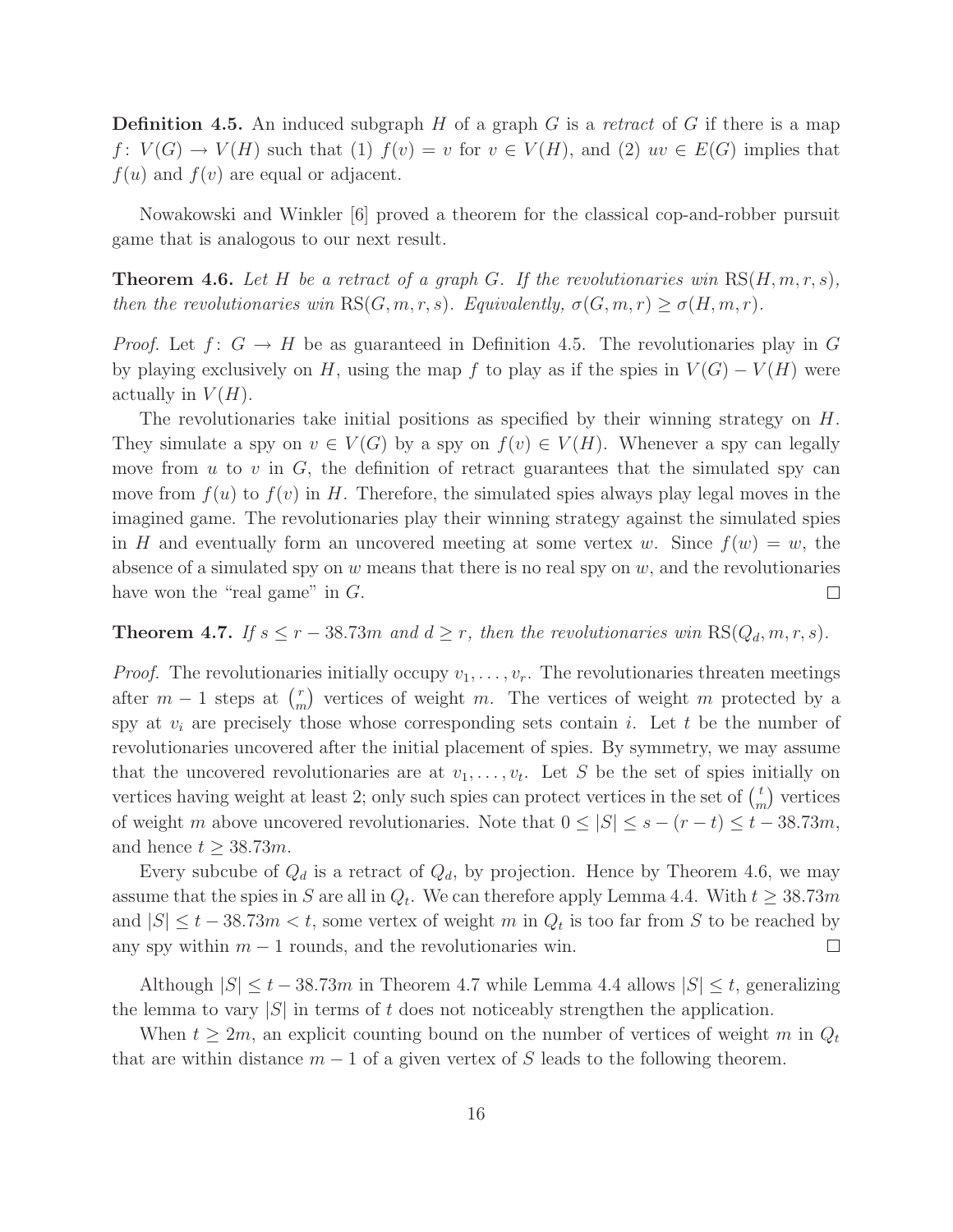**Theorem 4.8.** If  $d \geq r \geq m \geq 3$  and  $s \leq r - \frac{3}{4}m^2$ , then the revolutionaries win  $RS(Q_d, m, r, s)$ *, so*  $\sigma(Q_d, m, r) > r - \frac{3}{4}m^2$ *.* 

Theorem 4.8 is stronger than Theorem 4.7 when  $m \leq 52$ . We omit the proof, because the proofs of this counting lemma and theorem are longer and more technical than those of Lemma 4.4 and Theorem 4.7, and because we believe that the revolutionaries may win against as many as  $r - 2m$  spies.

As in Theorem 4.1, the revolutionaries in Theorem 4.7 play locally, winning by staying within distance m of a fixed vertex. Hence with general meeting size  $m$  we can apply the same coding theory argument as in Corollary 4.2. Given a code with distance  $4m - 1$ , the balls of radius  $2m - 1$  are disjoint. Any vertex with distance more than  $2m - 1$  from the central point has distance more than  $m-1$  from the threatened meetings and cannot reach them in  $m-1$  turns, which is the number of rounds the revolutionaries need to win in the strategy of Theorem 4.7. We thus have the following.

Corollary 4.9. *If*  $d < r \leq 2^d/d^{4m}$ , then  $\sigma(Q_d, m, r) > (d - 38m) \lfloor r/d \rfloor$ .

Finally, the hypercube result applies to more general cartesian products via the notion of retract. For  $U \subseteq V(G)$ , we use  $G[U]$  to denote the subgraph of G induced by U.

**Corollary 4.10.** Let  $G = G_1 \square \cdots \square G_d$ , where  $G_1, \ldots, G_d$  are graphs with at least one edge. *If the revolutionaries win*  $RS(Q_d, m, r, s)$ *, then the revolutionaries win*  $RS(G, m, r, s)$ *.* 

*Proof.* By Theorem 4.6, it suffices to show that G contains a retract isomorphic to  $Q_d$ . Select  $v_iw_i \in E(G_i)$  for each i, and let  $U = \{v_1, w_1\} \times \cdots \times \{v_d, w_d\}$ . Note that  $G[U] \cong Q_d$ .

To define  $f: V(G) \to U$ , first define  $g_i: V(G_i) \to \{v_i, w_i\}$  by setting  $g_i(x) = v_i$  if  $x = v_i$ and  $g_i(x) = w_i$  otherwise. Now let  $f(x_1, \ldots, x_d) = (g_1(x_1), \ldots, g_d(x_d))$ . Clearly f fixes U. If  $xy \in E(G)$ , then there exists exactly one i such that  $x_i \neq y_i$ ; without loss of generality,  $x_i \neq v_i$ . If also  $y_i \neq v_i$ , then  $g_i(x_i) = g_i(y_i) = w_i$ , so  $f(x) = f(y)$ .

On the other hand, if  $y_i = v_i$ , then  $g_i(x_i) = w_i$  and  $g_i(y_i) = v_i$  while  $g_j(x_j) = g_j(y_j)$  for all  $j \neq i$ , so  $f(x)f(y) \in E(G[U])$  since  $w_i v_i \in E(G)$ . Therefore f satisfies the conditions in Definition 4.5, and  $G[U]$  is a retract of G isomorphic to  $Q_d$ .  $\Box$ 

### 5 Random Graphs

In the Erdős–Renyi binomial model  $G(n, p)$ , the vertex set is [n], pairs of vertices occur as edges independently with probability p, and we say that an event occurs *almost surely* if its probability tends to 1 as  $n \to \infty$ .

When the graph is randomly generated and there are not too many revolutionaries, the revolutionaries can play a strategy like that in Proposition 3.5 to defeat  $r - m$  spies: the revolutionaries occupy vertices so that no matter where the spies are placed, any  $m$  uncovered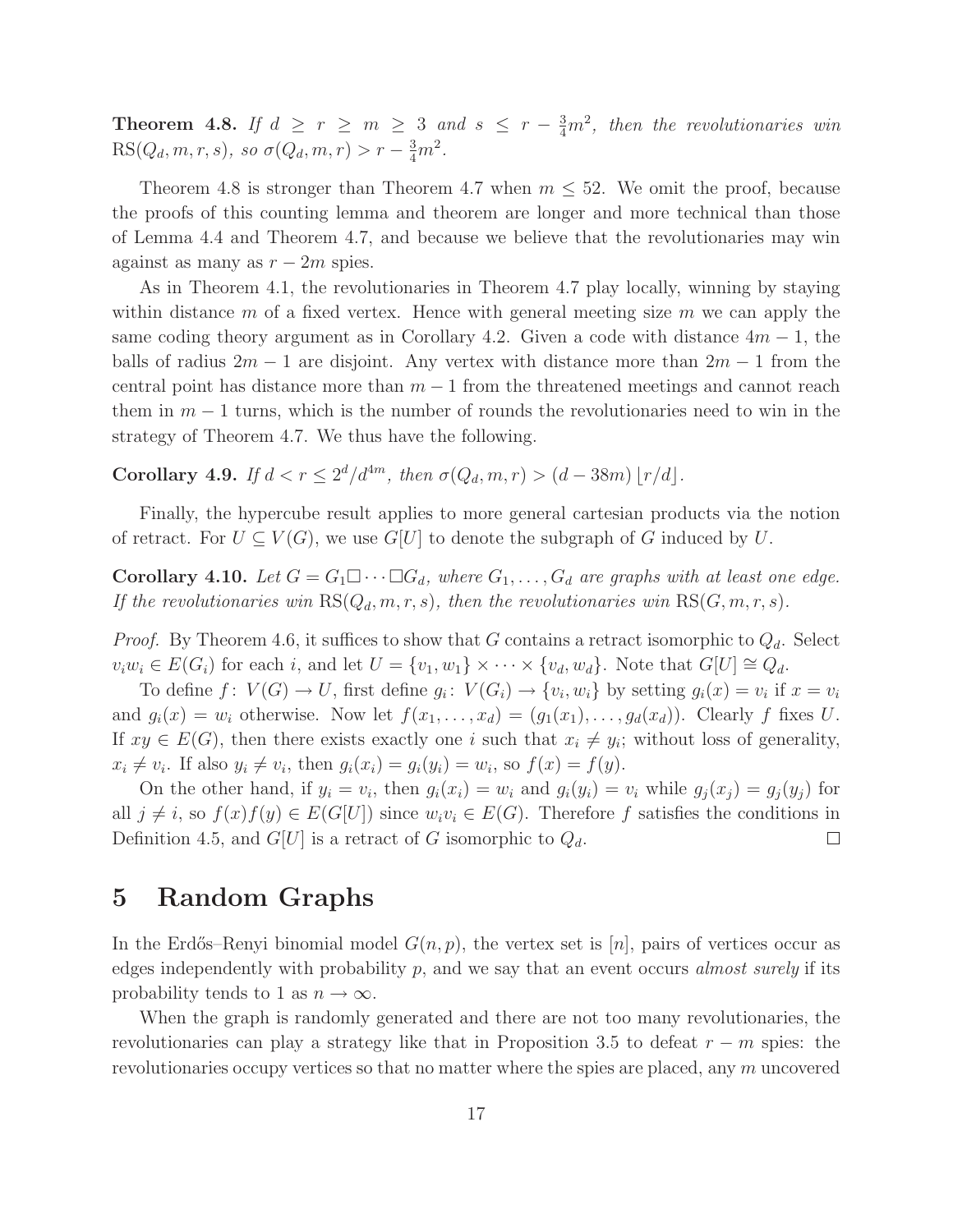vertices can meet at some vertex adjacent to no spy. When the number of revolutionaries is larger, also the allowed number of spies is larger; the revolutionaries no longer can find such a placement, and the number of spies needed is only a fraction of r.

Our main task in this section is to show that for constant edge-probability  $p$ , these two situations for the number of revolutionaries are surprisingly close together, differing only by a constant factor. In particular, when  $r < \ln 2 \ln n$  the revolutionaries almost always win agains  $r - m$  spies, and when  $r > cm \ln n$  almost always  $cr/m$  spies can win, where c is any constant greater than 4. The argument in the first setting also yields results when  $p$  depends on n.

Independently, Mitsche and Pra $at$  [5] have proved that for G in  $G(n, p)$ , almost surely  $\sigma(G,m,r) \leq \frac{r}{m} + 2(2+\sqrt{2}+\epsilon)\log_{1/(1-p)} n$ ; here p can depend on n (they also obtain conditions) under which  $r - m + 1$  spies are needed). Their upper bound is sharp within an additive constant, but also they require r to grow faster than  $(\log n)/p$ . In comparison to our method, they use more intricate structural characteristics of the random graph and a more complex strategy for the spies. Our strategy for the spies is like that used elsewhere in this paper: introduce a notion of "stable position" that keeps the meetings covered, and show that the spies can maintain a stable position.

First we consider the range where  $r - m + 1$  spies are needed. Motivated by Alon and Spencer [1], we say that G has the r-extension property if for any disjoint  $T, U \subset V(G)$  with  $|T| + |U| \leq r$ , there is a vertex  $x \in V(G)$  adjacent to all of T and none of U. We first show why this property makes the game easy for the revolutionaries.

**Proposition 5.1.** If a graph G satisfies the r-extension property, and  $m \leq r' \leq r$ , then G *is spy-bad for* r ′ *revolutionaries and meeting size* m*.*

*Proof.* The r' revolutionaries initially occupy any set of r' vertices in G. To see that  $r' - m$ spies cannot prevent them from winning on the first round, let U be the set occupied by the spies, and let  $T$  be the set occupied by uncovered revolutionaries. The revolutionaries on  $T$ win by moving to the vertex  $x$  guaranteed by the  $r$ -extension property.  $\Box$ 

Alon and Spencer  $[1,$  Theorem 10.4.5 present the result below for constant r, but the proof holds more generally.

**Theorem 5.2.** Let  $\epsilon = \min\{p, 1 - p\}$ , where p is a probability that depends on n. If  $r =$  $O\left(\frac{n\epsilon^r}{\ln n}\right)$  $\frac{n\epsilon^r}{\ln n}$  and  $n\epsilon^r \to \infty$ , then  $G(n, p)$  almost surely has the *r*-extension property (and hence is  $spy$ -bad for all m and r' with  $m \le r' \le r$ ).

*Proof.* Let G be distributed as  $G(n, p)$ . Given  $T, U \subset V(G)$  with  $|T| + |U| \leq r$ , write  $t = |T|$ and  $u = |U|$ . For  $x \in V(G) - (T \cup U)$ , let  $A_{T,U,x}$  be the event that x is adjacent to all of T and none of U; note that  $\mathbb{P}[A_{T,U,x}] = p^t (1-p)^u \geq \epsilon^r$ .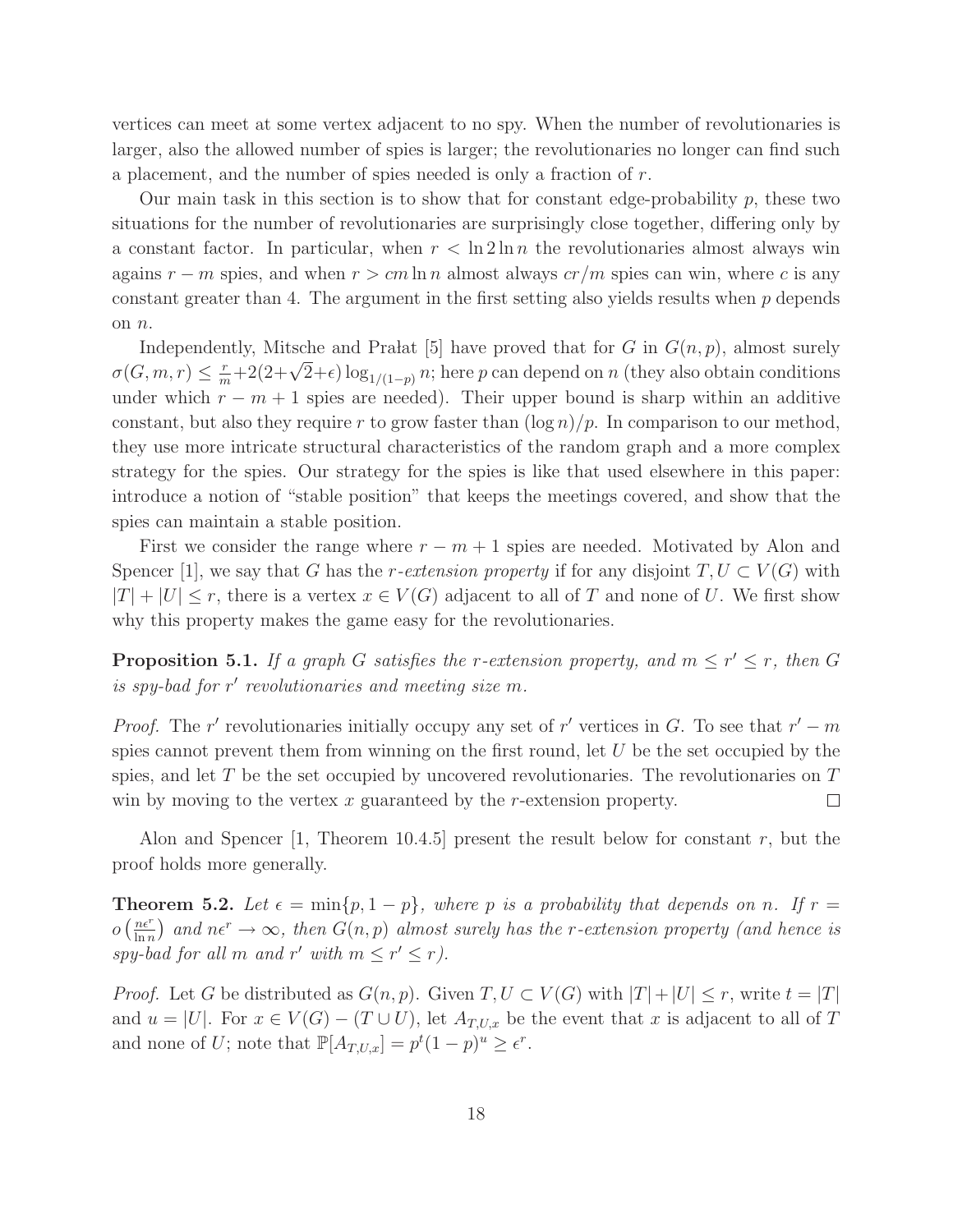Let  $A_{T,U}$  be the event that  $A_{T,U,x}$  fails for all  $x \in V(G) - (T \cup U)$ . The events  $A_{T,U,x}$  for different x are determined by disjoint sets of vertex pairs, so  $\mathbb{P}[A_{T,U}] \leq (1-\epsilon^r)^{n-r} \leq e^{-\epsilon^r(n-r)}$ .

The r-extension property fails if and only if some event of the form  $A_{T,U}$  occurs. Hence it suffices to show that the probability of their union tends to 0. There are 3<sup>r</sup> ways to form  $T$  and  $U$  within a fixed r-set of vertices, since a vertex can be in either set or be omitted, and there are  $\binom{n}{r}$  $\binom{n}{r}$  sets of size r. Hence the union consists of at most  $(3n)^r$  events, each of whose probability is at most  $e^{-\epsilon^r(n-r)}$ . We compute

$$
(3n)^r e^{-\epsilon^r (n-r)} = e^{r \ln(3n) - \epsilon^r (n-r)} = e^{r \ln 3 + r \ln n - \epsilon^r (n-r)}.
$$

Since  $\epsilon \leq 1/2$ , the condition  $r = o\left(\frac{ne^r}{\ln n}\right)$  $\frac{n\epsilon^n}{\ln n}$  implies  $r = o(n)$ , so the exponent is dominated by  $-n\epsilon^r$  and tends to  $-\infty$ . Thus the bound on the probability of lacking the r-extension property tends to 0, and  $G(n, p)$  almost surely satisfies this property.  $\Box$ 

In particular, when p is constant,  $G(n, p)$  is almost surely spy-bad for  $r \geq m$  when  $r \leq c \ln n$ , where  $c < \ln(1/\epsilon)$ . Similarly, when r is constant,  $G(n, p)$  is almost surely spy-bad when p tends to 0 more slowly than  $1/n^{1/r}$ . With  $p \le 1/2$ , the key condition is  $np^r \to \infty$ .

Now we confine our attention to the realm of constant edge-probability  $p$  and consider well-known properties of the random graph that enable the spies to do well. For every vertex, the expected degree is  $p(n-1)$ , and for any two vertices the expected size of their common neighborhood is  $p^2(n-2)$ . Moreover, these random variables are so highly concentrated at their expectations that almost always the degrees of *all* vertices and the sizes of common neighborhoods of *all* pairs are within constant factors of their expected values. We begin by stating this formally; the proofs are standard and straightforward using the Chernoff Bound. We treat G as a sample from the model  $G(n, p)$ .

**Lemma 5.3.** *Fix* p and  $\gamma$  with  $0 < \gamma < p < 1$ . In the random graph model  $G(n, p)$ , almost *surely*  $(p - \gamma)n < d(v) < (p + \gamma)n$  *and*  $(p^2 - \gamma^2)n < |N(v) \cap N(w)| < (p^2 + \gamma^2)n$  *for all*  $v, w \in V(G)$ .

**Lemma 5.4.** *Fix* p and  $\gamma$  with  $0 < \gamma < p < 1$ *. In the random graph model*  $G(n, p)$ *, almost*  $surely \frac{|N(v) \cap N(w)|}{|N(v)|} \geq p - \gamma$  *for all*  $v, w \in V(G)$ *.* 

*Proof.* Using the lower bound on common neighborhood size and the upper bound on degree from Lemma 5.3, almost surely  $\frac{|N(v) \cap N(w)|}{|N(v)|} \ge \frac{(p^2 - \gamma^2)n}{(p + \gamma)n} = p - \gamma$  for all  $v, w \in V(G)$ .  $\Box$ 

**Definition 5.5.** For  $q \in (0,1)$ , a graph G is  $q$ -common if  $\frac{|N(v) \cap N(w)|}{|N(v)|} \ge q$  for all  $v, w \in G$ .

We develop a strategy for spies that will be successful on  $q$ -common graphs under certain conditions. In a game position, we need to distinguish players occupied in forming or covering meetings from those who are not. These notions will also be important for spy strategies on complete multipartite or bipartite graphs.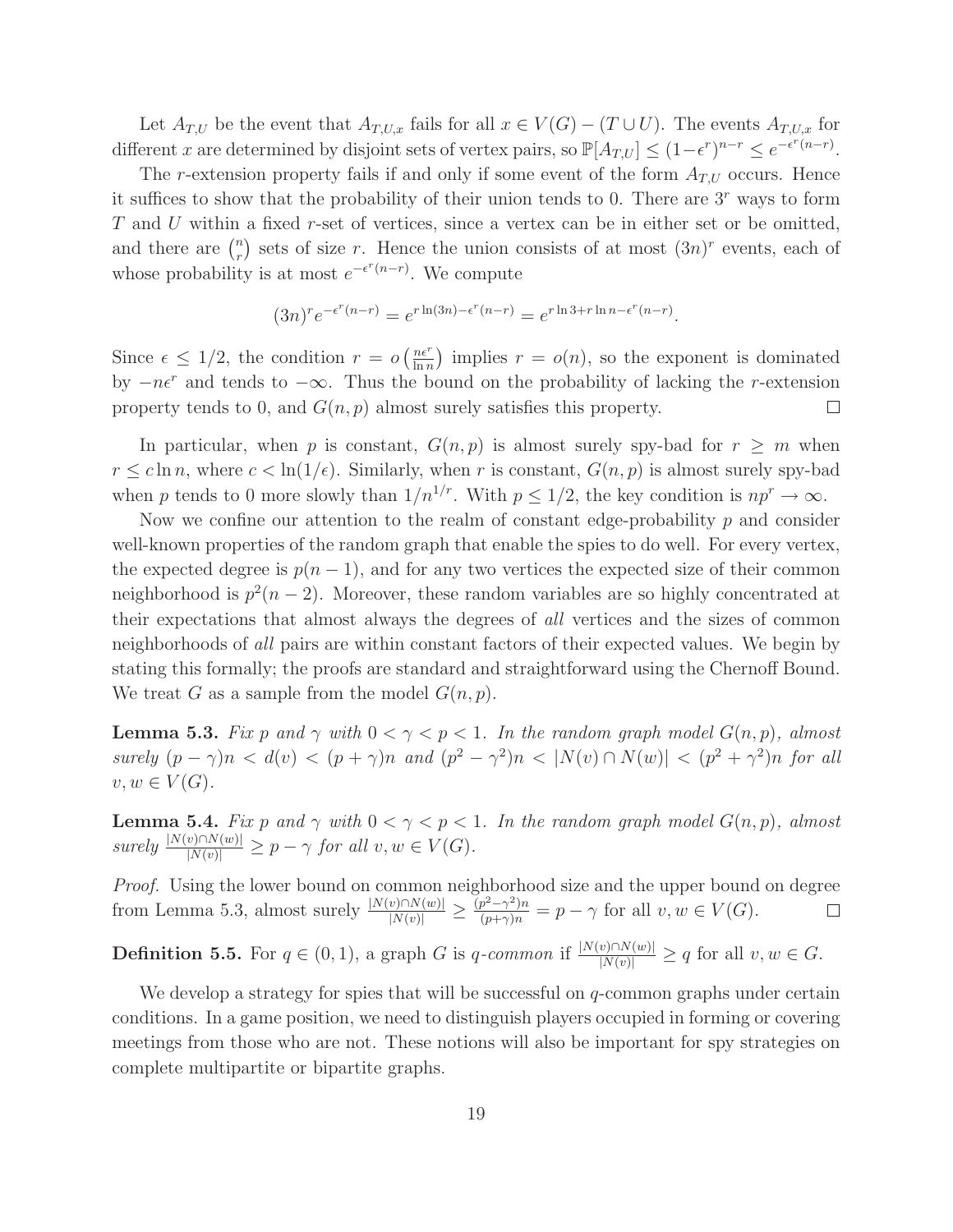**Definition 5.6.** Given a game position, say that  $m$  specified revolutionaries in a meeting and one spy covering them are *bound*. After designating the bound players for all vertices hosting meetings, the remaining spies and revolutionaries are *free*. A vertex having at least  $m$  revolutionaries has exactly  $m$  bound revolutionaries.

For a vertex subset U, let  $r_U$  and  $\hat{r}_U$  denote the total number of revolutionaries and number of free revolutionaries on U. Similarly, let  $s_U$  and  $\hat{s}_U$  denote the total number of spies and number of free spies on U. Write  $\hat{r}$  and  $\hat{s}$  for  $\hat{r}_{V(G)}$  and  $\hat{s}_{V(G)}$ . A game position is *stable* if (1) all meetings are covered, and (2)  $\hat{s}_{N[v]} \ge \hat{r}/m$  for all  $v \in V(G)$ .

As in Section 2, the name *stable* is motivated by permitting the game to continue.

Lemma 5.7. *On any graph* G*, if the position at the beginning of a round is stable, then the spies can respond to cover all meetings at the end of the round.*

*Proof.* Let the notation in Definition 5.6 refer to the counts at the beginning of round  $t$ , in a stable position. Let  $X$  be the set of distinct vertices hosting meetings after the revolutionaries move in round t. Let Y be the set of spies. Define an auxiliary bipartite graph  $H$  with partite sets X and Y. For  $x \in X$  and  $y \in Y$ , put  $xy \in E(H)$  if spy y can reach x from its position at the start of round t, being adjacent to x or already there. If some matching in  $H$  covers  $X$ , then the spies can move in round  $t$  to cover all the meetings.

It suffices to show that H satisfies Hall's Condition for a matching that covers  $X$ . Consider  $S \subseteq X$ . If  $N_G[S]$  contains b vertices that hosted meetings at the start of round t, then  $|S| \leq \frac{\hat{r}+mb}{m}$  meetings, because revolutionaries who were in meetings not in  $N_G[S]$  cannot reach S in one move. On the other hand, every free spy at a vertex of  $N_G[S]$  can reach S in one move, as can every spy bound to a meeting in S. Choosing  $x \in S$ , we have

$$
|N_H(S)| \ge \hat{s}_{N[v]} + b \ge \hat{r}/m + b \ge |S|.
$$

 $\Box$ 

Hence Hall's Condition is satisfied and the matching exists.

The next lemma provides the second half of what the spies need to do.

**Lemma 5.8.** Let G be a q-common graph with n vertices, and fix  $\epsilon > 0$ . Given a po*sition in*  $\text{RS}(G, m, r, s)$  *such that* (1) all meetings are covered, (2)  $\hat{s} \geq \frac{1+\epsilon}{q}$  $\overline{q}$  $\hat{r}$  $\frac{r}{m}$ *, and (3)*  $\hat{s} \geq \frac{\ln n}{2(1-1/(1+\epsilon))^2q^2}$ , the free spies can move to produce a stable postion.

*Proof.* We prove that if each free spy moves to a uniformly random vertex in the neighborhood of its current position, then with positive probability a stable position is produced.

For  $v \in V(G)$ , let  $X_v$  be the number of spies in  $N[v]$  after the frees spies move. Since G is q-common, each free spy lands in  $N[v]$  with probability at least q. Also, these events for individual spies are independent, so  $X_v$  is a sum of  $\hat{s}$  independent indicator variables, each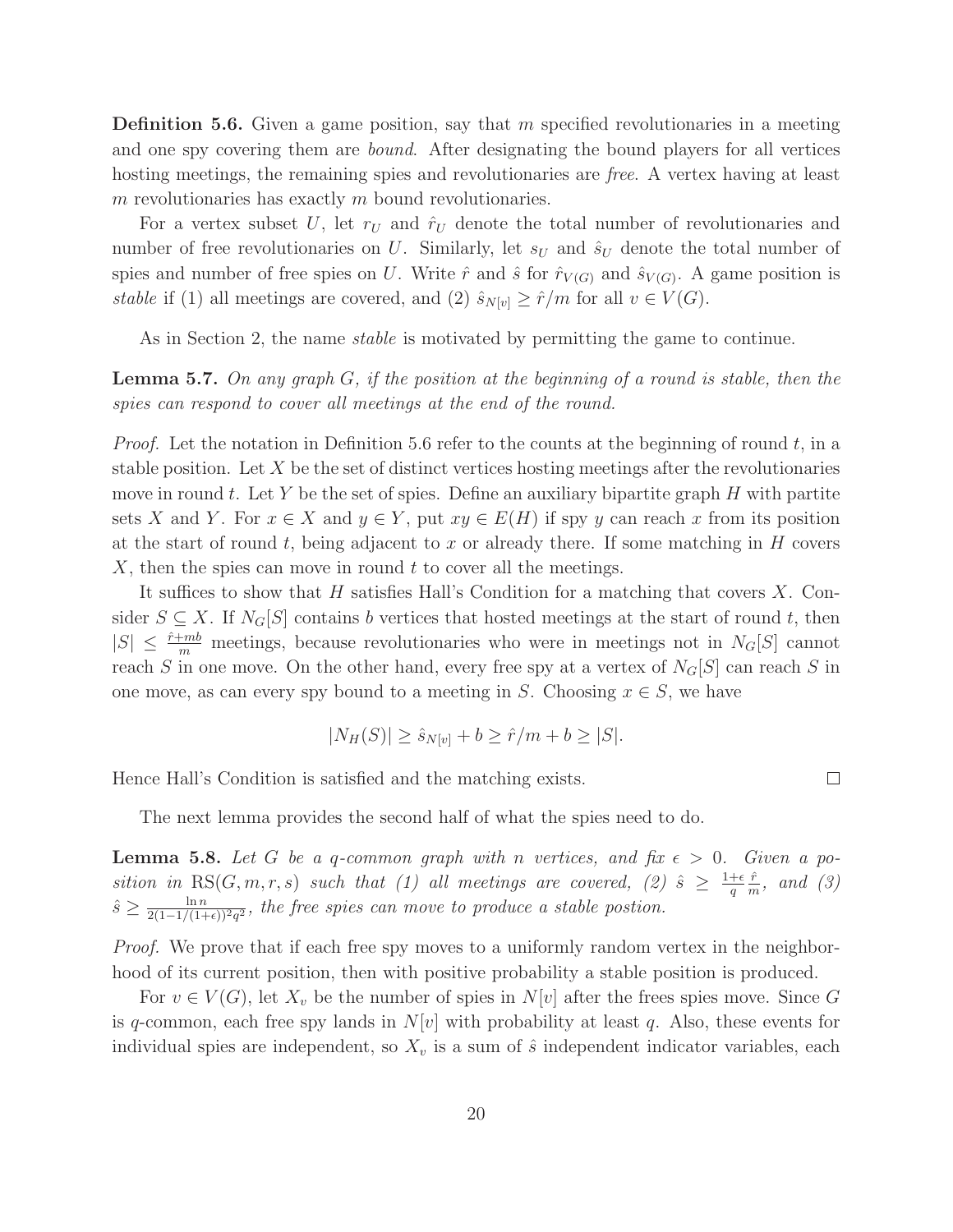with success probability at least q. By the Chernoff Bound,  $\mathbb{P}[X_v - \mathbb{E}[X_v] < -a] < e^{-2a^2/\hat{s}}$ for any positive a. Since  $\mathbb{E}[X_v] \ge q\hat{s}$ , taking  $a = \left(1 - \frac{1}{1 + \epsilon}\right)$  $\frac{1}{1+\epsilon}$ )  $q\hat{s}$  yields

$$
\mathbb{P}\left[X_v < \frac{1}{1+\epsilon}q\hat{s}\right] < e^{-2\left(1-\frac{1}{1+\epsilon}\right)^2 q^2 \hat{s}} = e^{-\ln n} = 1/n,
$$

where the simplification of the exponent uses hypothesis (3).

Since G has n vertices, with positive probability each vertex receives at least  $\frac{1}{1+\epsilon}q\hat{s}$  free spies in its neighborhood. By condition (2), this quantity is at least  $\hat{r}/m$ . Hence there is some move by the free spies after which each closed neighborhood has at least  $\hat{r}/m$  free spies, making the position stable.  $\Box$ 

**Theorem 5.9.** Let G be a q-common graph with n vertices, and fix  $\epsilon > 0$ . If  $s \geq \frac{1+\epsilon}{q}$ q r  $\frac{r}{m}$  and  $s \geq \frac{r}{m} + \frac{\ln n}{2(1-1/(1+\epsilon))^2 q^2}$ , then the spies win RS( $G, m, r, s$ ).

*Proof.* If they can producing a stable position via the initial placements, the spies use the following strategy in each subsequent round to produce a stable position. In Phase 1, they cover all meetings by moving the fewest possible spies. In Phase 2, they move the spies who are then free to produce a stable position.

Since every spy moved in Phase 1 covers a meeting (by the condition of moving the fewest spies), this strategy never moves a spy twice in one round. Since the position at the beginning of the round is stable, Lemma 5.7 implies that spies can move to cover all meetings. Hence Phase 1 can be performed. (Also, in the initial placement the spies can start by covering all meetings, since  $s \geq r/m$ .

If  $\hat{s}$  is now large enough to satisfy the hypotheses of Lemma 5.8, then the free spies can complete Phase 2. This argument is also used to complete the initial placement: after covering the initial meetings, the free spies imagine being at an arbitrary vertex, and then Lemma 5.8 guarantees that they can "move" (that is, be placed) to satisfy the neighborhood requirement for stability.

Consider the position after Phase 1; all meetings are covered. Since at most  $r/m$  spies can be bound, the second assumed lower bound on s yields  $\hat{s} \geq s - \frac{r}{m} \geq \frac{\ln n}{2(1-1/(1+\epsilon))^2 q^2}$ .

Finally, we use the given lower bound  $s \leq \frac{1+\epsilon}{q}$  $\overline{q}$ r  $\frac{r}{m}$  to obtain the needed lower bound  $\hat{s} \leq \frac{1+\epsilon}{q}$ q  $\hat{r}$  $\frac{r}{m}$  that completes the hypotheses of Lemma 5.8. Let  $\bar{r}$  denote the number of bound revolutionaries at the start of the round. Since  $q < 1 < 1 + \epsilon$ , we have

$$
\hat{s} = s - \frac{\overline{r}}{m} \ge \frac{1 + \epsilon}{q} \frac{r}{m} - \frac{1 + \epsilon}{q} \frac{\overline{r}}{m} = \frac{1 + \epsilon}{q} \frac{\hat{r}}{m}.
$$

We have shown that Phase 1 and Phase 2 can be completed to maintain a stable position after each round.  $\Box$ 

**Theorem 5.10.** Fix p and q with  $0 < q < p < 1$ . In the random graph model  $G(n, p)$ , almost *always* G has the following property for all  $m \in \mathbb{N}$ : if  $s \geq \frac{1+\epsilon}{q}$ q r  $\frac{r}{m}$  and  $s \geq \frac{r}{m} + \frac{\ln n}{2(1-1/(1+\epsilon))^2 q^2}$ *then the spies win*  $RS(G, m, r, s)$ *.*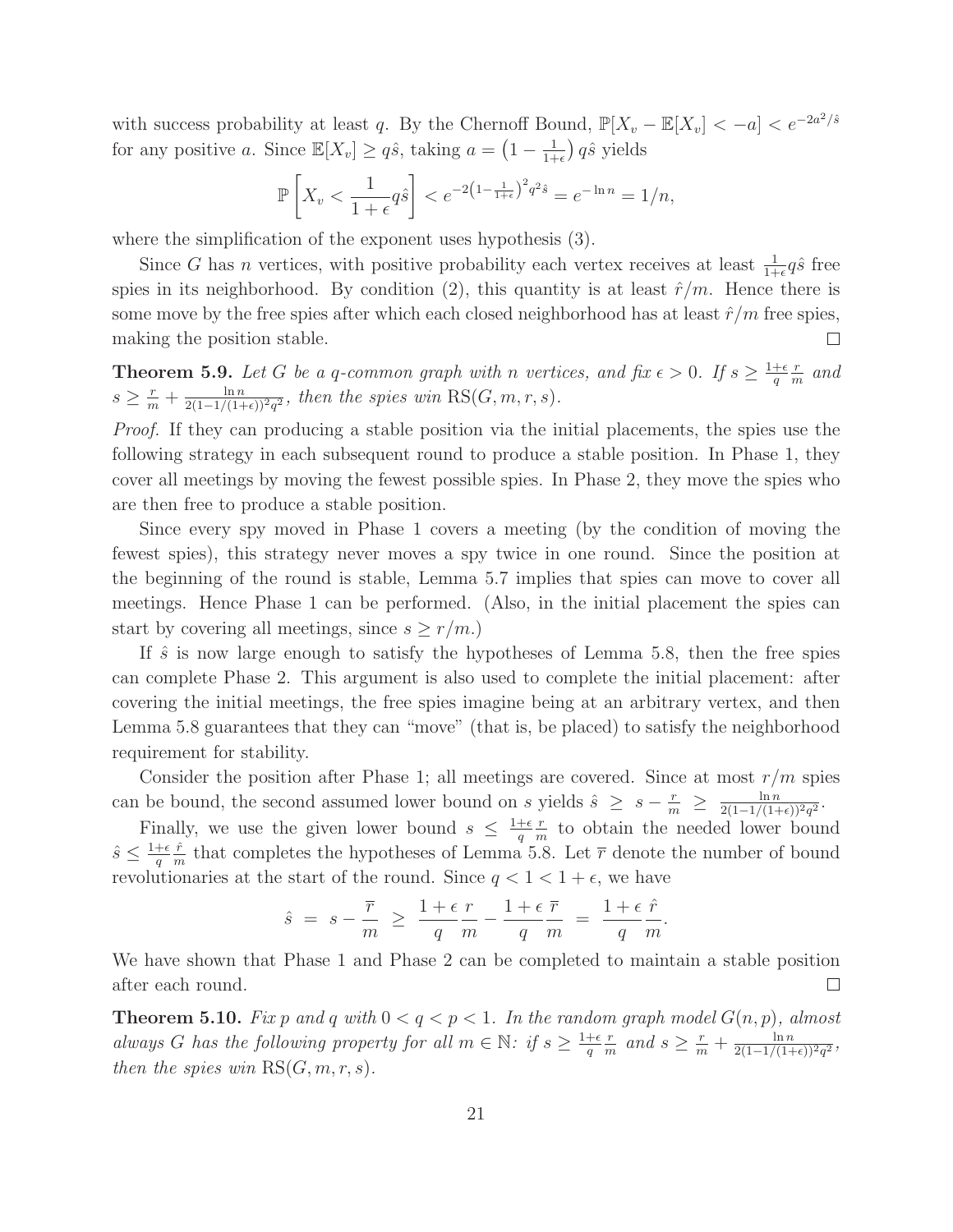*Proof.* By Lemma 5.4, almost always G is q-common. By Theorem 5.9, the spies win in the given parameter range on every q-common graph.  $\Box$ 

Since  $1/q > 1$ , the next hypotheses imply the hypotheses of Theorem 5.10.

Corollary 5.11. *For* p,q,G *as above, almost surely* G *has the following property for all*  $m \in \mathbb{N}$ : if  $s \geq \frac{1+\epsilon}{q}$ q r  $\frac{r}{m}$  and  $r \geq \frac{(1+\epsilon)^2 m \ln n}{2\epsilon^3 q}$  $\frac{2e^{2m \ln n}}{2e^{3q}}$ , then the spies win  $\mathrm{RS}(G,m,r,s)$ .

In particular, for the random graph with  $p = 1/2$ , setting  $\epsilon = 1$  and letting q approach 1/2 from below yields the following simply-stated corollary.

**Corollary 5.12.** *Almost every graph* G *has the following property for all*  $m \in \mathbb{N}$  *and*  $c > 4$ *: if*  $s \geq c_{\overline{n}}^r$  $\frac{r}{m}$  and  $r \ge cm \ln n$ , then the spies win  $\text{RS}(G, m, r, s)$ .

For sparse graphs, as  $p \to 0$ , we also need  $q \to 0$ , and the needed number of revolutionaries to apply our method grows at a faster rate than  $m \ln n$ . Hence for sparse graphs we do not obtain the conclusion that the ranges for  $r$  where the needed number of spies behaves like  $cr/m$  or like  $r - m$  are close together.

# 6 Complete k-partite Graphs

In this section we obtain lower and upper bounds on  $\sigma(G, m, r)$  when G is a complete kpartite graph. The lower bound requires partite sets large enough so that the revolutionaries can always access as many vertices in each part as they might want (enough to "swarm" to distinct vertices there that avoid all the spies). The upper bounds apply more generally; they do not require large partite sets, and they require only a spanning k-partite subgraph (if there are additional edges within parts, then spies will be able to follow revolutionaries along them when needed).

Definition 6.1. A complete k-partite graph G is r*-large* if every part has at least 2r vertices. At the revolutionaries' turn on such a graph, an i*-swarm* is a move in which the revolutionaries make as many new meetings of size  $m$  as possible in part i. All revolutionaries outside part i move to part i, greedily filling uncovered partial meetings to size  $m$  and then making additional meetings of size  $m$  from the remaining incoming revolutionaries. When  $G$  is r-large, sufficient vertices are available in part  $i$  to permit this.

**Theorem 6.2.** Let G be an r-large complete k-partite graph. If  $k \geq m$ , then  $\sigma(G, m, r) \geq$ k  $k-1$  $\frac{k[r/k]}{m+c} - k$ , where  $c = 1/(k-1)$ . When  $k | r$  the bound simplifies to  $\frac{k}{k-1}$  $\frac{r}{m+c} - k$ .

*Proof.* We may assume that  $k \mid r$ , since otherwise the revolutionaries can play the strategy for the next lower multiple of  $k$ , ignoring the extra revolutionaries.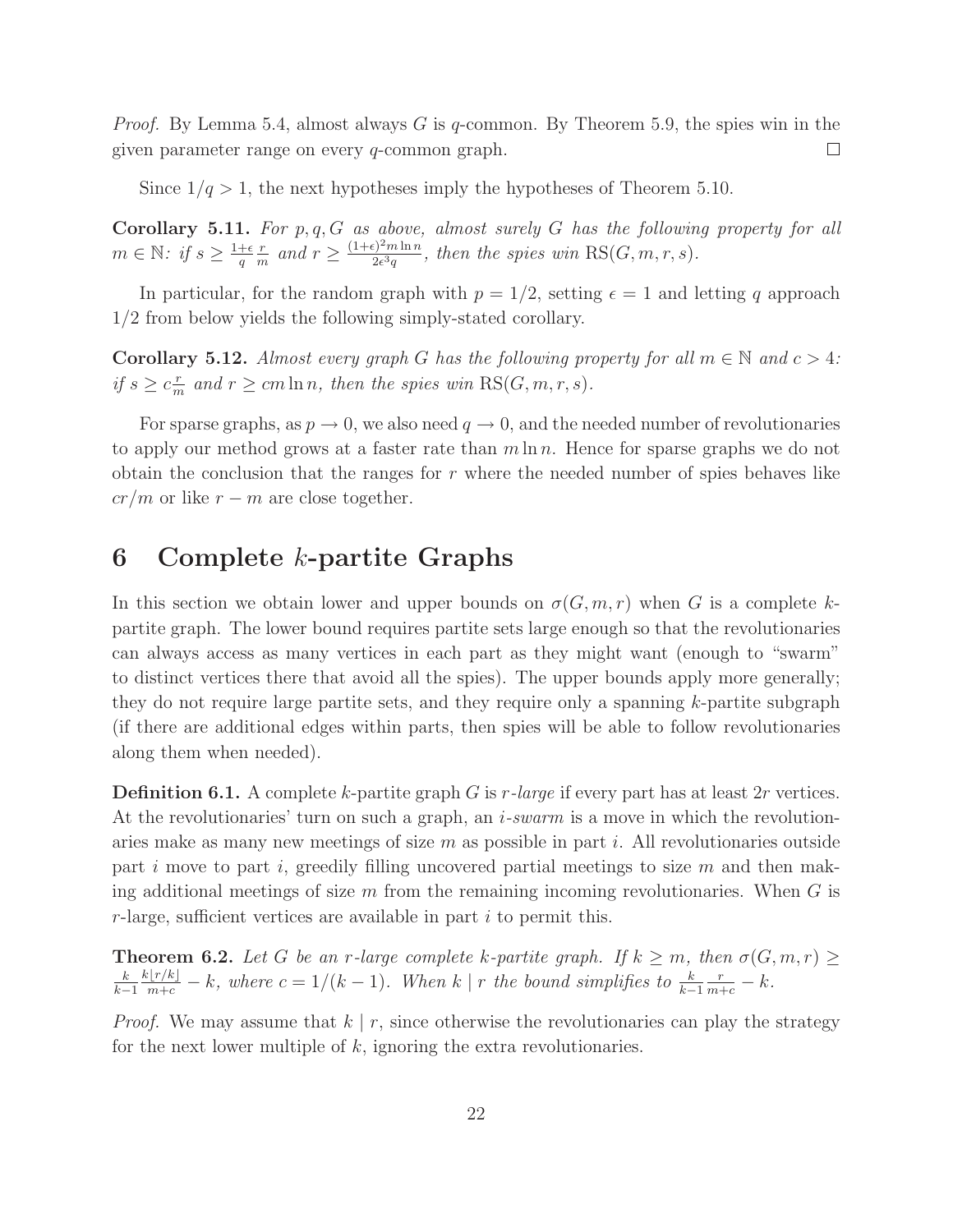Let  $t = r/k$ . The revolutionaries initially occupy t distinct vertices in each part. Let  $s_i$ be the initial number of spies in part *i*. We may assume that they cover  $\min\{s_i, t\}$  distinct revolutionaries, since each vertex of part  $i$  has the same neighborhood, and within part  $i$ these are the best locations. We compute the number of spies needed to avoid losing by a swarm on round 1.

**Case 1:**  $s_i > t$  for some i. If the revolutionaries swarm to part i, then all revolutionaries previously in part  $i$  are covered, so new meetings consist entirely of incoming revolutionaries and are not coverable by spies from part i. Since  $(k-1)t$  revolutionaries arrive, at least  $\lfloor (k-1)t/m \rfloor$  spies must arrive from other parts to cover the new meetings. Thus

$$
s \ge s_i + \left\lfloor \frac{(k-1)t}{m} \right\rfloor \ge t \left(1 + \frac{k-1}{m}\right) = \frac{k-1+m}{k} \frac{r}{m}.
$$

**Case 2:**  $s_i \leq t$  *for all* i. For each i, part i has  $t - s_i$  partial meetings. Since  $s_i \geq 0$ , an *i*-swarm is guaranteed to fill them if  $(k-1)t \ge t(m-1)$ , which holds when  $k \ge m$ . Hence the new meetings include all revolutionaries except the  $s_i$  covered by spies in part i before the swarm. Spies from other parts must cover  $|(r - s_i)/m|$  new meetings in part i. Summing  $s - s_i \ge (r - s_i - m + 1)/m$  over all parts yields  $(k - 1 + 1/m)s \ge k(r - m + 1)/m$ , so

$$
s \ge \frac{k(r-m+1)}{m(k-1)+1} > \frac{k}{k-1} \frac{r}{m+c} - k.
$$

The lower bound in Case 2 is smaller (better for spies) than the lower bound in Case 1, so the spies will prefer to play that way. The lower bound in Case 2 is thus a lower bound on  $\sigma(G,m,r)$ .  $\Box$ 

As in Section 5, our strategy for spies maintains a "stable position", defined by invariants ensuring that the spies can cover all meetings and reestablish a stable position. Indeed, for complete multipartite graphs the notion of stable position is very similar to what it was in the random graph.

Definition 6.3. Define bound and free revolutionaries and spies as in Definition 5.6. Let  $\hat{r}_i$  and  $\hat{s}_i$  denote the numbers of free revolutionaries and free spies in part i in the current position of a game on a complete k-partite graph. Let  $\hat{r}$  and  $\hat{s}$  denote the total numbers of free revolutionaries and free spies. A game position is *stable* if (1) all meetings are covered, and (2)  $\hat{s} - \hat{s}_i \ge \hat{r}/m$  for each part *i*.

Since the neighborhood of a vertex in a complete multipartite graph consists of all the partite sets not containing it, for such a graph  $G$  the condition for a stable position is the same as it was in Section 5.

Lemma 6.4. *Let* G *be a graph having a spanning complete* k*-partite subgraph* G′ *. If the position at the start of round* t *is stable for* G′ *, then the revolutionaries cannot win in the current round on G. (As always, assume*  $s \geq |r/m|$ *.)*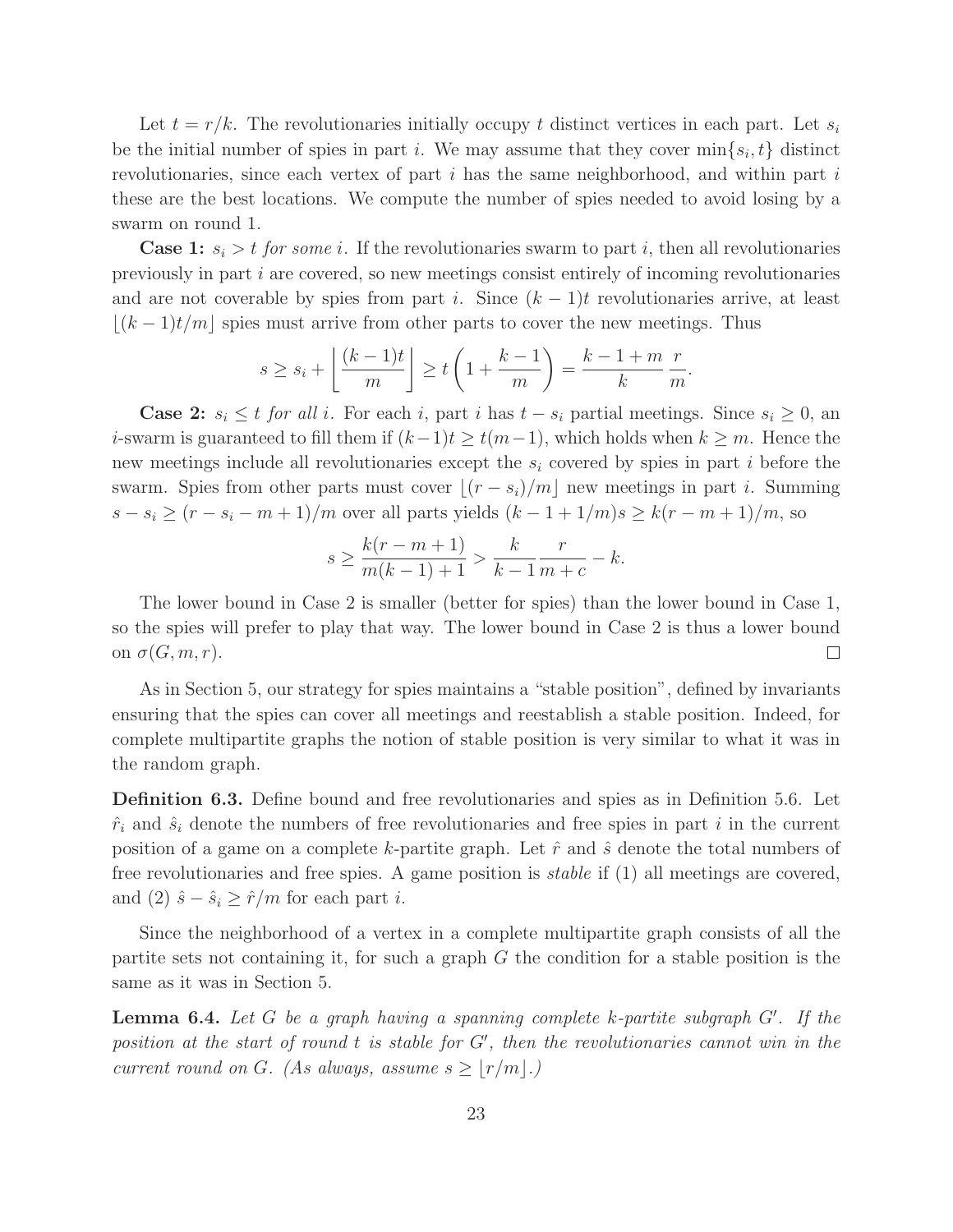*Proof.* We follow the argument of Lemma 5.7 and hence summarize the steps. The designation of and notation for free and bound players is as of the start of round t. Let X be the set of distinct vertices hosting meetings after the revolutionaries move in round  $t$ , let Y be the set of spies, and let H be the bipartite graph H with partite sets X and Y that encodes which spies can move to cover which meetings.

We show that H satisfies Hall's Condition for a matching that covers X. Consider  $S \subseteq X$ . Note that  $|X| \leq \lfloor r/m \rfloor \leq s$ . If S has vertices from more than one partite set in G', then  $|N_H(S)| = s \ge |X|.$ 

If S has vertices only from part i in  $G'$ , then we may assume that no vertices of S correspond to old meetings, since they would remain covered by their bound spies. Let  $p$  be the number of vertices in  $N_{G'}[S]$  hosting meetings at the start of round t. By stability, these vertices have bound spies, which lie in  $N_H(S)$ . Stability also guarantees  $\hat{s} - \hat{s_i} \ge \hat{r}/m$ , and all of the free spies counted by  $\hat{s} - \hat{s_i}$  are also in  $N_H(S)$ . No spy is both free and bound, so  $|N_H(S)| \geq p + \hat{r}/m$ . On the other hand, the number of revolutionaries that can be used to make meetings in S is at most  $\hat{r} + pm$ , since only m revolutionaries at a vertex having a meeting are bound; the rest are free. Hence  $|S| \leq \frac{\hat{r}+pm}{m} \leq |N_H(S)|$ , as desired.  $\Box$ 

**Theorem 6.5.** *If a graph* G *has a spanning complete* k-partite subgraph, then  $\sigma(G, m, r) \leq$  $\lceil \frac{k}{k} \rceil$  $k-1$ r  $\frac{r}{m}$  + k.

*Proof.* Let G' be the specified subgraph, and let  $s = \left[\frac{k}{k}\right]$  $k-1$ r  $\left\lfloor \frac{r}{m} \right\rfloor + k$ . It suffices to show that s spies can produce a stable position at the end of each round. First, after the revolutionaries have moved, the spies cover all newly created meetings, moving the fewest possible spies to do so. By Lemma 6.4, the spies can do this since the previous round ended in a stable position (also,  $s \geq |r/m|$  guarantees that the spies can do this in the initial position).

Next, the spies that are now free distribute themselves equally among the  $k$  parts of  $G'$ . More precisely, with  $\hat{s}$  being the total number of free spies after the new meetings are covered and  $\hat{s}_i$  being the number of them in part i, we have  $|\hat{s}_i - \hat{s}/k| < 1$  for all i.

It suffices to show that this second step produces a stable position. In order to have  $\hat{s} - \hat{s}_i \ge \hat{r}/m$  for all i, it suffices to have  $\hat{s}_j \ge \hat{r}/[m(k-1)]$  for each j. Since the free spies are distributed equally, it suffices for the average to be big enough:  $\hat{s}/k \ge \hat{r}/[m(k-1)] + 1$ . Multiplying by k, we require  $\hat{s} \geq \frac{k}{k-1}$  $\frac{k-1}{k}$  $\frac{\hat{r}}{m}+k.$ 

We are given  $s \geq \frac{k}{k-1}$  $k-1$  $\frac{r}{m} + k$ . The number of bound revolutionaries is exactly m times the number of bound spies; hence  $s - \hat{s} = (r - \hat{r})/m$ . Subtracting this equality from the given inequality yields

$$
\hat{s} \ge \frac{1}{k-1} \frac{r}{m} + \frac{\hat{r}}{m} + k \ge \frac{k}{k-1} \frac{\hat{r}}{m} + k,
$$

where the last inequality uses  $r \geq \hat{r}$ . We now have the inequality that we showed suffices for a stable position.  $\Box$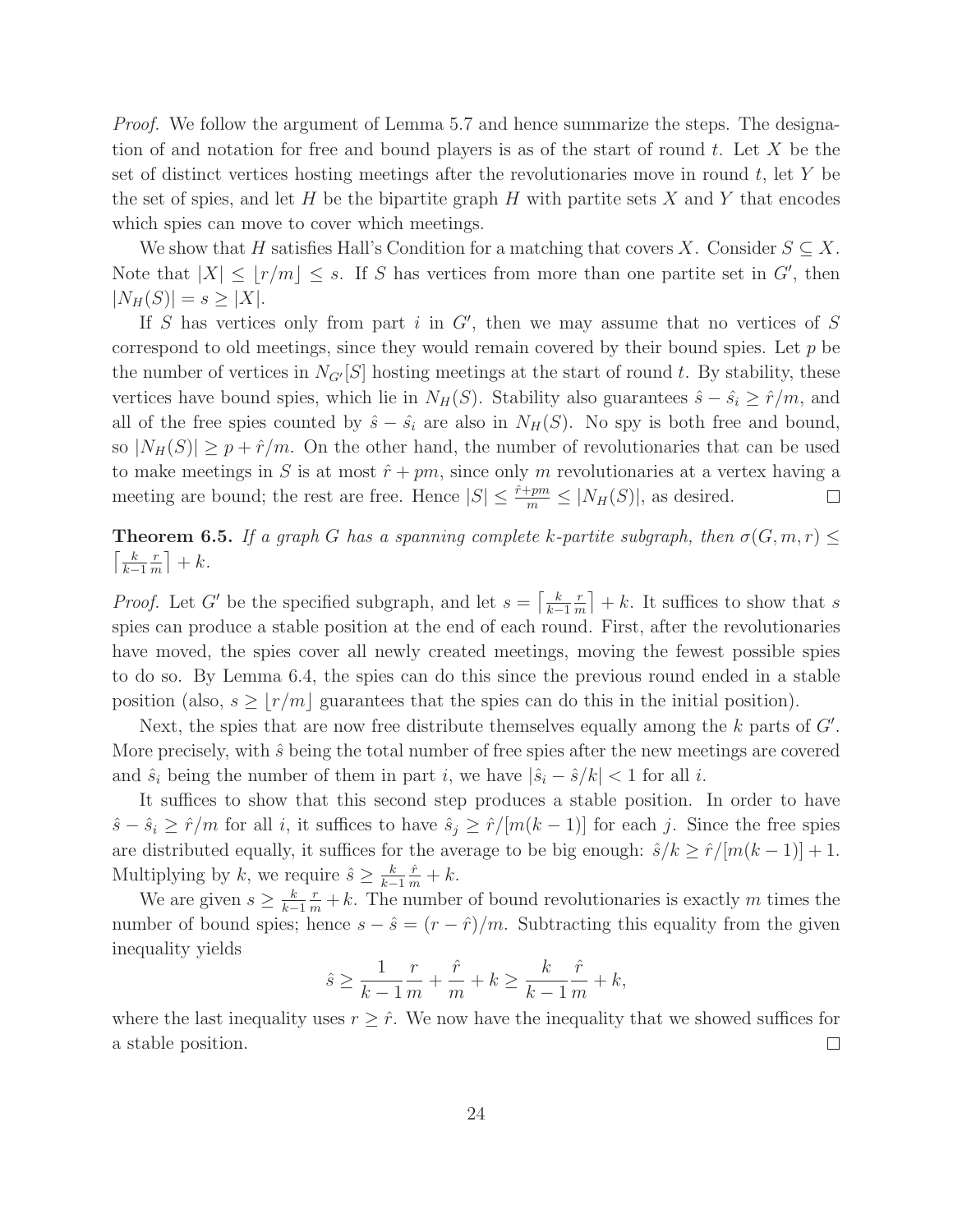### 7 Complete Bipartite Graphs

Finally, let G be an r-large bipartite graph. We give lower and upper bounds on  $\sigma(G, m, r)$ for fixed m. The lower bounds use strategies for the revolutionaries that win after one or two rounds, while the upper bounds use more delicate strategies for the spies (maintaining invariants that prevent the revolutionaries from winning on the next round).

Since the lower bounds are much easier, we start with them, but first we compare all the bounds in Table 1. When  $3 \mid m$ , the lower bound is roughly  $\frac{3}{2}r/m$ . We believe that this is the asymptotic answer when  $3 \mid m$ . When  $3 \nmid m$ , the revolutionaries cannot employ this strategy quite so efficiently, which leaves an opening for the spies to do better. Indeed, for  $m = 2$ , the answer is roughly  $\frac{7}{5}r/m$ , a bit smaller. For larger m, the relative value of this advantage diminishes, and we expect the leading coefficient to tend to 3/2 as  $m \to \infty$ .

| Table 1: Bounds on $\sigma(G, m, r)$ |                                                                      |                                          |                                                                              |  |  |
|--------------------------------------|----------------------------------------------------------------------|------------------------------------------|------------------------------------------------------------------------------|--|--|
| Meeting size                         | Lower bound                                                          | Upper bound                              | References                                                                   |  |  |
| $\overline{2}$                       | $\lceil \lfloor \frac{7r}{2} \rfloor - 3 \rceil$                     | $\lceil \lfloor 7r/2 \rfloor - 3 \rceil$ | Theorems 7.2 and 7.9                                                         |  |  |
|                                      | $\lfloor r/2 \rfloor$                                                | r/2                                      | Theorems 7.3 and 7.10                                                        |  |  |
| $m \in \{4, 8, 10\}$                 | $\frac{1}{5}$ $\frac{7r}{5}$ $\frac{13}{5}$                          |                                          | Corollary 7.4                                                                |  |  |
| m                                    | $\frac{1}{2} \left\lfloor \frac{r}{\lceil m/3 \rceil} \right\rfloor$ |                                          | $\left(1+\frac{1}{\sqrt{3}}\right)\frac{r}{m}+1$ Corollary 7.4; Theorem 7.11 |  |  |

We first motivate the lower bounds by giving simple strategies for the revolutionaries when  $m \in \{2, 3\}$ . Henceforth call the partite sets  $X_1$  and  $X_2$ .

**Example 7.1.** Initially place  $\lfloor r/2 \rfloor$  revolutionaries in  $X_1$  and  $\lfloor r/2 \rfloor$  revolutionaries in  $X_2$ . Regardless of where the spies sit, swarming revolutionaries can form at least  $\lfloor (r-1)/(2m) \rfloor$ new meetings on either side that can only be covered by spies from the other side, so the initial placement must satisfy  $s_1 \geq \lfloor (r-1)/(2m) \rfloor$  and  $s_2 \geq \lfloor r/(2m) \rfloor$ , where  $s_i$  is the number of spies in  $X_i$ .

However, the uncovered revolutionaries can also be used to form meetings. If  $m = 2$ , then the revolutionaries can form  $\lfloor (r - s_i)/2 \rfloor$  meetings when swarming to  $X_i$ , so the spies lose unless  $s_{3-i} \geq \lfloor (r - s_i)/2 \rfloor$  for both *i*. Summing the inequalities yields  $s_1 + s_2 \geq 2(r - 1)/3$ .

For  $m = 3$ , considering only r of the form 4k, where  $k \in \mathbb{N}$ , we show that the revolutionaries win against  $2k - 1$  spies. Initially there are  $2k$  revolutionaries in each part, on distinct vertices. We may assume  $s_1 \leq s_2$ , so  $s_1 \leq k-1$ . Since there are only  $2k-1-s_1$ spies in  $X_2$ , there are at least  $s_1 + 1$  uncovered revolutionaries in  $X_2$ . Since  $s_1 \leq k - 1$ , we can use  $2(s_1 + 1)$  revolutionaries from  $X_1$  to form meetings of size 3 with the uncovered revolutionaries in  $X_2$ . Since only  $s_1$  spies are available to cover these meetings, the spies lose.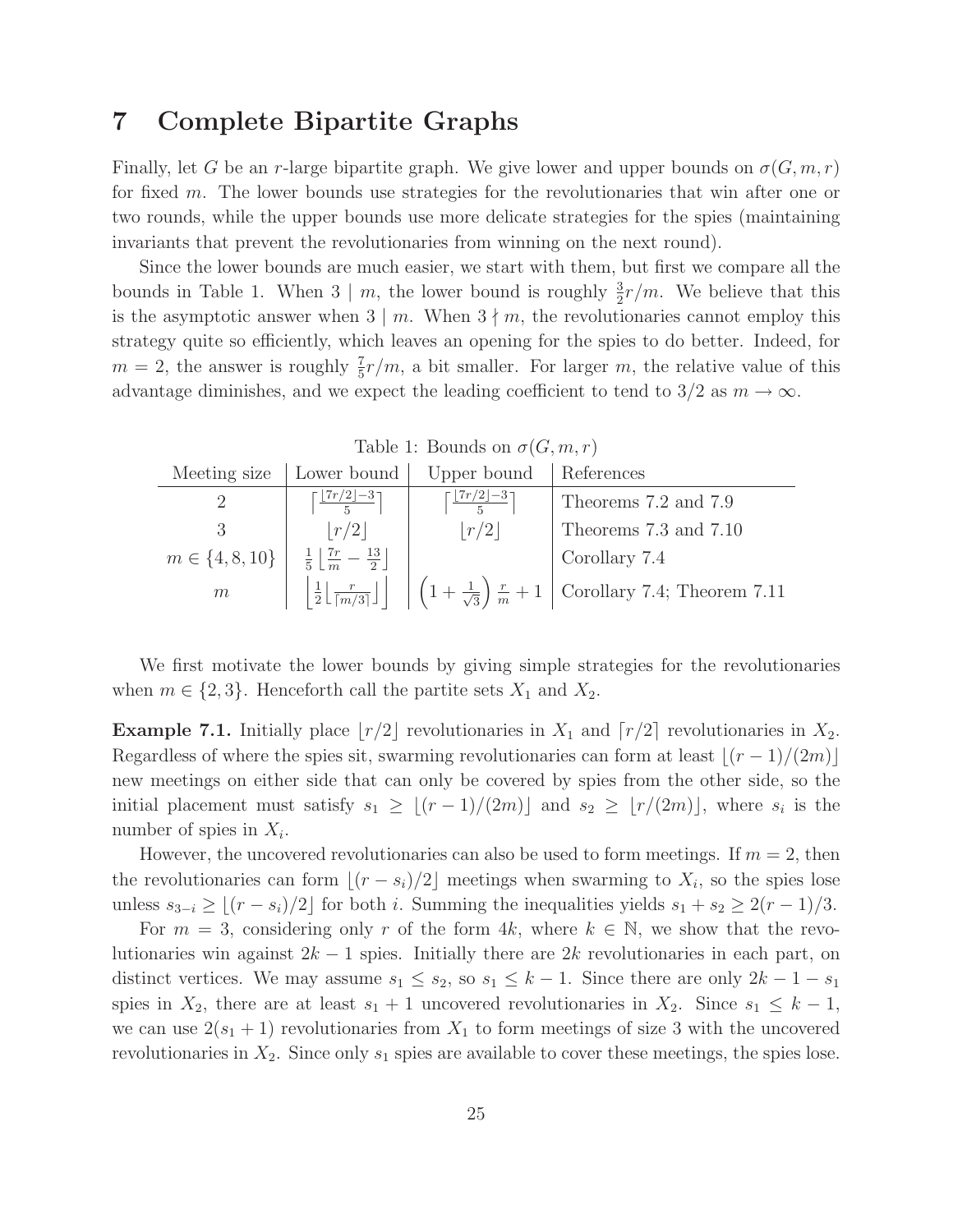Thus  $\sigma(G, 3, r) \geq r/2$  when 4 | r. However, when  $r = 4k + 2$ , the revolutionaries cannot immediately win against 2k spies by this construction. With  $2k + 1$  revolutionaries in each part and k spies sitting on revolutionaries in each part, swarming revolutionaries can only  $\Box$ make k new meetings in either part, which can be covered by the spies.

The symmetric strategy in Example 7.1 is optimal when  $m = 3$  and 4 | r. However, when  $m = 2$  and when  $m = 3$  with  $r = 4k + 2$ , the revolutionaries can do better using an asymmetric strategy that takes advantage of moving away from spies. When  $m = 3$  and  $r = 4k + 2$ , this other strategy just increases the threshold by 1, to the value  $\lfloor r/2 \rfloor$  that we will show is optimal for all r. For  $m = 2$ , however, the better strategy increases the leading term from  $2r/3$  to  $7r/10$ .

Recall that the partite sets are  $X_1$  and  $X_2$  and that a vertex (or meeting) is *covered* if there is a spy there. Say that a spy is *lonely* when at a vertex with no revolutionary.

**Theorem 7.2.** *If* G *is an r*-large complete bipartite graph, then  $\sigma(G, 2, r) \geq \lceil \frac{\lfloor 7r/2 \rfloor - 3}{5} \rceil$ .

*Proof.* We present a strategy for the revolutionaries and compute the number of spies needed to resist it. The revolutionaries start at r distinct vertices in  $X_1$ . In response, at least  $\lfloor r/2 \rfloor$ spies must start in  $X_1$ , since otherwise the revolutionaries can next make  $\lfloor r/2 \rfloor$  meetings at uncovered vertices in  $X_2$  and win.

In the first round,  $|r/2|$  revolutionaries move from  $X_1$  to  $X_2$ , occupying distinct vertices. They leave from vertices of  $X_1$  that are covered by spies (as much as possible), so after they move at least  $\lfloor r/2 \rfloor$  spies in  $X_1$  are lonely. Now the spies move; let  $s_i$  be the number of spies in  $X_i$  after they move (for  $i \in \{1,2\}$ ). Let c be the number of revolutionaries in  $X_1$  that are now covered by spies. Since at most  $s_2$  spies leave  $X_1$ , there remain at least  $\lfloor r/2 \rfloor - s_2$ lonely spies in  $X_1$ . We conclude that  $c \leq s_1 - \lfloor r/2 \rfloor + s_2$ .

In round 2, the revolutionaries have the opportunity to swarm to  $X_1$  or  $X_2$ . Since there are  $\lfloor r/2 \rfloor$  revolutionaries in  $X_2$ , there are at most  $\lfloor r/2 \rfloor + 1$  uncovered revolutionaries in  $X_1$ (on distinct vertices), so swarming revolutionaries can make meetings with all but at most 1 uncovered revolutionary in  $X_1$ . The revolutionaries can therefore make  $\lfloor (r-c)/2 \rfloor$  new meetings in  $X_1$ . These meetings can only be covered by spies moving from  $X_2$ , so the spies lose unless  $s_2 \geq |(r-c)/2|$ .

If the revolutionaries swarm to  $X_2$ , then the new meetings there can only be covered by spies coming from  $X_1$ . At most  $s_2$  revolutionaries in  $X_2$  are covered by spies. Since  $\lfloor r/2 \rfloor$ revolutionaries come from  $X_1$ , they can make meetings with all uncovered revolutionaries in  $X_2$ , so the spies lose unless  $s_1 \geq \lfloor (r - s_2)/2 \rfloor$ .

Adding twice the lower bound on  $s_1$  to the lower bound on  $s_2$  (with  $c \leq s_1 - \lfloor r/2 \rfloor + s_2$ ),

$$
s_2 + 2s_1 \ge \frac{\lfloor 3r/2 \rfloor - s_1 - s_2 - 1}{2} + r - s_2 - 1.
$$

The inequality simplifies to  $5(s_1 + s_2) \geq \lfloor 7r/2 \rfloor - 3$ , as desired.

 $\Box$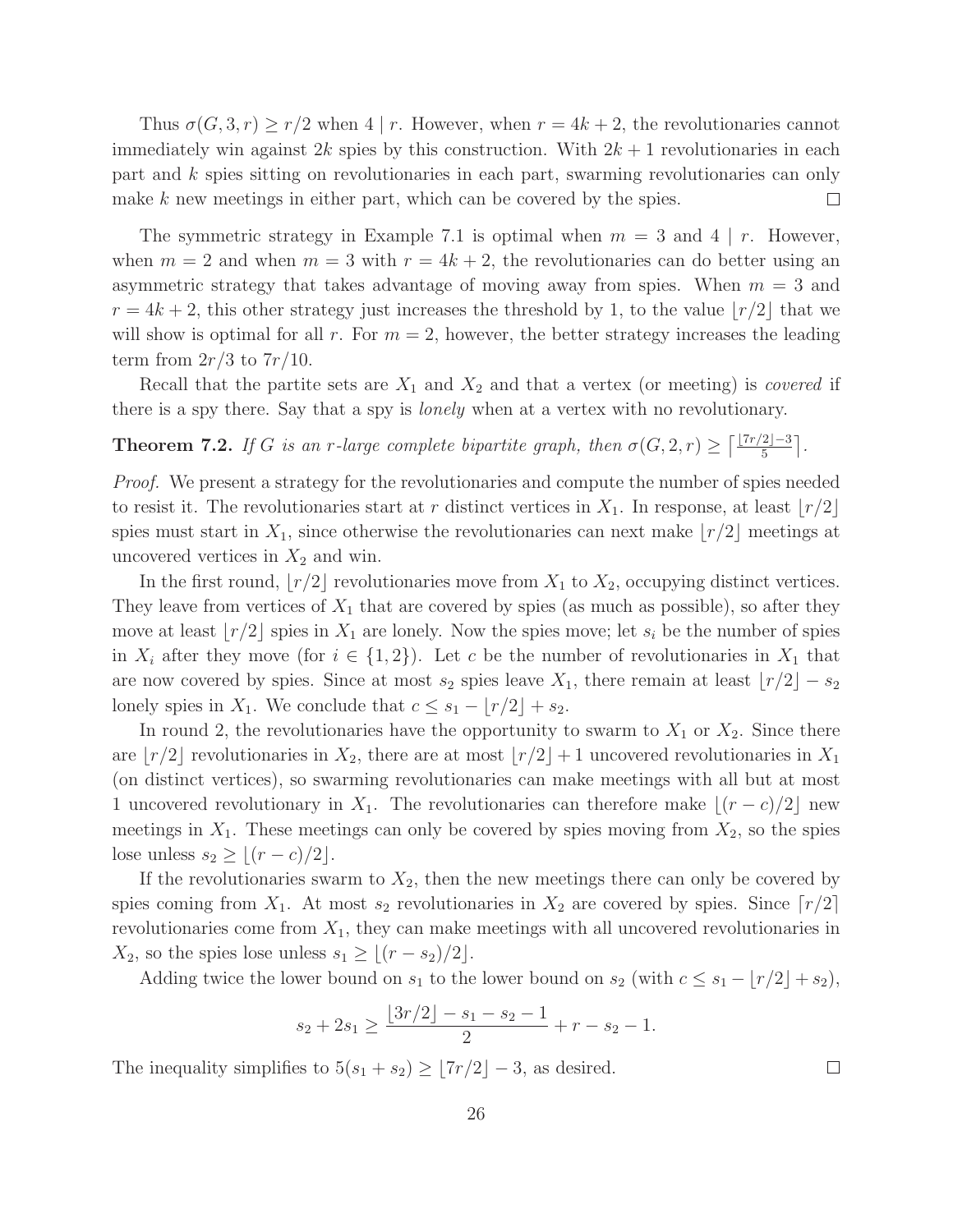The general lower bound in Corollary 7.4 uses the formula for  $m = 3$ , which we study first. The key is that  $r/2 - 1$  spies are not enough when  $r \equiv 2 \mod 4$ ; we first sketch the idea in an easy case. Suppose that  $r = 4k + 2 \equiv 6 \mod 12$ . The revolutionaries start at distinct vertices in  $X_1$ . Suppose that all s spies start in  $X_1$  and that there are enough of them to win. In round 1,  $2r/3$  revolutionaries move to  $X_2$ , leaving the spies in  $X_1$  lonely. Let  $s_2$  be the number of spies that move to  $X_2$  after round 1, leaving  $s_1$  spies in  $X_1$ . The revolutionaries in  $X_2$  now can make  $r/3$  meetings with the remaining  $r/3$  revolutionaries in  $X_1$ , so  $s_2 \ge r/3$ . Since  $s_2 \le 2k = r/2 - 1$ , at least  $r/6 + 1$  revolutionaries remain uncovered in  $X_2$ . The remaining  $r/3$  revolutionaries in  $X_1$  can make meetings with  $r/6$  of them in round 2. Hence  $s_1 \ge r/6$ , and  $s = s_1 + s_2 \ge r/2$ .

The initial placement only requires  $r/3$  spies in  $X_1$ , not  $r/2$ . We must allow for initial placement of x spies in  $X_2$ , where  $0 \le x \le r/6$ . The x spies originally in  $X_2$  can move to  $X_1$ in round 1 and cover revolutionaries there; this prevents the revolutionaries from threatening as many meetings by a swarm to  $X_1$ . In response, fewer than  $2r/3$  revolutionaries move to  $X_2$  in round 1, and yet we can guarantee more threatened meetings in the swarm to  $X_2$ .

#### **Theorem 7.3.** *If* G *is an r*-large complete bipartite graph, then  $\sigma(G, 3, r) \ge |r/2|$ .

*Proof.* Since  $\lfloor r/2 \rfloor = \lfloor (r+1)/2 \rfloor$  when r is even, and having an extra revolutionary cannot reduce  $\sigma$ , it suffices to prove the lower bound when r is even. Example 7.1 proves it when  $4 \mid r$ , so only the case  $r = 4k + 2$  remains. We show that  $4k + 2$  revolutionaries can win against 2k spies. Suppose that the spies can survive for two full rounds after the initial placement.

The revolutionaries start at r distinct vertices of  $X_1$ , so at least  $|r/3|$  spies must start in  $X_1$ . Let x be the initial number of spies in  $X_2$ , with  $2k - x$  spies in  $X_1$ . Since  $X_1$  contains at least  $|r/3|$  spies,  $x \leq [(2k-2)/3] = [r/6]-1$ . Define j by  $r - x \equiv j \mod 3$  with  $j \in \{0, 1, 2\}$ . In round 1, p revolutionaries move to  $X_2$ , where  $p = 2(r - x - j)/3$ . Note that  $p \geq 2k - x$ , so all spies in  $X_1$  are now lonely. The number of revolutionaries remaining in  $X_1$  is  $r - p$ , which equals  $(r + 2x + 2j)/3$ .

Let  $s_i$  be the number of spies in  $X_i$  after the spies respond in round 1. Since at most x spies move from  $X_2$  to  $X_1$  in round 1, the number of uncovered revolutionaries in  $X_1$  is now at least  $(r - x + 2j)/3$ . With  $p = 2(r - x - j)/3$ , there are enough revolutionaries in  $X_2$  to threaten meetings at  $(r - x - j)/3$  vertices in  $X_1$  with revolutionaries who remained there. Hence  $s_2 \ge (r - x - j)/3$ .

Now consider a swarm to  $X_2$  in round 2. Since there were  $2k - x$  spies in  $X_1$  initially, the number who moved to  $X_2$  and covered revolutionaries after round 1 is at most 2k − x. Hence round 2 starts with at least  $p - 2k + x$  uncovered revolutionaries in  $X_2$ . The  $r - p$  revolutionaries remaining in  $X_1$  move in pairs to generate meetings with uncovered revolutionaries in  $X_2$ . Note that  $r - p = (r + 2x + 2j)/3$  and  $p - 2k + x = (r + 2x + 6 - 4j)/6$ .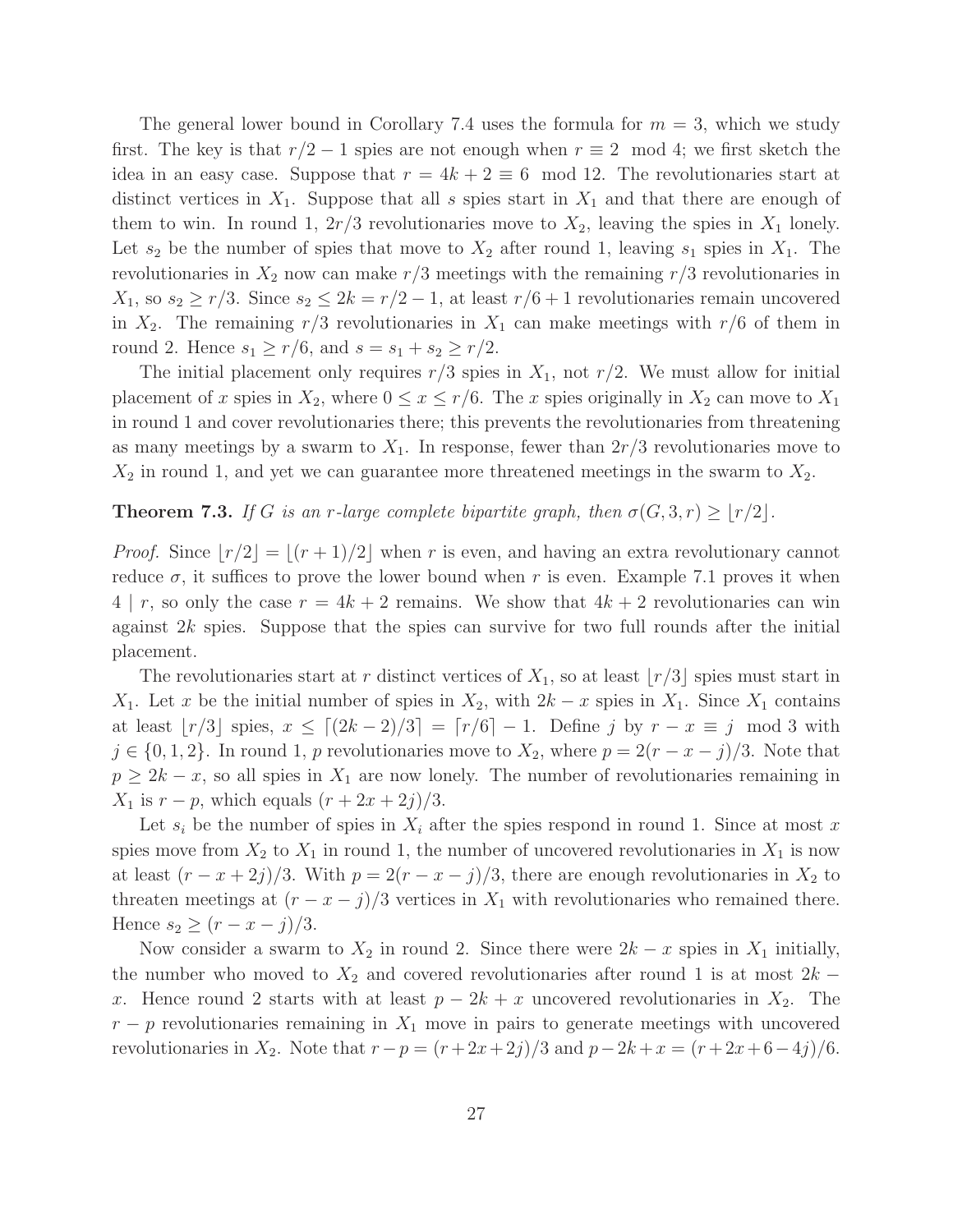The number of meetings that can be made in  $X_2$  (and can only be covered by the  $s_1$  spies in  $X_1$ ) depends on j.

When  $j = 0$ , the number of meetings made is  $(r+2x)/6$ , so  $s_1 \ge (r+2x)/6$ , and we obtain  $s_2 + s_1 \geq \frac{r-x}{3} + \frac{r+2x}{6} = r/2$ . When  $j = 1$ , the revolutionaries can make  $p - 2k + x$  meetings in the swarm; hence  $s_1 \ge (r + 2r + 2)/6$ , and we obtain  $s_2 + s_1 \ge \frac{r - r - 1}{3} + \frac{r + 2r + 2}{6} = r/2$ . Finally, when  $j = 2$ , the same computation yields only  $s \geq \frac{r-x-2}{3} + \frac{r+2x-2}{6} = r/2 - 1$ . However, equality holds only if all  $2k - x$  spies initially in  $X_1$  move to  $X_2$  in round 1 to cover revolutionaries. Only x spies remain in  $X_1$  to guard the swarm to  $X_2$  that makes  $(r + 2x - 2)/6$  meetings. The inequality  $x \ge (r + 2x - 2)/6$  requires  $x \ge (r - 2)/4$ , but guarding the initial position required  $x < r/6$ .  $\Box$ 

Corollary 7.4. *If* G *is an r*-large complete bipartite graph, then  $\sigma(G, m, r) \geq \left| \frac{1}{2} \right|$  $\frac{1}{2}\left\lfloor \frac{r}{\lceil m \rceil}\right\rfloor$  $\frac{r}{\lceil m/3 \rceil} \rfloor$ . *If m is even, then*  $\sigma(G, m, r) \geq \frac{1}{5}$  $rac{1}{5}$  $rac{7r}{m} - \frac{13}{2}$  $\frac{13}{2}$ .

*Proof.* Let  $m' = \lceil m/3 \rceil$ . The revolutionaries group into cells of size  $m'$ ; each cell moves together, modeling one player in a game with meeting size 3. When three of these cells converge to make an unguarded meeting, the revolutionaries win the original game. The r revolutionaries make  $\lfloor r/m' \rfloor$  such cells and ignore extra revolutionaries. By Theorem 7.3, the number of spies needed to keep the revolutionaries from winning is at least  $\lfloor r/m' \rfloor / 2 \rfloor$ .

For even m, let  $m' = m/2$ . The revolutionaries can group into  $\lfloor r/m' \rfloor$  cells of size m' and play a game with meeting size 2. In the lower bound of Theorem 7.2, we replace  $r$  by the number of cells in this imagined game, which is  $|2r/m|$ . Dropping the outer ceiling function, the resulting lower bound is  $\frac{1}{5}$   $\left[\frac{7}{2}\right]$  $rac{7}{2} \left\lfloor \frac{2r}{m} \right\rfloor$  $\left\lfloor \frac{2r}{m} \right\rfloor - 3$ . We use  $\left\lfloor \frac{2r}{m} \right\rfloor$  $\left\lfloor \frac{2r}{m} \right\rfloor > \frac{2r}{m} - 1$  to obtain the slightly simpler expression claimed. It improves on the bound above when  $m \in \{4, 8, 10\}$ .  $\Box$ 

Finally, we consider upper bounds for  $\sigma(G,m,r)$  when G is an r-large bipartite graph, proved by giving strategies for the spies.

**Definition 7.5.** Henceforth, always G is an r-large bipartite graph with partite sets  $X_1$ and  $X_2$ , and we consider the game  $RS(G, m, r, s)$ . Any statement that includes index j is considered for both  $j = 1$  and  $j = 2$ . The numbers of revolutionaries and spies in part j at the beginning of the current round are denoted by  $r_j$  and  $s_j$ , respectively, and the number of revolutionaries in part j that are on vertices covered by spies is denoted by  $c_j$ . The corresponding counts at the end of the round are denoted by  $r'_j$ ,  $s'_j$  and  $c'_j$ .

A spy that moves to  $X_j$  during the round is *new*; spies that remained in  $X_j$  and did not move are *old*. A meeting formed at a vertex in  $X_i$  during the round is *new* if at the end of the previous round there was no meeting there; a meeting is *old* if it is not new. The revolutionaries *swarm*  $X_j$  in a round if at the end of the round all revolutionaries are in  $X_j$ .

Definition 7.6. A *greedy migration strategy* is a strategy for the spies having the following properties. First, no vertex ever has more than one spy on it. Next, after the revolutionaries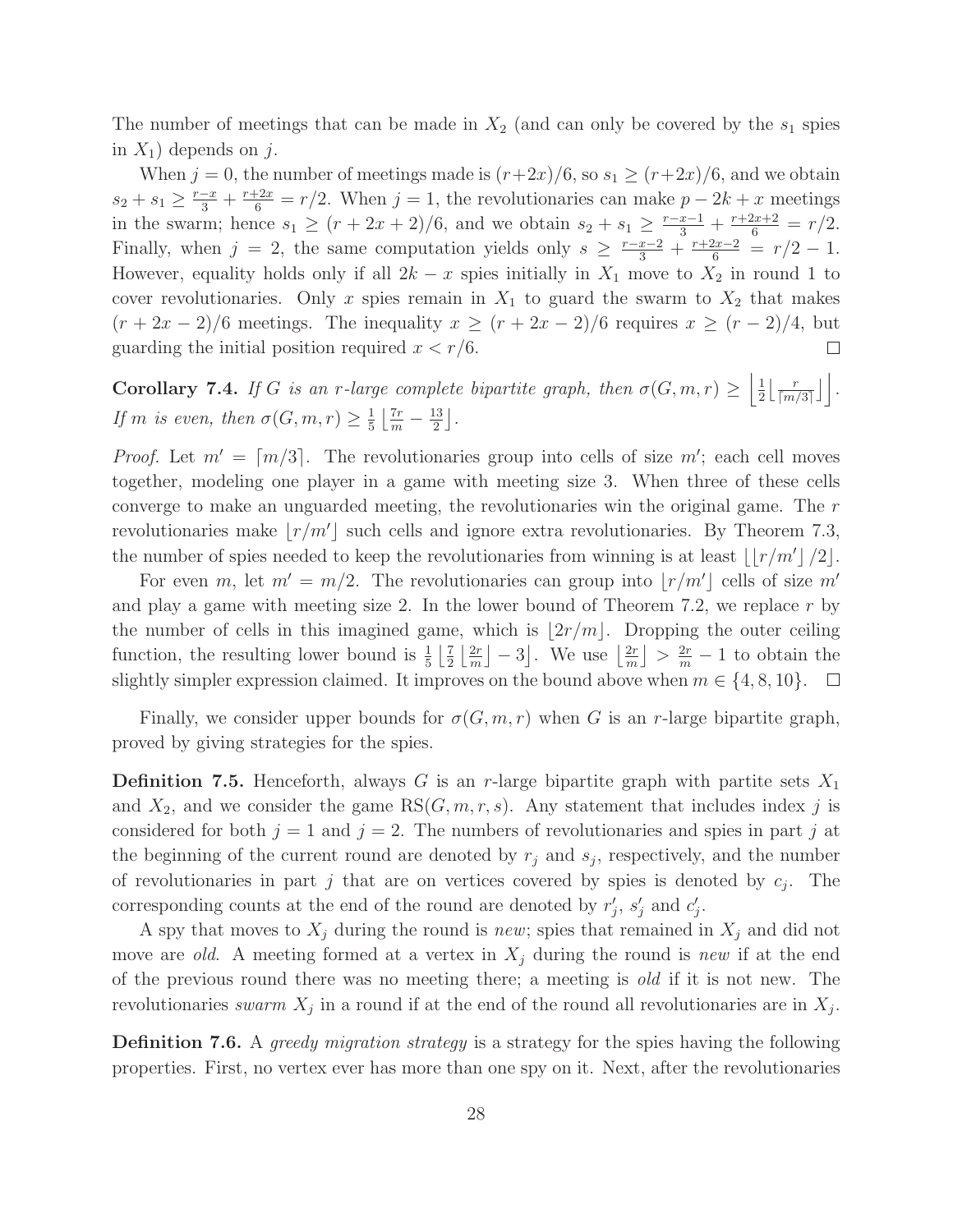move during the current round and the spies compute the new desired distribution  $s'_1, s'_2$  of spies on  $X_1$  and  $X_2$ , they move to reach that distribution as follows. Since  $s'_1 + s'_2 = s_1 + s_2$ , by symmetry there is an index  $i \in \{1,2\}$  such that  $s'_i \leq s_{3-i}$ . The spies reach their locations for the end of the round via the following steps.

(1)  $s_i'$  spies move away from  $X_{3-i}$ , iteratively leaving vertices that now have the fewest revolutionaries among those in  $X_{3-i}$ .

(2) All  $s_i$  spies previously on  $X_i$  leave  $X_i$  and move to uncovered vertices in  $X_{3-i}$ , iteratively covering vertices having the most revolutionaries.

(3) The  $s_i'$  spies that left  $X_{3-i}$  now move to uncovered vertices in  $X_i$ , iteratively covering vertices having the most revolutionaries.

**Remark 7.7.** At the end of round t under a greedy migration strategy, we designate each meeting or spy as "old" or "new". An *old meeting* is a meeting at a vertex where there was also a meeting at the start of round t; all other meetings at the end of round t are *new*. An *old spy* is a spy who did not move during round t; all spies who moved are *new spies*.

For  $j \in \{1,2\}$  either all spies that end round t in  $X_j$  are new (started round t in  $X_{3-j}$ ), or all spies that started round t in  $X_{3-j}$  are new (end round t in  $X_j$ ). In the specification of the movements in Definition 7.6, the former occurs when  $j = i$ , and the latter occurs when  $j = 3 - i$ . In the first case, round t ends with  $s'_{j}$  new spies in  $X_{j}$ ; in the second case, it ends with  $s_{3-j}$  new spies in  $X_j$ . In particular, at least  $\min\{s'_j, s_{3-j}\}\$  spies in  $X_j$  are new.

Lemma 7.8. *A greedy migration strategy in* RS(G,m,r,s) *is a winning strategy for the spies if it prevents the revolutionaries from winning by swarming a part.*

*Proof.* As in Definition 7.5, Let  $r_j$ ,  $s_j$ ,  $r'_j$ ,  $s'_j$  count the revolutionaries and spies at vertices of  $X_i$  at the start and end of round t, respectively, and define old and new meetings and spies as in Remark 7.7. We show that if a given greedy migration strategy for the spies keeps the revolutionaries from winning by swarming on round t or round  $t + 1$ , then all meetings are covered at the end of round t. Hence the revolutionaries never win.

By swarming to  $X_{3-j}$  in round t, the revolutionaries can produce at least  $\lfloor r_j/m \rfloor$  new meetings there. Since these meetings can be covered only by spies in  $X_i$  at the start of round  $t$ , and the strategy prevents the revolutionaries from winning by this swarm, we obtain  $s_j \geq \lfloor r_j/m \rfloor$  (and similarly  $s_{3-j} \geq \lfloor r_{3-j}/m \rfloor$ ). Applying the same argument in round  $t+1$  yields  $s'_j \geq \lfloor r'_j/m \rfloor$ .

If all  $s'_j$  spies in  $X_j$  at the end of round t are new, then they cover all the meetings in  $X_j$ , since  $s'_j \geq \lfloor r'_j/m \rfloor$  and greedy migration maximizes the coverage. Hence we may assume that some of these  $s'_j$  spies are old. Now Remark 7.7 implies that all  $s_{3-j}$  spies in  $X_{3-j}$  at the start of round t moved to  $X_i$  during round t. We consider two cases:

**Case 1:** In round t every old meeting in  $X_j$  is covered by some old spy. In this case it remains to show that at the end of round t, the  $s_{3-j}$  new spies in  $X_j$  cover all the new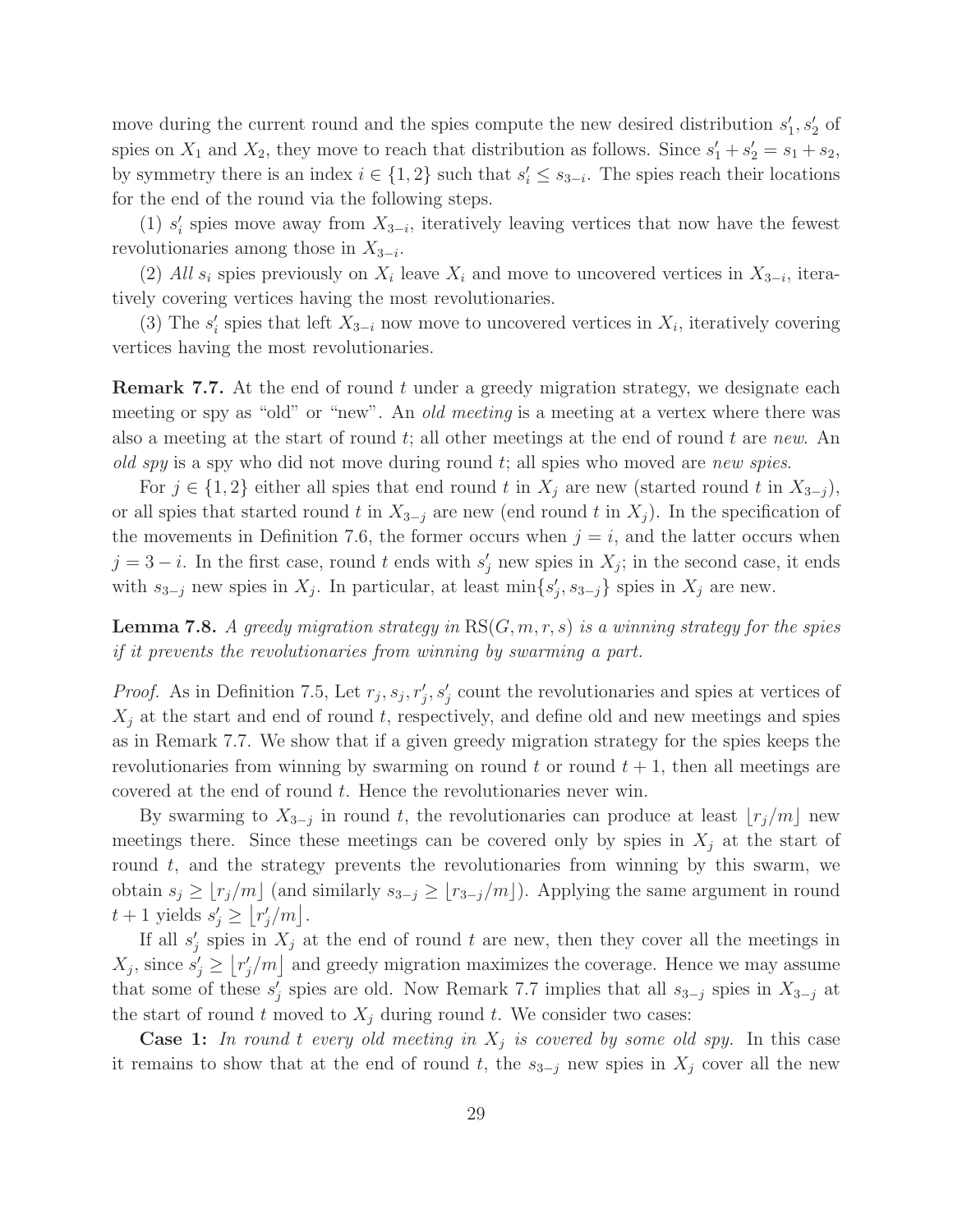meetings there. We claim that otherwise the revolutionaries could have won in round  $t$  by swarming to  $X_j$ . A revolutionary who stayed in  $X_j$  or moved from  $X_{3-j}$  to  $X_j$  in the actual round t also would do so in a swarm to  $X_j$ . A revolutionary who moved from  $X_j$  to  $X_{3-j}$ would instead remain in  $X_j$  in the swarm, and a revolutionary who stayed in  $X_{3-j}$  in the actual round would move to a  $X_j$  in in the swarm. Thus the swarm produces at least as many new meetings, and the same number of old meetings, as the revolutionaries' actual moves in round  $t$ . The spies therefore cannot cover all of the new meetings formed by this swarm if their greeting migration does not cover all of the new meetings actually formed in  $X_j$  in round t.

Case 2: *At the end of round* t *some old meeting in* X<sup>j</sup> *is not covered by an old spy*. Since greedy migration picks departing spies to minimize the number of revolutionaries uncovered, all old spies who remain in  $X_j$  are covering meetings. The new spies who move to  $X_j$ maximize coverage, so if there is an uncovered meeting in  $X_j$  at the end of round t, then every spy in  $X_j$  is covering a meeting. Since  $s'_j \geq \lfloor r'_j/m \rfloor$ , all the meetings are covered.

**Theorem 7.9.** *If* G *is an r*-large complete bipartite graph, then  $\sigma(G, 2, r) \leq \lceil \frac{\lfloor 7r/2 \rfloor - 3}{5} \rceil$ .

*Proof.* Let  $s = \lceil \frac{\lfloor 7r/2 \rfloor - 3}{5} \rceil$ ; we give a winning strategy for the spies in RS(*G*, 2, *r*, *s*). Let  $\alpha = s - \lfloor r/2 \rfloor$  and  $\beta = \lfloor (r - \alpha)/2 \rfloor$ . Later we will use the following inequalities:  $\alpha \leq \beta$ ,  $\alpha + \beta \leq s$ , and  $|(r + \beta)/2| \leq s$ . These inequalities can be checked explicitly for each congruence class modulo 10. The first two are loose, since  $\alpha \approx 2r/10$ ,  $\beta \approx 4r/10$ , and  $s \approx 7r/10$ , but the third is delicate, with equality holding except in two congruence classes and the floor function needed for correctness in four congruence classes.

During the game, if the revolutionaries swarm  $X_{3-j}$  in the current round, then they generate at most  $\min\{r_j, \lfloor\frac{r-c_{3-j}}{2}\rfloor\}$  new meetings. The spy strategy will ensure

$$
s_j \ge \min\left\{r_j, \left\lfloor\frac{r - c_{3-j}}{2}\right\rfloor\right\} \qquad \text{for } j \in \{1, 2\},\tag{A}
$$

and hence it will keep the revolutionaries from winning by a swarm. The spies move by greedy migration after computing the new values  $s'_1$  and  $s'_2$  in response to  $r'_1$  and  $r'_2$ . By Lemma 7.8, the spies win by a greedy migration strategy that keeps the revolutionaries from winning by swarm.

The spies determine  $s'_1$  and  $s'_2$  via three cases, using the first that applies. Always  $s'_1 + s'_2 = s.$ 

**Case 1:** If  $r'_i \leq \alpha$  for some  $i \in \{1, 2\}$ , then  $s'_i = \alpha$ .

**Case 2:** If  $s_i \ge \min\{r'_{3-i}, \beta\}$  for some  $i \in \{1, 2\}$ , then  $s'_{3-i} = \min\{r'_{3-i}, \beta\}$ .

**Case 3:** Otherwise,  $s'_i = s_{3-i}$  and  $s'_{3-i} = s_i$ .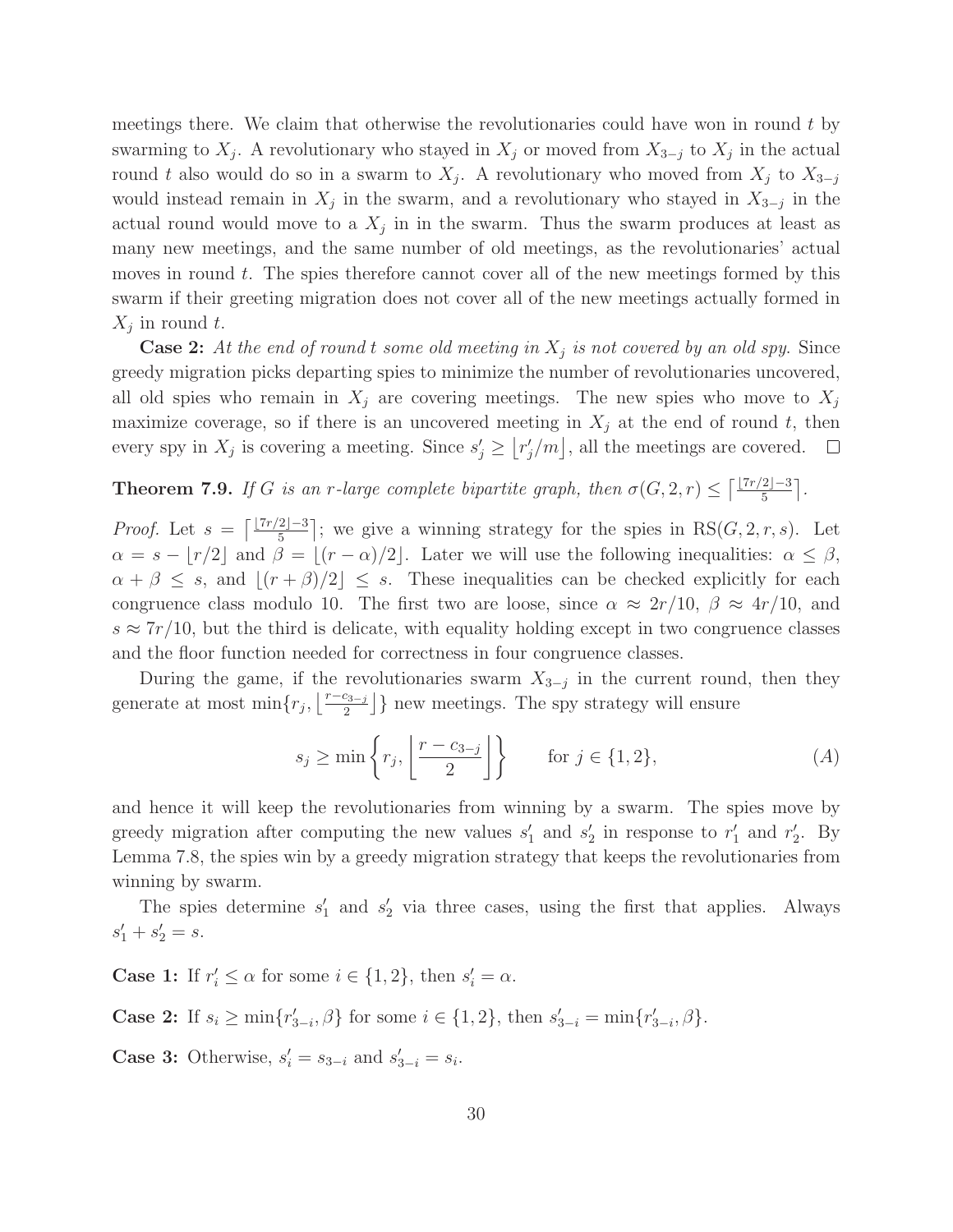It remains to prove  $(A)$ . In order to do so, we first prove

$$
s_j \ge \alpha \qquad \text{for } j \in \{1, 2\}. \tag{B}.
$$

Trivially the spies can satisfy both  $(A)$  and  $(B)$  in round 0. Assuming that these invariants hold before the current round begins, we will show that they also hold when it ends.

*Invariant (B) is preserved.* In Case 1,  $s_i' = \alpha$  and  $s_{3-i}' = \lfloor r/2 \rfloor > \alpha$ . In Case 3,  $s'_j = s_{3-j} \ge \alpha$ . In Case 2,  $r'_{3-i} > \alpha$ , so  $s'_{3-i} = \min\{r'_{3-i}, \beta\} \ge \alpha$ , and  $s'_i = s - s'_{3-i} =$  $s - \min\{r'_{3-i}, \beta\} \geq s - \beta \geq \alpha.$ 

*Invariant (A) is preserved.* In Case 1,  $s'_i = \alpha \geq r'_i \geq \min\{r'_i, \left|\frac{r-c'_{3-i}}{2}\right|$  $\binom{c'_{3-i}}{2}$  and  $s'_{3-i}$  =  $\lfloor r/2 \rfloor \ge \left\lfloor \frac{r-c'_{3-i}}{2} \right\rfloor$  $\left| \frac{c'_{3-i}}{2} \right| \ge \min \{ r'_i, \left| \frac{r-c'_{3-i}}{2} \right|$  $\frac{c_{3-i}'}{2}\Bigg]\Big\}.$ 

In Case 2 with  $s_i \ge \min\{r'_{3-i}, \beta\}$ , first consider  $j = 3 - i$ . We have  $s'_{3-i} = \min\{r'_{3-i}, \beta\}$ . If  $s'_{3-i} = r'_{3-i}$ , then  $s'_{3-i}$  is already big enough, so suppose  $s'_{3-i} = \beta$ . By Remark 7.7, at least  $\min\{s'_i, s_{3-i}\}\$  spies in  $X_i$  are new. By  $(B)$ , this quantity is at least  $\alpha$ , and Case 2 requires  $r'_i > \alpha$ . Hence the new spies cover at least  $\alpha$  revolutionaries, and  $c'_i \geq \alpha$  yields  $s'_{3-i} = \beta = \left\lfloor \frac{r-\alpha}{2} \right\rfloor \ge \min\{r'_{3-i}, \left\lfloor \frac{r-c'_i}{2} \right\rfloor\}.$ 

Now consider  $j = i$ . By Remark 7.7, at least  $\min\{s_i, s'_{3-i}\}\$  spies in  $X_i$  are new, and in Case 2 each of  $s_i$  and  $s'_{3-i}$  is at least  $\min\{r'_{3-i}, \beta\}$ . Since spies cover greedily,  $c'_{3-i} \geq$  $\min\{r'_{3-i}, \beta\} = s'_{3-i}$ . Also  $s'_{3-i} \leq \beta$ , so

$$
s_i' = s - s_{3-i}' \ge \left\lfloor \frac{r+\beta}{2} \right\rfloor - s_{3-i}' \ge \left\lfloor \frac{r-s_{3-i}'}{2} \right\rfloor \ge \left\lfloor \frac{r-c_{3-i}'}{2} \right\rfloor \ge \min\left\{ r_i', \left\lfloor \frac{r-c_{3-i}'}{2} \right\rfloor \right\}.
$$
 (8)

Finally,  $s'_j = s_{3-j} < \min\{r'_j, \beta\}$  in Case 3, since Case 2 does not apply. Since all spies move and  $s'_j \leq r'_j$ , we have  $c'_j \geq s'_j$ . Hence for each j the computation in (8) is valid.  $\Box$ 

The method for the upper bound when  $m = 3$  is essentially the same.

**Theorem 7.10.** *If* G *is an r*-large complete bipartite graph, then  $\sigma(G, 3, r) \leq \lfloor r/2 \rfloor$ .

*Proof.* We present a greedy migration strategy for  $|r/2|$  spies that keeps the revolutionaries from winning by swarming; by Lemma 7.8 it is a winning strategy for the spies.

Define  $r_j, s_j, c_j$  at the start of a round and  $r'_j, s'_j, c'_j$  at the end of the round in the same way as before. Also, we need to know the maximum number of revolutionaries together on an uncovered vertex in  $X_i$  at the beginning and end of the round; let these values be  $u_j$  and  $u'_j$ . If the revolutionaries have not already won, then  $u_j, u'_j \leq 2$ . Let  $s = \lfloor r/2 \rfloor$ ,  $\alpha = \lfloor r/2 \rfloor - \lfloor r/3 \rfloor$ , and  $\beta = s - \lfloor (r - \alpha)/3 \rfloor$ . We will want the inequalities  $\beta \geq \lfloor \frac{r-2\alpha}{3} \rfloor$  and  $\beta \leq \lceil \frac{r/2}{2} \rceil$ . The latter is always satisfied (the left side is about  $2r/9$  and the right side is about  $r/4$ , but both sides of the first inequality are about  $2r/9$ . Checking each congruence class modulo 18 shows that  $\beta \geq \left\lfloor \frac{r-2\alpha}{3} \right\rfloor$  except when  $r \equiv 3 \mod 18$ .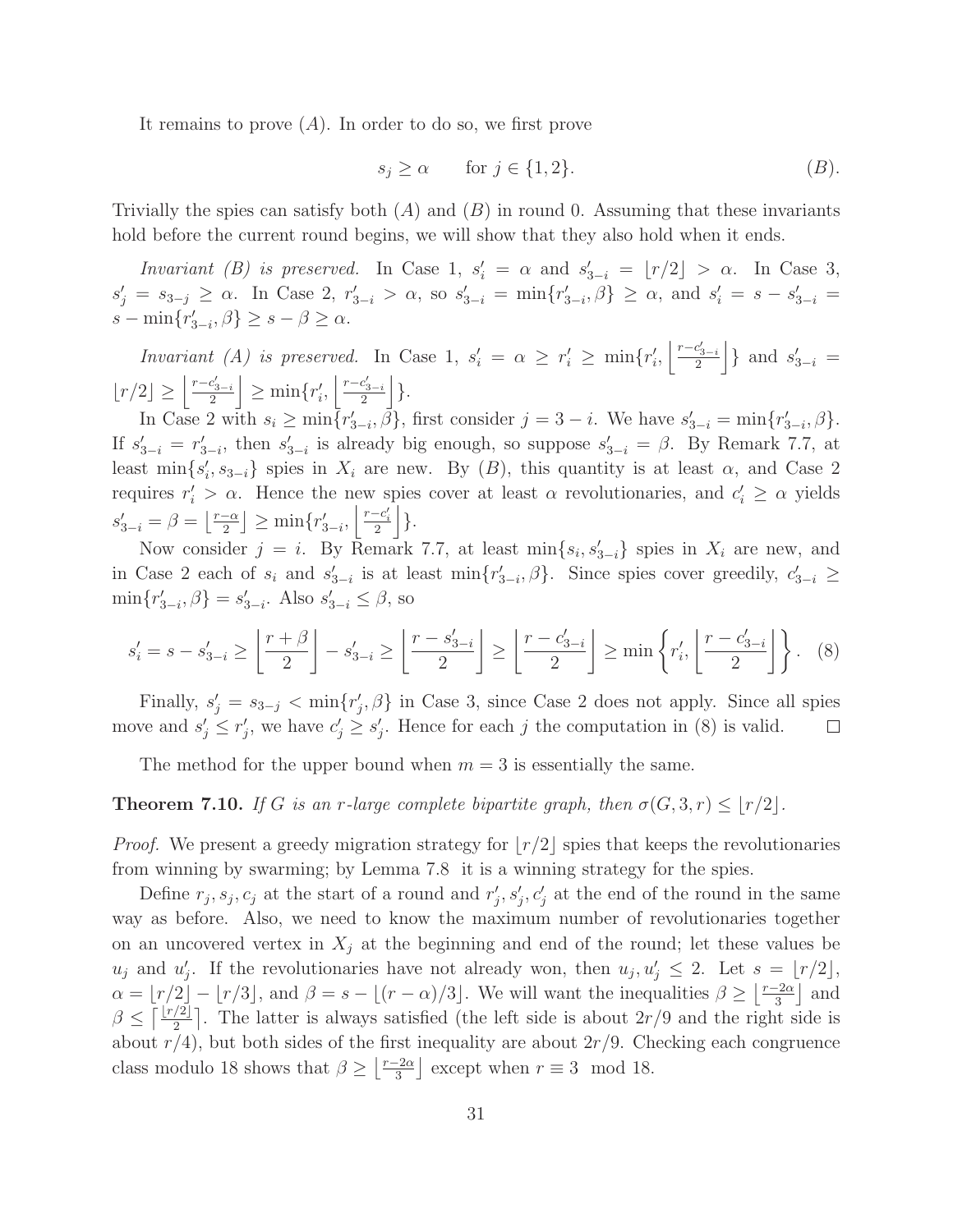The values  $s'_1$  and  $s'_2$  that determine the movements of spies in this round under the greedy migration strategy are computed as follows, with  $s'_{3-i} = s - s'_i$  always. Note that since  $r'_1 + r'_2 = r$ , when one of the cases below holds, it holds for exactly one index i unless  $r'_1 = r'_2 = r/2$ . In this case of equality, it does not matter which index we call *i*.

**Case 1:** If  $r'_i \leq \alpha$  for some  $i \in \{1, 2\}$ , then  $s'_i = \alpha$ .

**Case 2:** If  $\alpha < r'_i \leq \beta$  for some  $i \in \{1, 2\}$ , then  $s'_i = r'_i$ .

**Case 3:** If  $\beta < r'_i \leq 2\beta$  for some  $i \in \{1, 2\}$ , then  $s'_i = \beta$ , except that  $s'_i = \beta + 1$  when  $s_i = \alpha$ and  $r \equiv 3 \mod 18$ .

**Case 4:** If  $2\beta < r'_i \leq \lfloor r/2 \rfloor$  for some  $i \in \{1, 2\}$ , then  $s'_i = \lfloor r'_i/2 \rfloor$ .

Let  $f_j = \min\{\left\lfloor \frac{r-c_{3-j}}{3}\right\rfloor, \left\lfloor \frac{r_j}{3-u_{3-j}}\right\rfloor\}$ . During the game, if the revolutionaries swarm  $X_{3-j}$ in the current round, then they generate at most  $f_j$  new meetings. Hence it suffices to show that the strategy specified above always ensures

$$
s_j \ge f_j \qquad \text{for } j \in \{1, 2\}.\tag{A}
$$

As in Theorem 7.9, in order to prove (A) we will also need

$$
s_j \ge \alpha \qquad \text{for } j \in \{1, 2\}.\tag{B}
$$

Place the spies to satisfy  $(A)$  and  $(B)$  in round 0. In each Case of play,  $\alpha \leq s'_{i} \leq \lfloor r/4 \rfloor \leq s-\alpha$ , so  $(B)$  is preserved. Now  $s_1, s_2, s'_1, s'_2 \geq \alpha$ , and we study  $(A)$ .

With  $f'_j$  being the value of  $f_j$  at the end of the round, we need  $s'_j \geq f'_j$ . By Remark 7.7, each part receives at least  $\alpha$  new spies in each round. In Cases 2, 3, and 4 each part contains at least  $\alpha$  revolutionaries, so  $c'_j \ge \alpha$  in those cases. Also  $s'_j \ge [r'_j/3]$  in each Case. Since  $s'_j \geq [r'_j/3] = [r'_j/(3 - u'_{3-j})]$  when  $u'_{3-j} = 0$ , we may assume  $u'_j \in \{1, 2\}$ .

In addition, since the greedy strategy places new spies in  $X_i$  to maximize coverage, leaving an uncovered vertex with  $u'_{j}$  revolutionaries implies that each of the (at least)  $\alpha$  new spies covers at least  $u'_j$  revolutionaries at its vertex. Hence  $c'_j \ge u'_j \alpha$ .

#### *Invariant (A) is preserved:*

In Case 1,  $s'_i = \alpha \ge r'_i \ge f'_i$  and  $s'_{3-i} = s - \alpha \ge [r/3] \ge f'_{3-i}$ .

In Case 2,  $s'_i = r'_i \ge f'_i$ . Also,  $c'_i \ge \alpha$  and  $s'_{3-i} = s - r'_i \ge s - \beta = \left\lfloor \frac{r-\alpha}{3} \right\rfloor \ge \left\lfloor \frac{r-c'_i}{3} \right\rfloor \ge f'_{3-i}$ . In Case 3, then  $c'_i \geq \alpha$ . In the nonexceptional case,  $s'_{3-i} = s - \beta = \left\lfloor \frac{r-\alpha}{3} \right\rfloor \geq \left\lfloor \frac{r-c'_i}{3} \right\rfloor \geq f'_{3-i}$ . If  $s_i = \alpha$  and  $r \equiv 3 \mod 18$ , then  $s'_{3-i} = s - \beta - 1$  and we must be a bit more careful. Since all  $\alpha$  spies that were in  $X_i$  move to  $X_{3-i}$ , and  $r'_i \geq \beta + 1$ , we have  $c'_i \geq \beta + 1$ , and hence  $\lfloor \frac{r-\alpha}{3} \rfloor - 1 \ge \lfloor \frac{r-c'_i}{3} \rfloor.$ 

In Case 3 or Case 4, if  $u'_{3-i} = 1$ , then  $s'_i \geq \lfloor r'_i/2 \rfloor = \lfloor \frac{r'_i}{3 - u'_{3-i}} \rfloor \geq f'_i$ . If  $u'_{3-i} = 2$ , then  $c'_{3-i} \geq 2\alpha$ . Hence  $s'_i \geq \beta \geq \left\lfloor \frac{r-2\alpha}{3} \right\rfloor \geq \left\lfloor \frac{r-c'_{3-i}}{3} \right\rfloor$  $\left[\frac{c_{3-i}}{3}\right] \ge f'_i$ , with the exception that  $\beta = \left\lfloor \frac{r-2\alpha}{3} \right\rfloor - 1$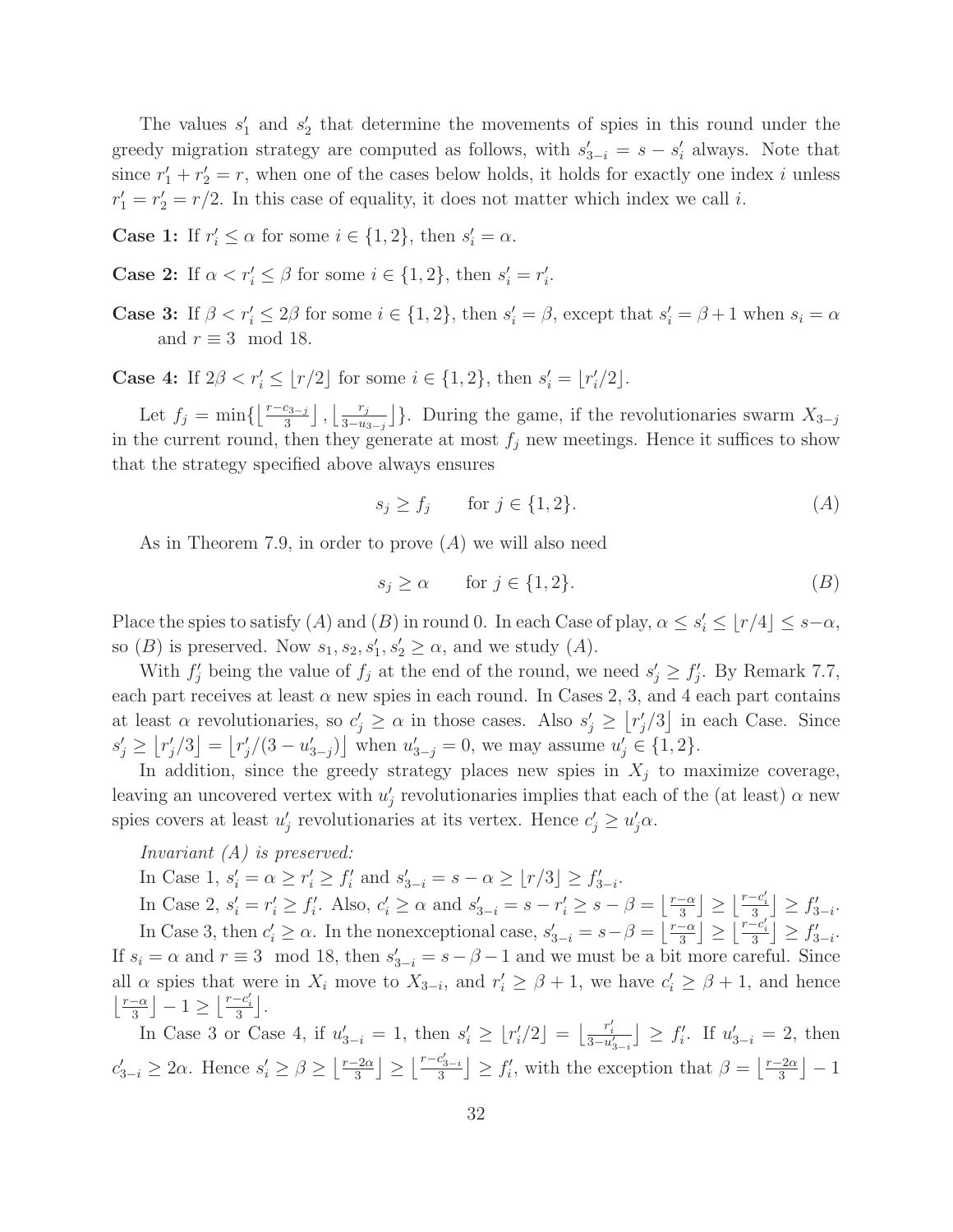when  $r \equiv 3 \mod 18$ . In this case either  $s_i' > \beta$ , which suffices, or  $s_i > \alpha$ . If  $s_i > \alpha$ , then  $X_{3-j}$  has more than  $\alpha$  new spies, so  $c'_{3-i} \geq 2\alpha+2$ , which fixes the problem for  $r \equiv 3 \mod 18$ .

In Case 4, if  $u'_i = 1$ , then  $s'_{3-i} = s - \left\lfloor \frac{r'_i}{2} \right\rfloor \ge \left\lfloor \frac{r'_{3-i}}{2} \right\rfloor$  $\left[\frac{r'_{3-i}}{3-u'_i}\right] \geq f'_{3-i}$ . If  $u'_i = 2$ , then  $3-u'_i$  $c'_i \geq 2\alpha$ . Now  $s'_{3-i} = s - \left\lfloor \frac{r'_i}{2} \right\rfloor \geq \left\lfloor \frac{r}{2} \right\rfloor$  $\lfloor \frac{r}{2} \rfloor - \lfloor \frac{\lfloor r/2 \rfloor}{2} \rfloor = \lceil \frac{\lfloor r/2 \rfloor}{2} \rceil \ge \lfloor \frac{r-2\alpha}{3} \rfloor \ge \lfloor \frac{r-c_i'}{3} \rfloor \ge f'_{3-i}.$  $\Box$ 

**Theorem 7.11.** *If* G *is an r*-large complete bipartite graph, then  $\sigma(G, m, r) \leq (1 + \frac{1}{\sqrt{2\pi}})$  $(\frac{r}{3})^{\frac{r}{m}} + 1.$ 

*Proof.* For  $s \geq (1 + \frac{1}{\sqrt{s}})$  $\frac{1}{3}\left(\frac{r}{m}+1\right)$ , we present a greedy migration strategy for s spies that keeps the revolutionaries from winning by swarming. Suppose first that  $\frac{r}{m} < \frac{1}{1-r}$  $\frac{1}{1-1/\sqrt{3}} < 2.5$ . In this case, the revolutionaries can never make more than two meetings. We want to show that at most 4.75 spies suffice. In fact, four spies always suffice, because they can always arrange to keep two spies on each side to handle up to two new meetings on the other side. The greedy migration strategy that always sets  $s_1 = s_2 = 2$  accomplishes this. Henceforth, we may assume  $\frac{r}{m} \geq \frac{1}{1-1}$  $\frac{1}{1-1/\sqrt{3}}$ .

As usual,  $r_j$  and  $s_j$  count the revolutionaries and spies in  $X_j$  to begin a round,  $r'_j$  counts the revolutionaries after they move, and  $s'_{j}$  is the number of spies to be computed for  $X_{j}$  to end the round. To determine  $s'_1$  and  $s'_2$ , the spies compute x,  $\alpha$ ,  $u_1$ , and  $u_2$  (not necessarily integers) such that

$$
x \le \lfloor r/m \rfloor, \qquad x + r/m + 1 \le s, \qquad \text{and} \tag{9}
$$

$$
\alpha = x + r/m - \frac{r - u_1 x}{m} = x + r/m - \frac{r'_2}{m - u_1} = \frac{r'_1}{m - u_2} = \frac{r - u_2 x}{m}.
$$
 (10)

We will show that such numbers always exist. Now  $s'_1$  and  $s'_2$  are computed as follows:

**Case 1:** If  $\alpha \leq x$ , then  $s'_1 = [x]$  and  $s'_2 = s - s'_1$ .

**Case 2:** If  $\alpha > \lfloor r/m \rfloor$ , then  $s'_1 = \lfloor r/m \rfloor$  and  $s'_2 = s - s'_1$ .

**Case 3:** If  $x < \alpha \leq \lfloor r/m \rfloor$ , then  $s'_1 = \lceil \alpha \rceil$  and  $s'_2 = s - s'_1$ .

Since always  $s'_j \geq x$ , greedy migration moves at least  $\lceil x \rceil$  new spies to each part in each round, by Remark 7.7. Consider a swarm. If all uncovered vertices in  $X_j$  have at most  $u_j$ revolutionaries, then swarming  $X_j$  generates at most  $r'_{3-j}/(m-u_j)$  new meetings. If some uncovered vertex in  $X_i$  has more than  $u_i$  revolutionaries, then by greedy migration at least x spies in  $X_j$  have covered more than  $u_j$  revolutionaries each, and swarming  $X_j$  forms at most  $(r - u_j x)/m$  new meetings. Hence swarming  $X_j$  fails to win if

$$
s'_{3-j} \ge \max\left\{\frac{r'_{3-j}}{m-u_j}, \frac{r-u_jx}{m}\right\}.
$$
 (11)

For  $j = 2$ , both quantities on the right in (11) equal  $\alpha$ , so the condition is equivalent to  $s'_1 \geq \alpha$ , which holds in Cases 1 and 3. In Case 2,  $s'_1 = \lfloor r/m \rfloor$ , which always protects against swarming  $X_2$  since at most  $\lfloor r/m \rfloor$  meetings can be made.